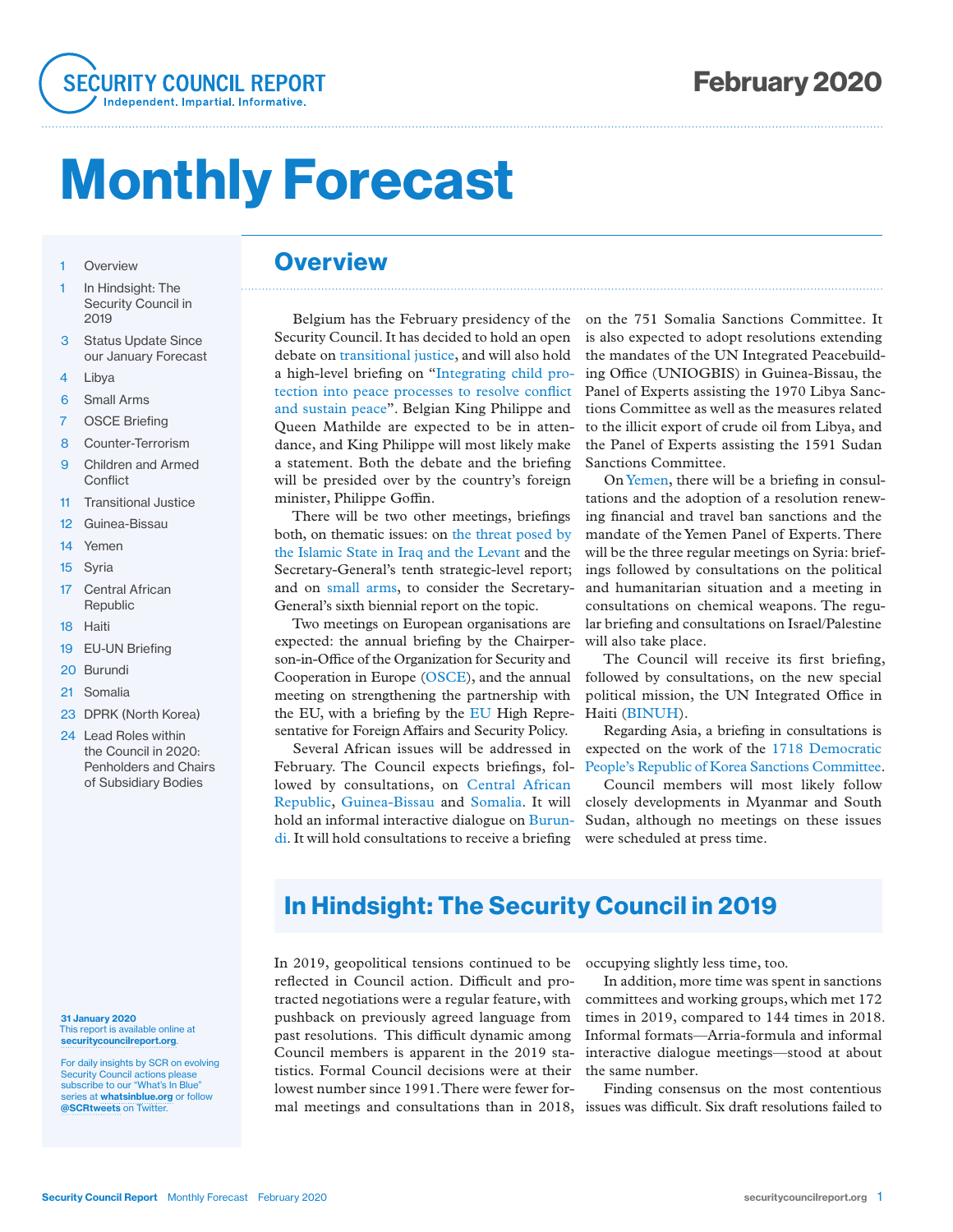### In Hindsight: The Security Council in 2019

be adopted due to either vetoes or insufficient **TRENDS IN 2019** votes—over ten percent of the 58 resolutions tabled. The three vetoes, the same number as in 2018, were on Syria (two) and Venezuela (one). Two Syria draft resolutions and one Ukraine draft resolution were not adopted because of insufficient votes. Eight resolutions out of 52 adopted had fewer than 15 votes: just over 15%, compared to just over 16% non-unanimous resolutions in 2018. These abstentions came on sanctions resolutions (South Sudan and Somalia), peacekeeping mandate renewals (Haiti and Western Sahara), and for the first time on a women, peace and security resolution. Members abstaining on the different drafts included China, Côte d'Ivoire, Dominican Republic, Equatorial Guinea, Russia, and South Africa.

There were only two procedural votes, after four in 2018. They were on Ukraine and Venezuela, both over an objection to the provisional agenda for the meeting. The lower number of procedural votes may signal greater uncertainty, in 2019, that nine votes would be available on some issues. As in 2018, a meeting on the human rights situation in the Democratic People's Republic of Korea (DPRK), which for four years had been held following a procedural vote, was not requested because of calculations that there would be insufficient votes to have the meeting.

There were 22 Arria-formula meetings, surpassing the 21 in 2018, which had been the highest since the start of this format in 1992. Members appear to be using this format for issues that are likely to be blocked if brought to the Council for a formal discussion.

 One new issue, Venezuela, was added to the formal agenda of the Council. Adding it proved to be polarising, requiring a procedural vote. For the first time since 1965, the Council met on the issue of Jammu and Kashmir under the agenda item "The India-Pakistan Question".

One new mission was established: the UN Mission to support the Hodeidah Agreement (UNMHA), and one follow-on mission, the UN Integrated Office in Haiti (BINUH), which succeeded a peacekeeping mission, the UN Mission for Justice Support in Haiti.

### **An Overall Decline in the Number of Decisions**

The Council adopted 67 decisions (resolutions and presidential statements) in 2019, the lowest in 18 years. The number of resolutions has been falling since 2016, and although the 52 adopted in 2019 was only two fewer than in 2018, it was the lowest in six years. Most resolutions continued to be mandate extensions and sanctions renewals, but there were also resolutions on thematic issues, including terrorism; protection of civilians; and women, peace and security. Presidential statements fell even more drastically, from 21 in 2018 to 15 last year. The low number may be attributed to greater difficulty in reaching consensus, resulting in presidential statements either not being adopted or Council members choosing not to use this format, particularly following a presidency's signature event. The Council was unable to reach agreement on a draft text following the closure of the mission in Haiti although it is customary for the Council to issue a presidential statement on such occasions. Presidential statements in 2019 were largely used to urge implementation of an agreement, or to show support for a new agreement or the work of an organisation or a regional office. Presidential statements were also adopted following meetings on peacekeeping, the 70th anniversary of the Geneva Conventions, Iraq-Kuwait and missing persons, and the League of Arab states.

Press statements, which for some years had been the Council's most common format for responding to specific violent incidents, fell sharply from 88 in 2018 to 67 in 2019. One reason for this may be that Council members were more selective about issuing press statements following attacks by terrorists and against civilians, which dropped from 54 percent of all press statements in 2018 to 43.4 percent in 2019.

The fall in the number of formal outcomes correlates to the difficulty in getting agreement. A number of outcomes were negotiated but not adopted, including draft presidential statements on mediation and mercenaries and a draft resolution on the financing of African-led peacekeeping missions. Members may also have been more reluctant to suggest outcomes in the face of potential vetoes or tough negotiations that could result in watered-down consensus outcomes.

### **Fewer Public Meetings, More Consultations**

There was a small drop in the number of formal public and private meetings and consultations, from 396 in 2018 to 384 in 2019. However, there appears to have been a shift in the trend of the last three years, which favoured meeting in public rather than in consultations, as Council members acknowledged the desire for better balance between the transparency of public meetings and the need for private discussion. Council members met 135 times in consultations, compared to 120 in 2018: a 12.5 percent increase.

Formal meetings dropped by 10.4 percent. After a record-high number of public meetings--275 in 2018 and 282 in 2017--the Council held 243 public meetings in 2019. Fifteen private meetings were held, slightly more than in 2018. Unusually, this format, typically used for meetings with troop-contributing countries, was used for a discussion about chemical weapons in Syria with the head of the Organisation for the Prohibition of Chemical Weapons, as the closed setting allowed the Council to have a frank discussion with a briefer not from the Secretariat.

In May 2019, during the Secretary-General's retreat for Council members, the UK suggested that a new informal format for frank discussions among the permanent representatives was needed. Indonesia, as president for the month of May, hosted the first meeting in this format, referred to as "sofa talks".

#### **A Council Divided**

Strained relations among the permanent members (P5) on the global stage continued to affect Council dynamics. For the last few years, Russia and the US have been on opposing sides in conflicts in the Middle East and Europe. There are rising tensions with China, which has become increasingly assertive globally and in the Council. At the same time, the US has retreated from active engagement in multilateral institutions and is increasingly focused on domestic issues and on pursuing issues bilaterally.

In the Council, Russia and the US remain deadlocked on Syria, on which Russia cast its 14th veto in December 2019, and on Ukraine. The situation in Venezuela came in as a new divisive issue. China has begun to take strong positions on issues that affect its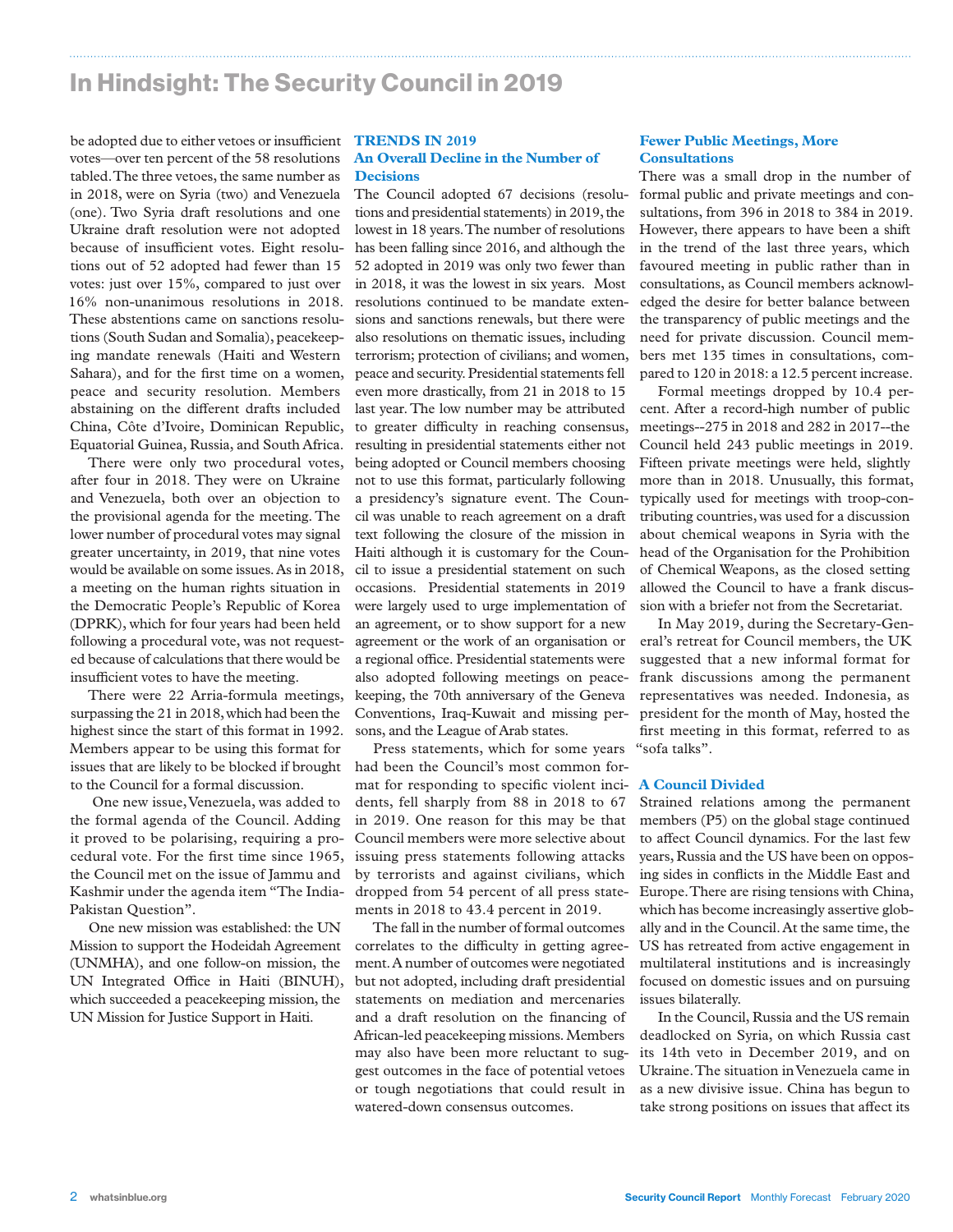### In Hindsight: The Security Council in 2019

wider domestic priorities. It has been par- appears more aligned with China and Rus- several issues has led regional sub-groups ticularly assertive on Afghanistan, threatening to veto the renewal of the UNAMA's mandate over language related to its Belt and Road Initiative, and on Jammu-Kashmir, on which it initiated a Council meeting and proposed a draft text.

France, the UK and the US (P3), which had been a united block for years, now have differing positions on issues ranging from the Sahel to Iran. The biggest change has come from the US, which on issues such as sexual and reproductive health rights in conflict, the ICC, and climate and security sia than with France and the UK.

The elected members (E10) have continued to meet regularly among themselves as well as with the Secretary-General. They have joined forces around working methods and made their first statement as a group in a Council meeting during the working methods open debate in June. The E10 made a joint media statement in November 2019 on Israeli settlement activity but have found it more difficult to rally around Syria humanitarian issues than they have in the past.

Difficulty in reaching agreement on

to show Council support on divisive issues. In 2019, the recently departed, present and future EU members of the Council presented seven joint statements and appeared together at press stakeouts. The statements were on the DPRK, Gaza, Georgia, the Middle East, Turkish military action in northeastern Syria, and Ukraine, which was the subject of two statements. For what appears to be the first time, the African members (A3) made joint statements, including when the Council failed to support the AU's call for a transition to civilian rule in Sudan.

### Status Update Since our January Forecast

#### **UNOWAS**

On 8 January, the Security Council held a briefing (S/PV.8698) on West Africa and the Sahel with Mohamed Ibn Chambas, Special Representative and Head of the UN Office for West Africa and the Sahel (UNOWAS), who presented the Secretary-General's latest report on the region (S/2019/1005). Consultations followed the public session. The mandate is traditionally renewed for a threeyear period through an exchange of letters with the Secretary-General.

#### **Sudan (Darfur)**

On 8 January, Council members met under "any other business" to discuss the situation in Darfur. Assistant Secretary-General for Africa Bintou Keita briefed members on recent intercommunal violence in West Darfur, which resulted in the death of several dozen civilians, as well as the looting of UNAMID's former headquarters in South Darfur. Following the meeting, the president of the Council, Ambassador Dang Dinh Quy (Viet Nam), delivered elements to the press condemning these two incidents.

#### **The UN Charter**

On 9 January, the Council held a ministeriallevel open debate on "Maintenance of international peace and security: upholding the UN Charter" as an opportunity for member states to reflect on and reaffirm their commitment to upholding Charter principles, particularly in the context of international peace

and security (S/PV.8699 and Resumption 1 & 2). Viet Nam's Deputy Prime Minister and Foreign Minister, Pham Binh Minh, chaired the meeting while Secretary-General António Guterres and Chair of the Elders Mary Robinson briefed. The list of speakers had 111 member states, which led to the open debate continuing over the following two days. A presidential statement was adopted during the meeting (S/PRST/2020/1).

#### **Colombia**

On 13 January, the Security Council was briefed by Special Representative of the Secretary-General Carlos Ruiz Massieu on the Secretary-General's 90-day report on the UN Verification Mission in Colombia and the most recent developments (S/PV.8702). On 15 January, Council members issued a press statement in which they reiterated "their full and unanimous support" for the peace process (SC/14081). Among other things, they expressed serious concern about grave security conditions in various parts of the country as well as the continued targeting of community and social leaders and former Revolutionary Armed Forces of Colombia-People's Army members. They welcomed progress by the three components of the Integral System for Truth, Justice, Reparation, and Nonrepetition and stressed the critical role these components play in the peace process and the need for them to be able to work independently and autonomously.

#### **Democratic Republic of the Congo**

On 13 January Security Council members held an informal interactive dialogue on the situation in eastern DRC with representatives of countries of the region, Special Representative of the Secretary-General and head of MONUSCO Leila Zerrougui, and UN Special Envoy for the Great Lakes region Huang Xia. The US, who called for the meeting, wanted to bring together various stakeholders to discuss how to support the DRC government in its efforts to stabilise eastern DRC. On 20 January, Council members met under "any other business" to discuss the independent assessment report on the protection of civilians and neutralisation of armed groups in Beni and Mabasa Territories prepared by Lieutenant General Carlos Alberto dos Santos Cruz. The report made several recommendations on how the UN could improve its role in the protection of civilians in those two territories. The UN Department of Peace Operations will use the assessment's recommendations to develop an Action Plan for implementation.

#### **Jammu and Kashmir**

On 13 January, the Security Council was briefed by Assistant Secretary-General Mohamed Khaled Khiari and Brigadier General El Hadji Babacar Faye, Officer in Charge of the Office of Military Affairs (OMA) on Jammu and Kashmir under "any other business" at China's request. This follows a 12 December letter (S/2019/944) from the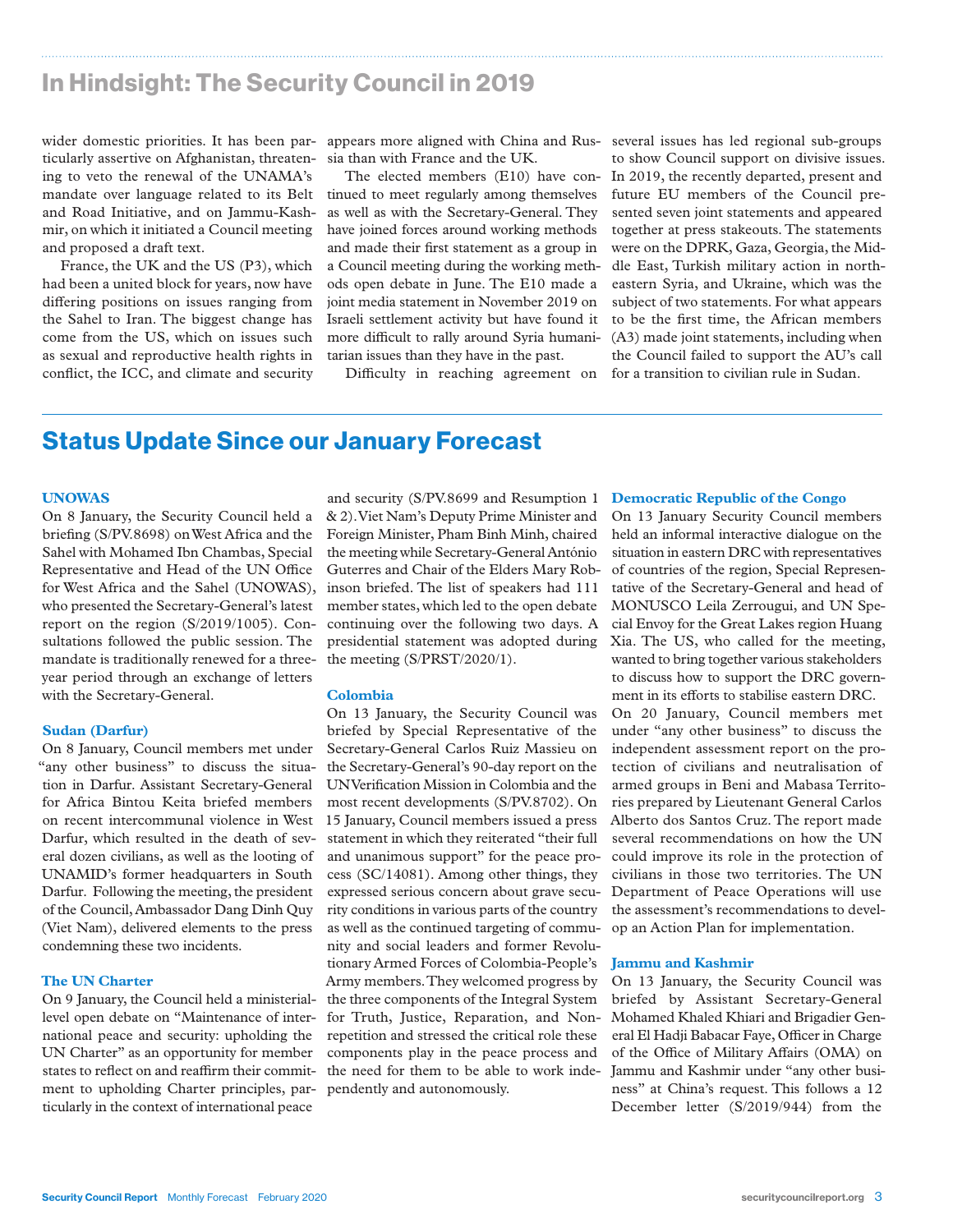### Status Update Since our January Forecast

foreign minister of Pakistan to the Presi-**Cyprus** dent of the Security Council and a request from China for a meeting in December 2019. Most members reiterated their position that this was an issue that needed to be settled bilaterally between India and Pakistan.

#### **Mali**

On 15 January, the Council held a briefing, followed by consultations, on Mali (S/ PV.8703). Under-Secretary-General for Peace Operations Jean-Pierre Lacroix presented the Secretary-General's latest report (S/2019/983) on Mali and the UN Multidimensional Integrated Stabilization Mission in Mali (MINUSMA) and a Secretary-General's letter on security challenges, MINUS-MA's performance, and transition planning (S/2019/1004). On 17 January, Council members issued a press statement (SC/14083), noting some progress in the implementation of the 2015 Mali Peace and Reconciliation Agreement but expressing serious concern about the delays in the implementation of many of its substantive provisions. Among other points, members welcomed the Secretary-General's plan, reflected in his report, to adapt MINUSMA by increasing its protected mobility, agility and flexibility.

On 20 January, Council members were briefed in consultations by Elizabeth Spehar, Special Representative and head of UNFICYP, on recent developments and the latest Secretary-General's report (S/2020/23). On 30 January, the Council unanimously adopted resolution S/RES/2506 which extended the mandate of UNFICYP for another six months.

#### **Middle East (Israel/Palestine)**

On 21 January and 22 January, the Security Council held an open debate on the situation in the Middle East, including the Palestinian question (S/PV.8706 and Resumption 1). Rosemary DiCarlo, Under-Secretary-General for Political and Peacebuilding Affairs, and Ursula Mueller, Assistant Secretary-General for Humanitarian Affairs, briefed. Both DiCarlo and Mueller spoke about the negative impact of the increase in Israeli settlements and demolition of Palestinian structures. Member states spoke on various topics, ranging from the need for the Security Council to act in support of the two-state solution to regional developments such as protests in Iran.

#### **UN Regional Centre for Preventive Diplomacy for Central Asia**

On 22 January, Council members met in consultations for a briefing on UNRCCA by Special Representative and head of UNRC-CA Natalia Gherman. She updated Council members on the activities of UNRCCA since her last briefing in July, addressing issues such as terrorism, foreign terrorist fighters, regional cooperation, transboundary water management, and the role of women and youth in the region.

#### **Cooperation between the United Nations and the Association of Southeast Asian Nations (ASEAN)**

On 30 January, the Security Council heard a briefing (S/PV.8711) on the cooperation between the UN and the Association of Southeast Asian Nations (ASEAN). Secretary-General António Guterres and ASE-AN Secretary-General Dato Lim Jock Hoi briefed the Council. This briefing, held under the agenda item "Cooperation between the United Nations and regional and subregional organizations in maintaining international peace and security", was the first Council meeting focused on cooperation with ASEAN.

### Libya

#### **Expected Council Action**

In February, the Council is expected to extend the mandate of the Panel of Experts assisting the 1970 Libya Sanctions Committee and renew the measures related to the illicit export of crude oil from Libya ahead of their expiry on 15 February 2020.

sion in Libya (UNSMIL) expires on 15 September 2020.

#### **Key Recent Developments**

Libya's capital, Tripoli, has been the scene of fighting for over nine months, starting on 4 April 2019 when General Khalifa Haftar,

The mandate of the UN Support Mis- rently relies on armed groups for its security. head of the eastern-based militia known as the Libyan National Army (LNA), launched an offensive towards Tripoli and against the internationally recognised and UN-backed Libyan Government of National Accord (GNA) based there. Libya does not have professional security forces, and the GNA cur-In his 15 January report on UNSMIL, the Secretary-General described Libya as having "endured a downward spiral of conflict".

> In July 2019, the Special Representative and head of UNSMIL, Ghassan Salamé, proposed three steps to end the conflict: a truce, a high-level conference of "concerned

countries", and a "Libyan meeting of leading and influential personalities from all over the country".

The proxy dimension of the Libyan conflict keeps intensifying in breach of UN sanctions. Reportedly, Turkey and Qatar support the GNA militarily while Egypt, Jordan, Saudi Arabia and the United Arab Emirates provide military support to the LNA, and different Chadian and Sudanese armed groups support both sides. According to Libyan and US officials, mercenaries of the private but reportedly Kremlin-affiliated Russian military company Wagner Group are also involved on the ground in support of the

UN DOCUMENTS ON LIBYA Security Council Resolutions S/RES/2491 (3 October 2019) renewed the authorisation for member states, acting nationally or through regional organisations, to inspect vessels on the high seas off the coast of Libya that they have reasonable grounds to suspect are being used for migrant smuggling or human trafficking. S/RES/2486 (12 September 2019) extended UNSMIL's mandate until 15 September 2020. S/RES/2473 (10 June 2019) renewed the authorisation for member states, acting nationally or through regional organisations, to inspect vessels on the high seas off the coast of Libya bound to or from the country that they have reasonable grounds to believe are violating the arms embargo. S/RES/2441 (5 November 2018) renewed the mandate of the Panel of Experts assisting the 1970 Libya Sanctions Committee as well as the measures related to the illicit export of crude oil from Libya until 20 February 2020; it was adopted with 13 votes in favour and two abstentions (China and Russia). Secretary-General's Report S/2020/41 (15 January 2020) was the latest report on UNSMIL. Security Council Meeting Record S/PV. 8710 (30 January 2020) was the latest meeting on UNSMIL and Libya sanctions. Sanctions Committee Document S/2019/914 (29 November 2019) was the latest final report of the Panel of Experts assisting the 1970 Libya Sanctions Committee.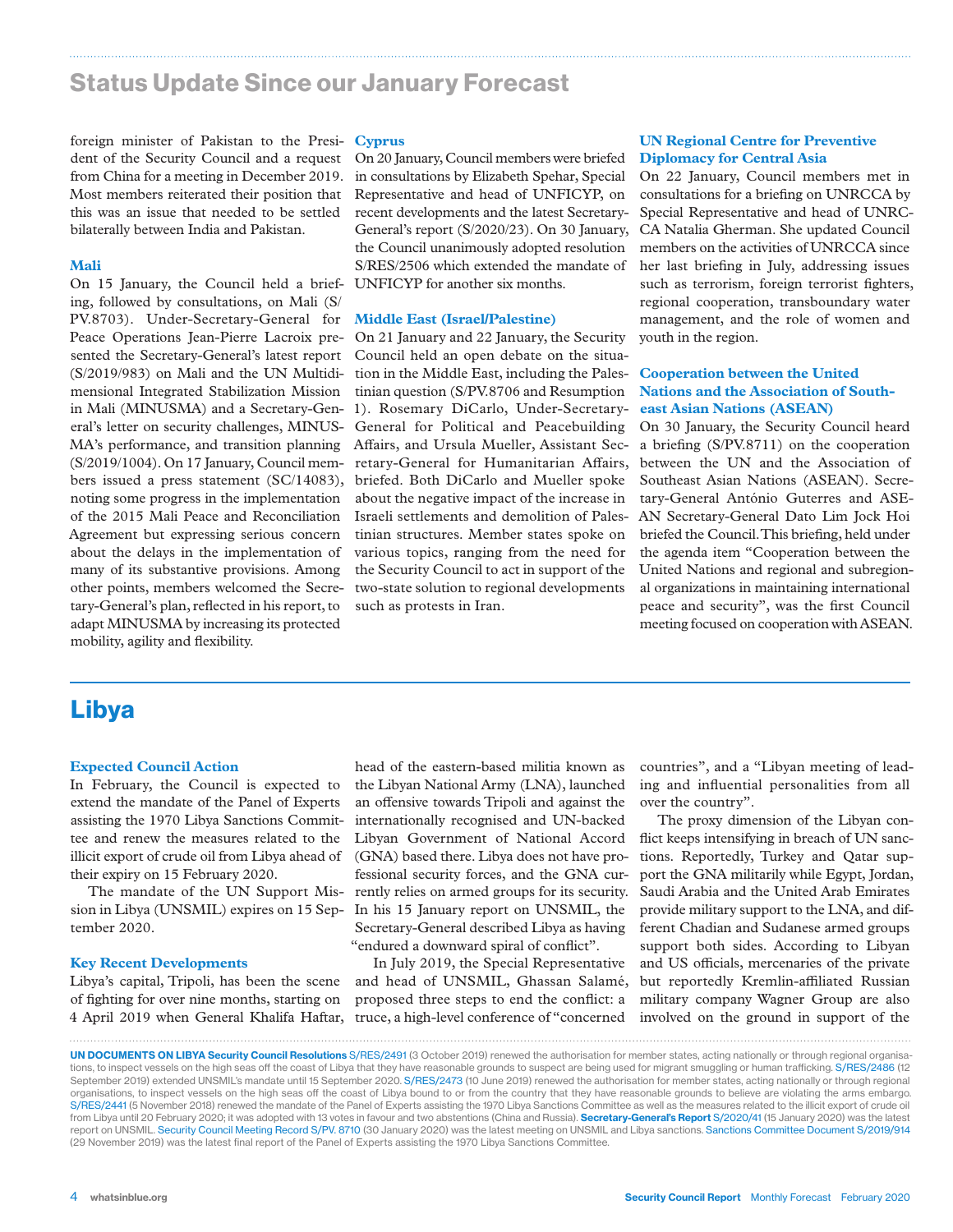### Libya

LNA. On 2 January, the Turkish parliament approved the deployment of troops to Libya. Following a request by the GNA, Turkey started sending troops on 5 January. The latest report by the Secretary-General says that "the dangers and direct consequences of foreign interference are increasingly evident. To increase the number of fighters, there has been growing involvement of mercenaries. The presence of such professional fighters has been linked to an escalation in violence". Speaking at a press stakeout following Council consultations on Libya on 6 January, Salamé directed his remarks to the countries involved in Libya: "Take your hands out of Libya. The country is suffering too much from foreign interference".

On 8 January, Russian President Vladimir Putin and Turkish President Recep Tayyip Erdoğan called for a ceasefire in Libya starting on 12 January. An attempt to have both the head of the GNA, Fayez Al-Sarraj, and Haftar sign a ceasefire agreement in Moscow failed, with Haftar leaving Moscow without signing. Briefing the Council on 30 January on the latest developments in Libya, Salamé reported that "the truce holds only in name."

At the Berlin Conference on Libya, highlevel representatives from Algeria, China, Egypt, France, Germany, Italy, Russia, Turkey, the Republic of the Congo, the United Arab Emirates, the UK, and the US, and High Representatives of the United Nations, the African Union, the European Union, and the League of Arab States, adopted conclusions on 19 January on six areas ("baskets") related to the conflict in Libya. The conference represented the second of Salamé's three steps. With these conclusions, the participants committed to refraining from "interference in the armed conflict or in the internal affairs of Libya" and urged all international actors to do the same. They further called upon the United Nations "to facilitate ceasefire negotiations between the parties, including through the immediate establishment of technical committees to monitor and verify the implementation of the ceasefire".

They also called on the Council to impose "appropriate sanctions on those who are found to be in violation of the ceasefire arrangements and on Member States to enforce these". Regarding the arms embargo, participants committed themselves "to

unequivocally and fully respect and imple-**Key Issues and Options** ment the arms embargo" established by the Council and called "on all international actors to do the same". The participants further agreed to establish an International Follow-Up Committee (IFC) to coordinate efforts to implement the conclusions. Sarraj and Haftar were both in Berlin but not formally a part of the conference. Shortly before the conference, forces allied with the LNA effectively shut down nearly all of Libya's oil fields and terminals, leading to massive revenue loss for the Libyan state.

UNSMIL began to work on the six baskets before the conference. The six baskets are: political, economic and financial, security, arms embargo, international humanitarian law and international human rights law. Sarraj and Haftar have each nominated five representatives for the military 5+5 committee (part of the "security" basket). At the time of writing, a first meeting, initially anticipated for 28 January, had not taken place.

Council members met in consultations on Libya on 6 January and 21 January. They adopted press elements at both meetings. On 21 January, the Council was briefed by the Secretary-General on the Berlin conference. Ambassador Dang Dinh Quy (Viet Nam), president of the Council in January, read out press elements, saying that Council members welcomed the conclusions, reiterated their support for Salamé's work, and urged the parties to the conflict to engage in the 5+5 committee to conclude a ceasefire agreement as soon as possible. He added that the members of the Council would follow up on the conclusions in the coming days. At a press stakeout following the consultations, the Secretary-General emphasised that "one of the parties of the conflict has not yet expressed publicly support to the conclusions", referring to Haftar.

According to the Secretary-General's latest report on UNSMIL, 140,000 people have fled since Haftar's assault on Tripoli, 284 civilians have been killed, and 363 have been injured.

The UN's 2019 humanitarian response plan for Libya of \$201.6 million has been funded at less than 50 percent, with 50.2 percent or \$101.3 million outstanding.

An immediate issue for the Council is the renewal of both the mandate of the Panel of Experts assisting the 1970 Libya Sanctions Committee and the measures related to the illicit export of crude oil from Libya. Upon renewing the panel's mandate, an option for the Council would be to make sure that the panel has the necessary gender expertise, as requested in resolution 2441. Another option would be to request the panel to increase its written reporting to the Council to closely monitor the implementation of the Berlin conference conclusions.

An ongoing issue is the military conflict, which threatens to deepen long-standing political and economic divisions between different parts of Libya, contributing to the overall instability of the country. At the time of writing, the Council was considering an endorsement of the Berlin conference conclusions. Council members will continue following closely the progress made by Salamé in his proposed three steps and in implementing the six baskets of the Berlin conference conclusions. Council members are eager to see a permanent ceasefire between the parties to enable further progress on the Berlin conference conclusions.

In the longer term, a Council visiting mission to Libya or a full-fledged—covering the whole country—visit by the Libya Sanctions Committee could be considered.

#### **Council and Wider Dynamics**

Libya has been a divisive issue within the Council. Council resolutions and presidential statements routinely call upon UN member states to cease support for parallel institutions in Libya, but some countries, including permanent members of the Council, fail to respect these calls. Now that the various countries, including Council members, that support the conflicting parties have signed up to the Berlin conference conclusions, there may be prospects for more unity in the Council's approach to the Libya file.

The UK is the penholder on Libya, sharing the pen with Germany on the sanctions file. Jürgen Schulz, Germany's Deputy Permanent Representative, chairs the 1970 Libya Sanctions Committee.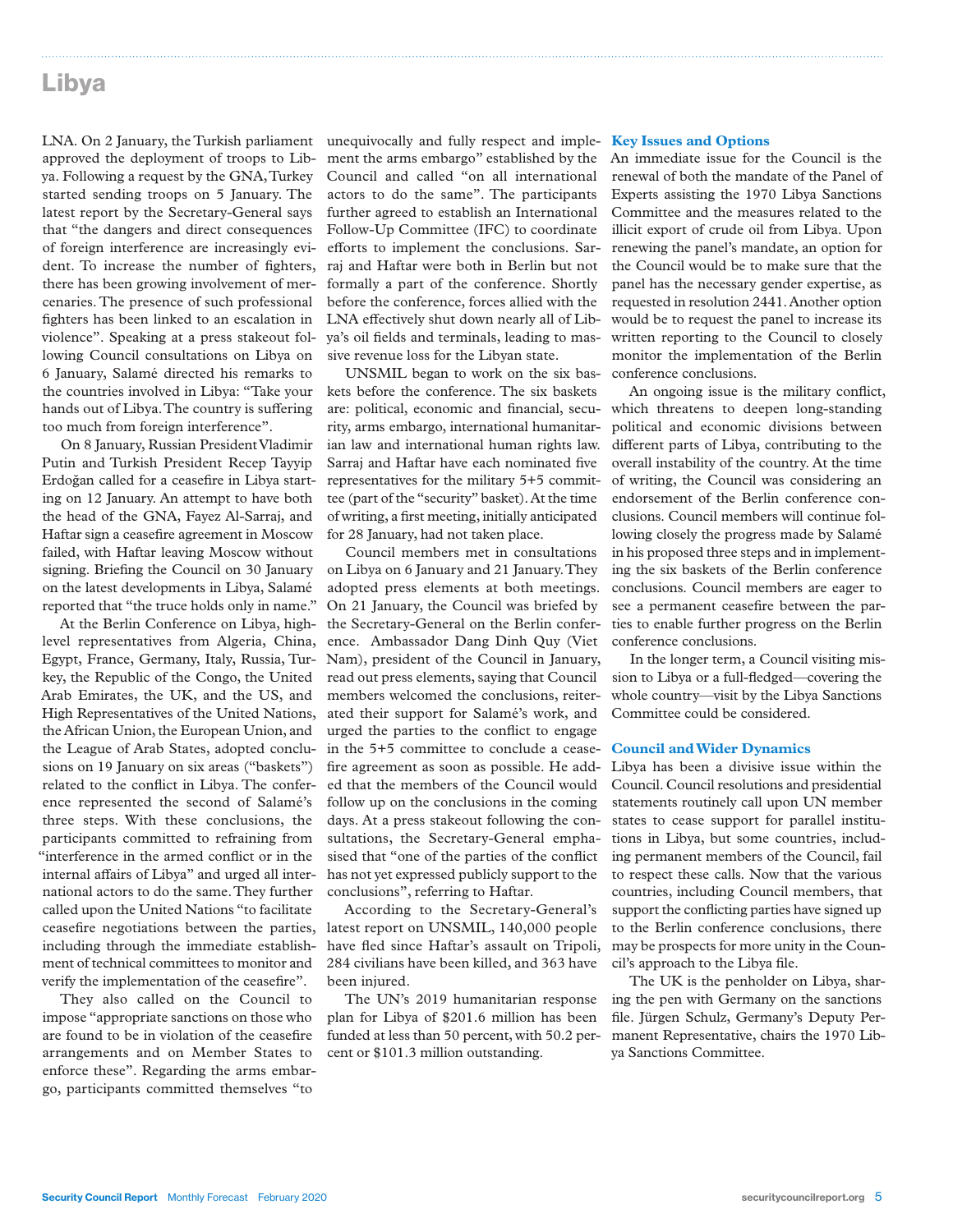### Small Arms

#### **Expected Council Action**

In February, the Council will hold a briefing to consider the Secretary-General's sixth biennial report on small arms, submitted in accordance with the presidential statement adopted on 29 June 2007, which requested a biennial report to the Council, beginning in 2008.

#### **Background and Recent Developments**

As a thematic issue, small arms was first considered by the Council in September 1999. However, the Council's attention to this issue has been somewhat inconsistent. It adopted six presidential statements on small arms between 1999 and 2007, but there were no discussions about the issue from 2008 to 2013 with the exception of a briefing in a closed meeting on the Secretary-General's 2011 report on small arms.

The Council adopted its first thematic resolution on small arms, resolution 2117, in September 2013. In it, the Council sought to strengthen its response to small armsrelated threats to international peace and security. In May 2015, the Council adopted resolution 2220, which urged member states to enhance their cooperation in curtailing illicit arms transfers and the accumulation and misuse of small weapons while focusing on the effects of these activities on civilian populations. It emphasised the role of UN peacekeeping operations relating to arms embargoes and capacity-building for host governments, encouraged information-sharing and cooperation among relevant actors, and called on states to support weapons collection, disarmament, demobilisation, reintegration and stockpile management.

The Secretary-General's most recent report underscores that the destabilising accumulation, illicit transfer and misuse of small arms and light weapons continue to initiate, sustain and exacerbate armed conflict and pervasive crime. The report presents an overview of recent trends and developments, including the Secretary-General's launch in May 2018 of a new disarmament agenda, "Securing Our Common Future: An Agenda for Disarmament", which among other things calls for deeper efforts at the national level and the establishment of a new

trust facility, the Saving Lives Entity fund, to support country-level work on this issue. The report also deals with how "small arms issues can be constructively and effectively mainstreamed into the work of the Security Council". In this regard, it provides specific recommendations for ensuring that matters pertaining to small arms and light weapons and ammunition are effectively integrated into several thematic areas, namely the protection of civilians, peace operations, arms embargoes, women and peace and security, children and armed conflict, counter-terrorism, and transnational organised crime. The report concludes that "[c]ompartmentalized treatment of the small arms and light weapons issue is not sufficient to address the seriousness and magnitude of the challenges".

On 18 December 2017, the High Representative for Disarmament Affairs, Izumi Nakamitsu, briefed the Council on the Secretary-General's fifth biennial report on the spread of small arms, light weapons and their ammunition.

#### Women, Peace and Security

The Secretary-General's report on small arms and light weapons stresses that the women, peace and security agenda is most pertinent in integrating issues related to small arms and light weapons among the Council's overall agenda. The report further emphasises that the small arms and light weapons agenda should be included in all four of the main pillars of the women, peace and security agenda: protection, participation, prevention, and relief and recovery. As a possible starting point, the report suggests the inclusion of language about "how small arms and light weapons facilitate acts of sexual and gender-based violence" and, in relation to the participation aspect of the agenda, how they may impede the political participation of women in political processes.

The Secretary-General also refers to resolution 2242 on women, peace and security, which encourages the empowerment of women "to participate in the design and implementation of efforts related to the prevention, combating and eradication of the illicit transfer, and the destabilizing accumulation and misuse of small arms and light weapons". The resolution further "calls upon Member States, United Nations entities, intergovernmental, regional and subregional organizations […] to mitigate the risk of women from (sic) becoming active players in the illicit transfer of small arms and light weapons". In that context, the Secretary-General addresses the general need for effective small arms and light weapons

policies to include a gender dimension. By way of example, he points out that because an insufficient number of women work in national security forces, together with traditional stereotyping, women and girls—out of choice or through force are employed as arms smugglers as they do not undergo security screenings similar to men. In terms of member states' engagement, the Secretary-General suggests the synchronisation of the women, peace and security national action plans with the small arms and light weapons national action plans.

#### **Issues and Options**

A key issue for the Council is the implementation of previous outcomes on small arms, most notably resolutions 2117 and 2220. Another key issue is considering the recommendations made in the Secretary-General's report to more effectively integrate small arms and light weapons considerations into the Council's work, both thematically and in country-specific contexts. An option for the Council would be to adopt a resolution or presidential statement that would welcome the Secretary-General's report and endorse some of its recommendations. Furthermore, the Council could request the Secretary-General to consistently integrate small-arms issues into all planning and review processes for UN operations at the earliest possible stage, address small-arms issues in all relevant reports, and provide further recommendations to the Council as appropriate.

#### **Council Dynamics**

Council dynamics on small arms tend to be complicated. This was particularly evident during the Council's negotiations on its two most prominent outcomes on this issue, resolutions 2117 and 2220. In the first attempt to pass a resolution on small arms, an initiative of then-Council member Argentina in 2006, the Council failed to adopt it because of strong objections by the US, which at the time argued that the issue was best dealt with in the General Assembly. When resolution 2117 was adopted in 2013 at the initiative of then-Council member Australia, Russia abstained, citing the omission of an amendment it had proposed aimed at preventing the transfer of small arms to non-state actors.

When resolution 2220 was adopted in 2015, Russia and China abstained, along

UN DOCUMENTS ON SMALL ARMS Security Council Resolutions S/RES/2220 (22 May 2015) was on small arms and contained new provisions aimed at strengthening UN coordination and action on small arms, promoting effective implementation of UN arms embargoes, and supporting the Arms Trade Treaty. S/RES/2117 (26 September 2013) was the first thematic resolution on small arms adopted by the Council. Security Council Presidential Statements S/PRST/2007/24 (29 June 2007) was on small arms and requested that the Secretary-General submit a biennial report to the Council, beginning in 2008. S/PRST/2001/21 (4 September 2001) requested the Secretary-General to submit to the Council a report on small arms. Secretary-General's Reports S/2019/1011 (30 December 2019) was the sixth biennial report on small arms and light weapons. S/2017/1025 (6 December 2017) was the fifth biennial report on small arms and light weapons. Security Council Meeting Record S/PV.8140 (18 December 2017) was a briefing on the Secretary-General's fifth biennial report on small arms and light weapons.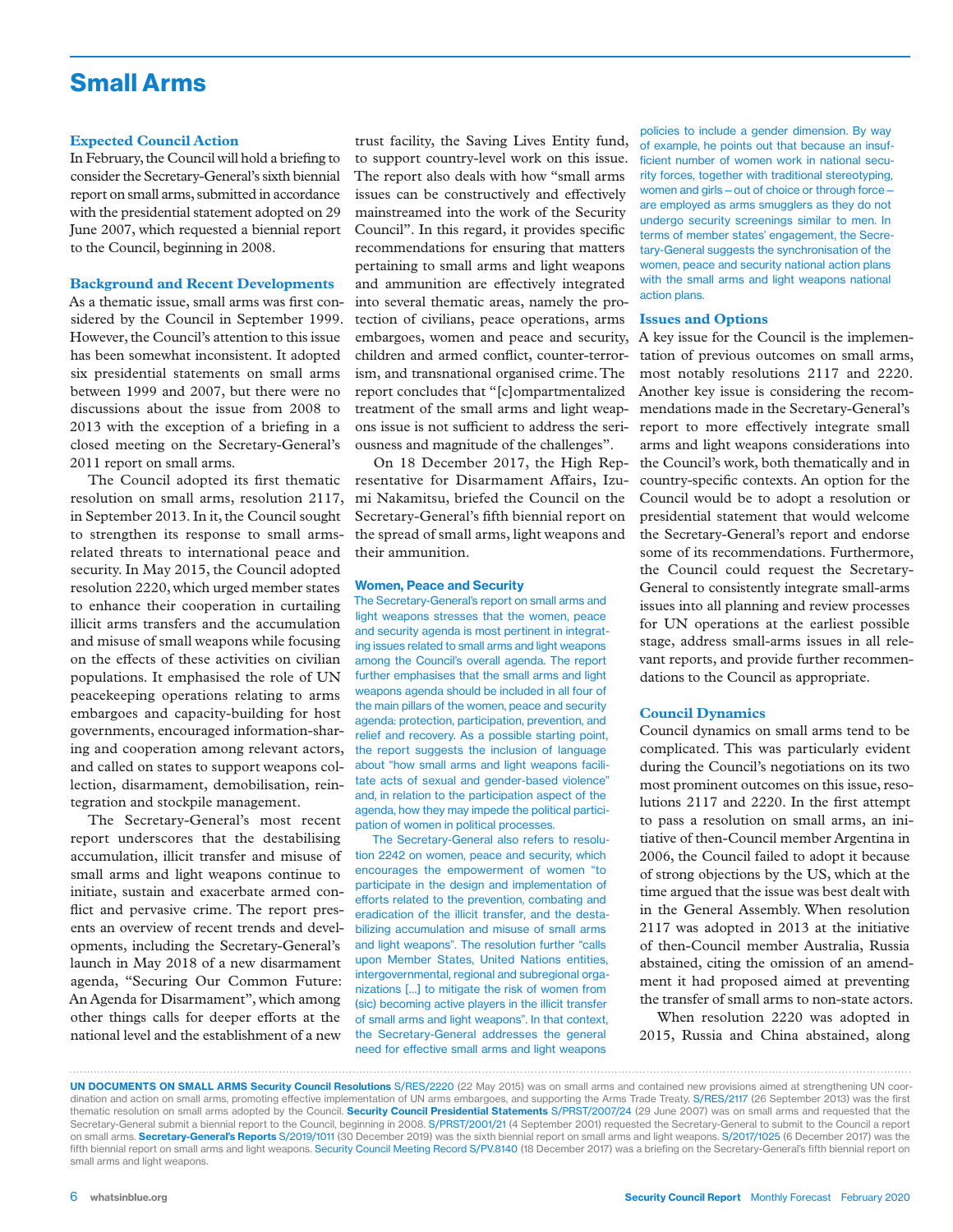### Small Arms

with then-Council members Angola, Chad, responsibility of the government concerned. Nigeria and Venezuela. Once again, the core issue during negotiations was the transfer of small arms to non-state actors. Russia also objected to certain provisions of the resolution regarding the expansion of the power of specialised committees and UN missions in controlling the transfers of small arms, which Russia believes should be the sole

Another issue that tends to be contentious is any suggestion that the Council call on states to ratify or accede to the Arms Trade Treaty (ATT). Among the current Council members, six have not joined the ATT: China, Indonesia, Russia, Tunisia, the US, and Viet Nam. (While the US is a signatory, it has not ratified or acceded to the ATT.)

At the briefing on 18 December 2017, Russia referred to the ATT as "a weak document that is not capable of fully enabling the implementation of its own provisions". The US expressed some concerns about the Secretary-General's report, including on issues related to domestic misuse of small arms in non-conflict settings and references to the tracing of small-arms ammunition.

### OSCE Briefing

#### **Expected Council Action**

In February, Albanian Prime Minister and Minister for Europe and Foreign Affairs, Edi Rama, the current Chairperson-in-Office for the Organization for Security and Cooperation in Europe (OSCE), is expected to provide a briefing to the Security Council on the activities of the organisation.

#### **Background**

The Council has received annual briefings by the OSCE Chairperson-in-Office since 2004. The chairmanship of the OSCE rotates yearly, and on 1 January, Albania succeeded Slovakia in this function. February's debate will give the Chairperson-in-Office an opportunity to inform the Council about Albania's main priorities as chair and discuss possible avenues for cooperation.

Albania announced that its agenda will include efforts to combat corruption, human trafficking and the spread of hate speech across the region. Prime Minister Rama further indicated that the conflict in eastern Ukraine would be a top priority on his agenda in the upcoming year. The OSCE is the leading organisation responsible for monitoring the implementation of the 2015 Minsk agreements, which outline a roadmap for resolving the conflict in eastern Ukraine and were endorsed by the Security Council in resolution 2202 (2015). The OSCE Special Monitoring Mission (SMM) gathers daily information related to ceasefire violations and the withdrawal of heavy weapons in eastern Ukraine.

Given the OSCE's access to information on the ground, Rama's briefing will serve as an important opportunity for Council

members to hear about developments in the implementation of the Minsk agreements. In late 2019, political negotiations led to incremental progress on some elements of the agreement, which in turn helped facilitate a gradual easing of tensions in eastern Ukraine.

On 9 December 2019, a meeting of the Normandy format—a group consisting of France, Germany, Russia and Ukraine that was created in 2014 with the aim of resolving the conflict in Ukraine—took place in Paris. The summit, which was the first gathering of the Normandy format in over three years, also served as a platform for the first meeting between Russian President Vladimir Putin and Ukrainian President Volodymyr Zelenskyy. While the summit did not facilitate major breakthroughs in the political stalemate between Russia and Ukraine, agreements were made on several confidencebuilding measures, such as prisoner exchanges, creation of new disengagement areas, and the opening of new crossing points along the contact line. On 29 December 2019, the OSCE monitored and facilitated an exchange of 200 prisoners between Russia and Ukraine in line with the agreements made at the Normandy format summit.

The leaders of the Normandy format agreed to meet again within four months after the December 2019 summit to discuss such issues as control of the Ukrainian-Russian border and the organisation of local elections in eastern Ukraine. These issues, along with the question of the status of the rebel-held areas in eastern Ukraine, remain the most contentious points of disagreement between Russia and Ukraine. While the Minsk agreements call for the

holding of local elections in eastern Ukraine, each side has a different interpretation of the conditions that should be met before such elections can take place. At the Normandy format summit, President Zelenskyy emphasised that elections cannot take place in eastern Ukraine until all foreign military forces and equipment are withdrawn and Ukraine regains control of the border. However, President Putin maintained that under the Minsk agreements, Ukraine can regain control of the border only after the holding of the elections. If these disagreements are resolved and elections are held in eastern Ukraine, the OSCE will be responsible for facilitating the elections, in accordance with the terms outlined in the Minsk agreements.

According to OSCE figures, the past year has seen a decrease in the level of violence in eastern Ukraine, with civilian casualties in 2019 falling to the lowest level since the beginning of the conflict in 2014. Violations of the ceasefire agreement in eastern Ukraine continued in 2020, despite the agreement reached between the leaders of Ukraine and Russia at the Normandy format summit to commit to full implementation of the ceasefire. While the number of violations in January dropped sizeably compared to the figures in late 2019, these violations continue to destabilise the situation on the ground in eastern Ukraine. Following incidents on 18 and 19 January, in which two Ukrainian soldiers were killed and ten wounded, Ukrainian Foreign Minister Vadym Prystaiko expressed Kyiv's intention to discuss the recent uptick in violence with Germany and France.

In addition to the situation in Ukraine, the Chairperson-in-Office is likely to address

UN DOCUMENTS ON THE OSCE Security Council Resolution S/RES/2202 (17 February 2015) endorsed the "Package of measures for the Implementation of the Minsk Agreements" signed on 12 February 2015. Security Council Meeting Records S/PV.8479 (7 March 2019) was a briefing by Slovakian Foreign Minister Miroslav Lajčák, OSCE Chairperson-in-Office. S/PV.4964 (7 May 2004) was the first public briefing by the Chairperson-in-Office of the OSCE.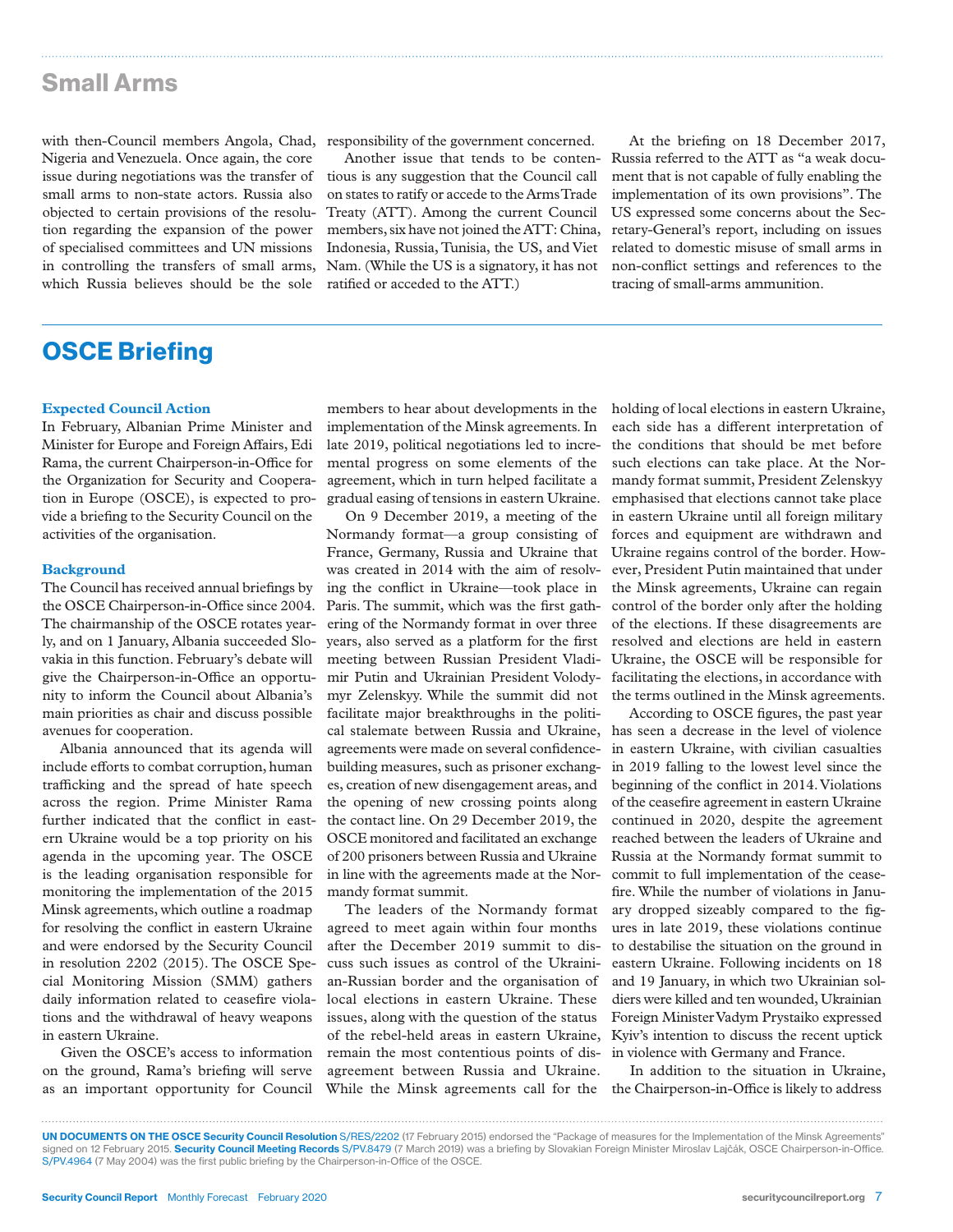### OSCE Briefing

ing. The OSCE plays a role in international efforts regarding frozen conflicts in Georgia, might want to use the opportunity of the

other conflict situations in the OSCE's Nagorno-Karabakh and Transdniestria. briefing to hear about the OSCE's mediaarea of operations during February's brief-Given that these conflicts are not regularly tion efforts in these situations. discussed by the Council, some members

### Counter-Terrorism

#### **Expected Council Action**

In February, Under-Secretary-General Vladimir Voronkov, the head of the UN Office of Counter-Terrorism (OCT), and Michèle Coninsx, the Executive Director of the Counter-Terrorism Committee Executive Directorate (CTED), are expected to brief the Security Council on the Secretary-General's tenth strategic-level report on the threat posed by the Islamic State in Iraq and the Levant (ISIL or Da'esh). In the past, Council members received these reports every four months; however, several Council members felt that was excessive, and so the report has been submitted biannually since the adoption of resolution 2368 in July 2017.

#### **Background and Key Recent Developments**

Under the terms of resolution 2368 of 20 July 2017, the Secretary-General submits a strategic-level report on ISIL to the Council biannually. The reports are intended to reflect the gravity of the ISIL threat as well as the range of UN efforts to support states in countering that threat. In his July 2019 report, the Secretary-General found that despite its territorial defeat in Syria, ISIL remains committed to the global relevance of its so-called caliphate. According to the report, it continues to draw upon its affiliates and inspires attacks, and possesses an estimated residual wealth of \$300 million. The report also highlights acute concerns about the challenges posed by foreign terrorist fighters (FTFs), returnees and relocators, and the increasing number of attacks in areas controlled by the Syrian government.

Beyond the Middle East, there has been a noticeable increase in ISIL- and Al-Qaida-linked recruitment in Africa, according to the report. The "West Africa Province" is now one of the strongest ISIL offshoots, with approximately 4,000 fighters. ISIL also presents an evolving threat in Central Africa. In Europe, radicalisation in prisons and the risk presented by returnees upon their release from prison remain significant concerns, particularly given their direct input into home-grown terrorism and domestically inspired attacks. Asia continues to experience the ISIL threat despite military pressure: the jihadist group is estimated to have between 2,500 and 4,000 fighters there, including FTFs. In Southeast Asia, the report notes two troubling developments among ISIL affiliates: the role of women in planning and executing attacks and explicit targeting of places of worship. The report warns that the decline in attacks directed by ISIL may only be temporary.

Briefing the Council on the report on 27 August 2019, Voronkov underscored that the fall of Baghouz, ISIL's last stronghold in Syria, did not remove the threat posed by ISIL, which continues to evolve into a covert network and remains the international terrorist group most likely to conduct a large-scale attack in the near future. He also emphasised that despite significant challenges concerning the repatriation of their nationals, especially women and children, from ISIL territories, several member states—including Azerbaijan, Kazakhstan, Russia, Tajikistan and Uzbekistan—have repatriated women and children, including orphans, from Iraq and Syria. He also highlighted three new initiatives being spearheaded by the UN Office of Counter-Terrorism (UNOCT) that address law enforcement and border security, protection

of vulnerable targets such as places of worship, and a global capacity-building programme to counter the financing of terrorism. During his briefing, Voronkov furthermore presented key principles developed by the UNOCT that focus on screening, prosecution, rehabilitation and reintegration of suspected terrorists and their families, as well as the related practical implementation and customised support being provided by UNOCT, other United Nations entities, and various regional and field presences to the states that request it.

During the same briefing on 27 August, Coninsx stressed that the international community must pay urgent attention to the large numbers of women and children who are detained because of their association with ISIL. She was also adamant that any postrepatriation strategies include short-, medium- and long-term components, addressing prosecution, rehabilitation and reintegration of the returnees. She emphasised that CTED remains fully engaged with its partners and stands ready to assist member states in addressing these challenges.

In other ISIL-related developments, some detainee camps in Syria serve as incubators for possible ISIL resurgence, according to Michael Stephens of the Royal United Services Institute, an independent think tank in London focused on defence and security research. After the fall of Baghouz in March 2019, the al-Hawl camp admitted 64,000 women and children, many of whom have links to ISIL, with the camp rapidly falling under the control of a group of radicalised women. While official numbers are not available, several prisoners fled when Turkey began its shelling offensive against the Kurdish forces in the area in October 2019.

UN DOCUMENTS ON COUNTER-TERRORISM Security Council Resolutions S/RES/2490 (20 September 2019) renewed the mandate of UNITAD until 21 September 2020. S/RES/2462 (28 March 2019) was on combatting the financing of terrorism. S/RES/2396 (21 December 2017) addressed the threat of foreign terrorist fighters. S/RES/2395 (21 December 2017) renewed the mandate of the CTED until 31 December 2021. S/RES/2379 (21 September 2017) established an investigative team to collect, store and preserve evidence of ISIL crimes in Iraq. S/RES/2368 (20 July 2017) renewed and updated the 1267/1989/2253 ISIL (Da'esh) and Al-Qaida sanctions regime. Through an annex to the resolution, eight individuals or organisations were added to the sanctions list. Secretary-General's Report S/2019/612 (31 July 2019) was the ninth strategic-level report on the threat posed by ISIL (Da'esh) to international peace and security. Security Council Letters S/2019/878 (13 November 2019) was from Karim Asad Ahmad Khan, the Special Adviser and head of UNITAD, transmitting the third report on the activities of UNITAD. S/2019/407 (17 May 2019) was the second report of the Special Adviser and head of UNITAD. Security Council Meeting Records S/PV. 8626 (25 September 2019) was a a ministerial-level debate on counter-terrorism cooperation in Central Asia. S/PV.8675 (26 November 2019) was Khan's third Council briefing. S/PV. 8605 (27 August 2019) was a briefing on the ninth report on the threat posed by ISIL (Da'esh).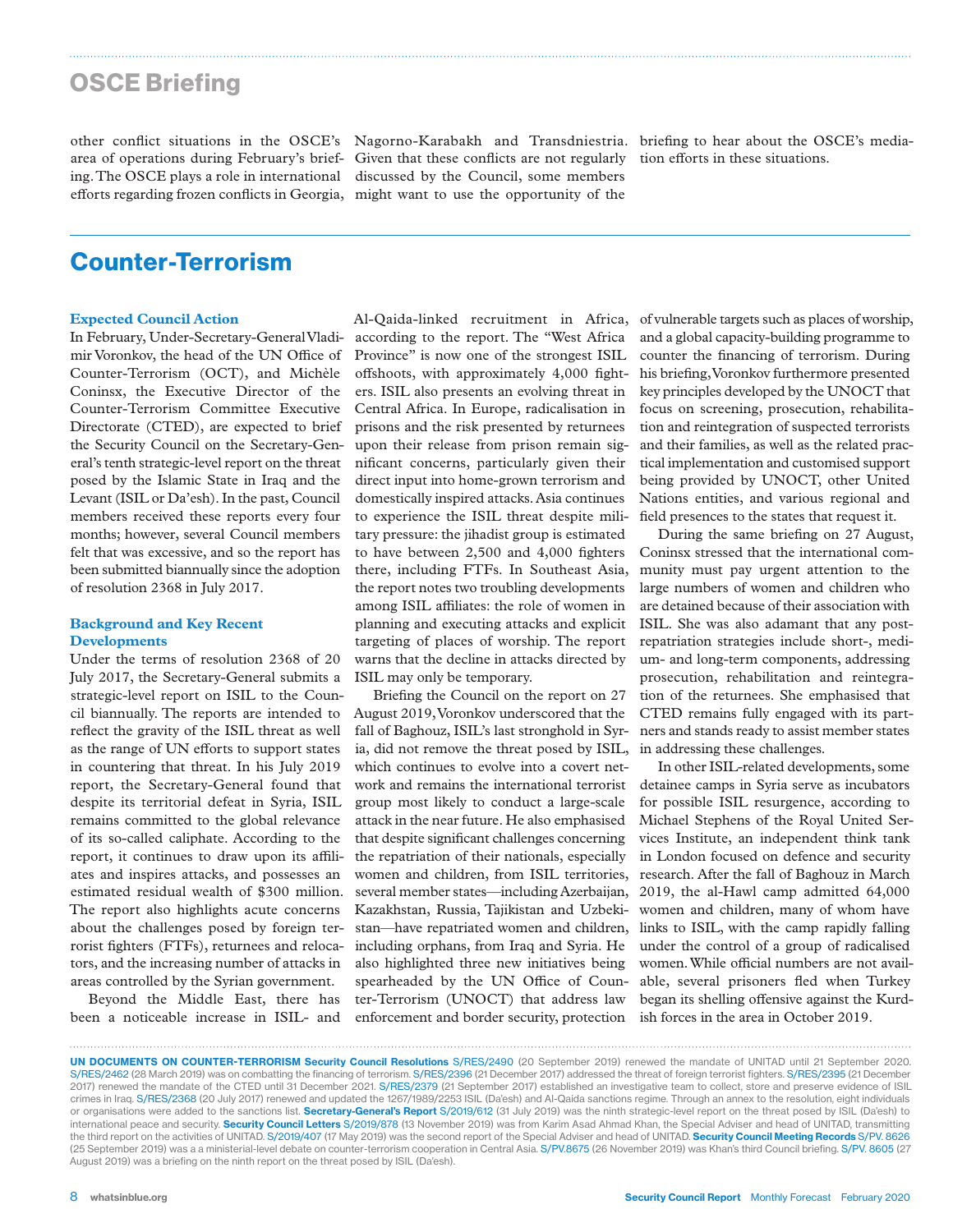### Counter-Terrorism

sibility for an attack in Nigeria's north-eastern Borno state in which 11 people were killed. A 56-second video released by the ISIL "news agency" Amaq said the attack was part of ISIL's campaign to avenge Abu Bakr al-Baghdadi's targeted killing in October 2019. On 9 January, ISIL assaulted a Niger military base, leaving 89 Nigerien soldiers and 77 ISIL militants dead.

There have also been developments regarding the UN Investigative Team to Promote Accountability for Crimes Committed by Da'esh/ISIL (UNITAD), established by resolution 2379 of 21 September 2017 to support Iraqi domestic efforts to hold ISIL accountable for crimes it committed in Iraq.

On 20 September, the Council unanimously renewed UNITAD's mandate for another 12 months. On 26 November, Karim Asad Ahmad Khan, the Special Adviser and head of UNITAD, briefed the Council on his third report and most recent developments. Kachi Amo Saloh, a Yazidi survivor who joined the discussion from Iraq via video teleconference, spoke about losing family members to ISIL crimes and his support for UNI-TAD and the implementation of its mandate. (For more, please see our 25 November 2019 What's In Blue story.)

During the briefing, Khan discussed UNITAD's evolution from "start-up to real operations" over the previous six months. He also addressed significant progress in collecting, gathering and analysing evidence of ISIL crimes in Mosul, Sinjar, and the

In December 2019, ISIL claimed respon-Tikrit Air Academy (also known as Camp Speicher). Khan elaborated on UNITAD's two field-based missions conducting active investigations in the Ninawa governorate, where ISIL targeted judges, religious clergy, journalists and health-care officials. Through these missions, UNITAD identified several individual ISIL members as "primary targets for further investigations" in relation to the three areas, which were discussed during his previous briefing in July. On staff recruitment, Khan said that his team had grown to 107 members and represented all geographical groups at the UN. Women occupy half of the senior leadership positions.

> In other counter-terrorism-related developments, the Council held a ministerial-level debate on 25 September 2019 on counterterrorism cooperation in Central Asia. Secretary-General António Guterres emphasised that efforts to counter terrorist ideology must be founded on respect for the dignity and human rights of all. Several speakers embraced that sentiment and, in their statements, focused on the need to fully respect international law, especially human rights law, in the context of counter-terrorism operations. Some stressed that success in countering terrorism lies in respect for human rights principles within the UN framework.

#### **Key Issues and Options**

A key issue for the Council is to maintain the necessary flexibility and adaptability to address the evolving global threat posed by ISIL as well as ensuring the overall implementation of the 1267/1989/2253 Al-Qaida/ISIL sanctions regime as part of wider counter-terrorism efforts. However, it is important that states do not hinder humanitarian activities, as highlighted in resolution 2462.

Council members may want to address the key principles developed by UNOCT and presented by Voronkov during his briefing in August 2019 and hear about their practical impact.

#### **Council Dynamics**

Counter-terrorism is one of the issues where there is a high degree of consensus among Council members, who are in overall agreement about the importance of receiving strategic analysis on ISIL, which can then feed into other counter-terrorism efforts or serve as background for the Council's counterterrorism agenda, even if no specific course of action is foreseen. Council members differ, however, in their approach to FTFs and their families. For example, during negotiations over resolutions 2395 and 2396 in December 2017, renewing the mandate of the CTED and addressing the threat of FTFs, respectively, several Western states argued that screening processes need to reflect some discernment between FTFs and their families rather than an automatic assumption that the families are complicit. However, Russia argued that FTFs should be held criminally liable and that family members travelling with FTFs are complicit by default and should be held accountable.

### Children and Armed Conflict

#### **Expected Council Action**

As Council president in February and the chair of the Working Group on Children and Armed Conflict, Belgium is planning a highlevel briefing on "Integrating child protection into peace processes to resolve conflict and sustain peace", to be presided over by the country's Foreign Minister, Philippe Goffin. Belgian King Philippe and Queen Mathilde are expected to be in attendance, mediators to protect children in situations

and King Philippe will most likely make a statement. The anticipated briefers are Secretary-General António Guterres, AU Peace and Security Commissioner Smaïl Chergui and Jo Becker, chair of the advisory board of the NGO network Watchlist on Children and Armed Conflict. On the same day as the briefing, there will be a related high-level event to launch the practical guidance for

of armed conflict. A presidential statement is a possible outcome.

#### **Background and Recent Developments**

Since 1999, Council resolutions and presidential statements have included language on the need for parties to integrate child protection provisions into all peace negotiations, ceasefire and peace agreements, and to take into account children's views where possible.

UN DOCUMENTS ON CHILDREN AND ARMED CONFLICT Security Council Resolution S/RES/2427 (9 July 2018) provided a framework for integrating protection, rights, well-being and empowerment of children throughout the conflict cycle as well as in sustaining peace efforts. Secretary-General's Reports S/2019/509 (20 June 2019) was the latest annual report on children and armed conflict. S/2019/727 (10 September 2019) was on children and armed conflict in Afghanistan. S/2019/453 (3 June 2019) was on children and armed conflict in Yemen. Security Council Meeting Record S/PV.8591 (2 August 2019) was an open debate on children and armed conflict. Other S/2019/981 (20 December 2019) was the annual report of the Working Group on Children and Armed Conflict. S/AC.51/2019/2 (20 August 2019) contained the conclusions on Myanmar adopted by the Working Group on Children and Armed Conflict. S/AC.51/2019/1 (18 July 2019) contained the conclusions on Syria adopted by the Working Group on Children and Armed Conflict.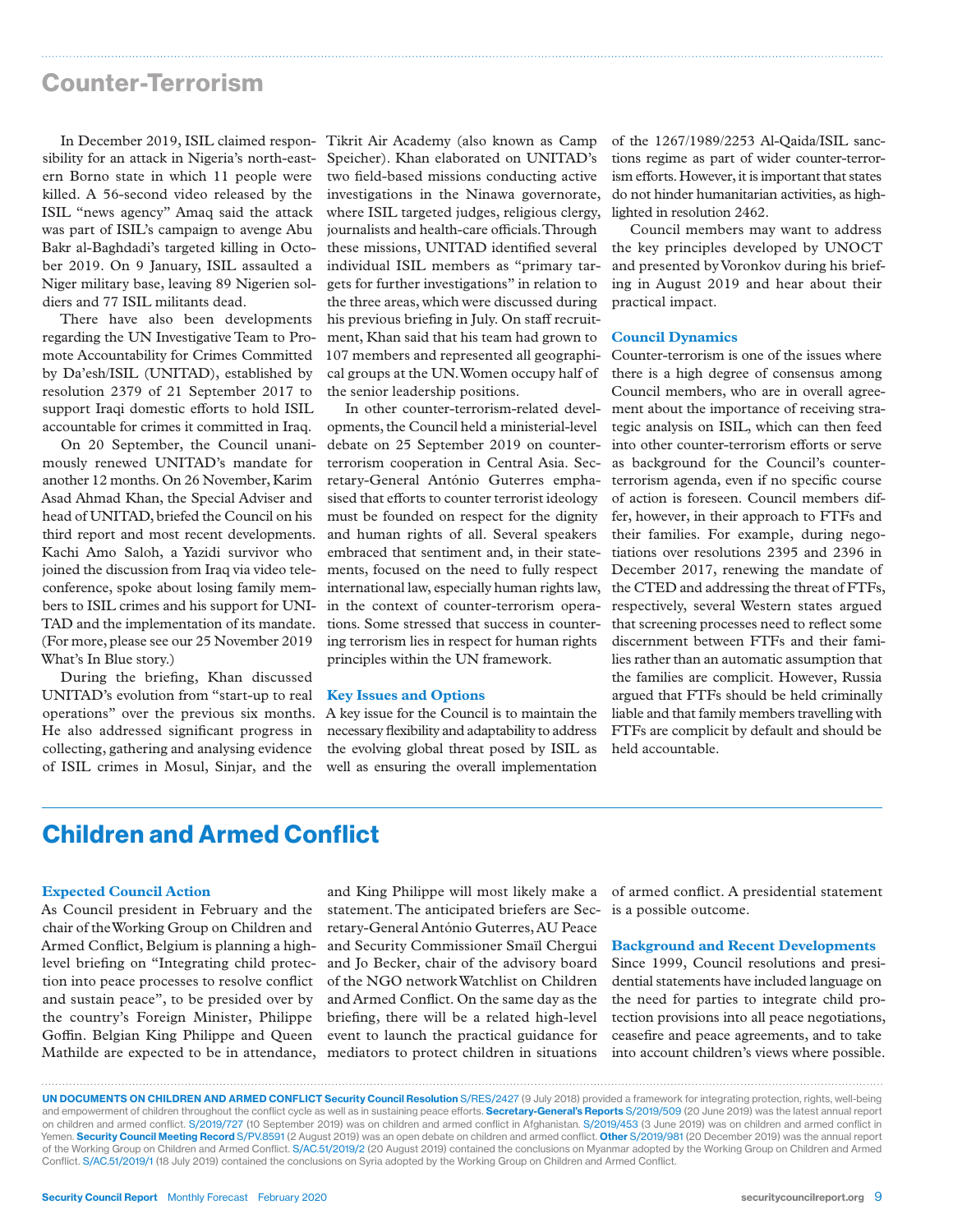### Children and Armed Conflict

Of the 12 resolutions adopted on children guage on integrating child protection provisions during peace negotiations, ceasefire and peace agreements. The most recent resolution, adopted in 2018, highlighted the need to consider child protection issues from the early stages of peace processes.

The Council adopted a presidential statement on 31 October 2017 that encouraged the Special Representative for Children and Armed Conflict, Virginia Gamba, to carry out "lessons learned initiatives in order to compile comprehensive best practices on the children and armed conflict mandate, including practical guidance on the integration of child protection issues in peace processes". This guidance is expected to be launched ahead of the Council briefing.

On 2 August 2019, the Council held an open debate on children and armed conflict, based on the Secretary-General's 2019 annual report on children and armed conflict. Polish Foreign Minister Jacek Czaputowicz chaired the meeting. Gamba; Henrietta Fore, the executive director of UNICEF; UNI-CEF Canada Ambassador, Mariatu Kamara, whose hands were amputated during Sierra Leone's civil war; and Majok Peter Awan, a former child soldier and currently a UN child protection officer, briefed the Council.

On 26 November 2019, Council members held an Arria-formula meeting co-hosted by Belgium, Peru, Poland and the UK on how to better support children once they have been separated from armed forces and armed groups. The meeting focused on how bridging the "humanitarian-development-peace nexus" can lead to more sustainable and successful reintegration of children associated with armed forces and armed groups. It also looked at how incorporating children's views can lead to more effective strategies for reintegration and post-conflict recovery.

In October 2019, Gamba visited Somalia. She commended the government of Somalia for its commitment to speeding up the implementation of action plans to end and prevent the recruitment and use, and the killing and maiming, of children. She conveyed her concern over the rising levels of grave violations against children. Somalia has the highest number of grave violations against children of all the situations listed in the annexes to the Secretary-General's annual report.

and armed conflict, ten have included lan-January and met with senior Myanmar offi-Gamba visited Myanmar from 15 to 20 cials and a range of key stakeholders involved in child protection. Eight parties in Myanmar are listed in the annexes to the Secretary-General's annual report, including the national army (Tatmadaw), which signed an action plan in 2012. (The annual reports contain annexes listing parties that have committed grave violations against children: one includes parties active in conflict situations on the Council's agenda, the other, in situations that are not on the list of issues the Council is seized of). During the visit, Gamba highlighted how children have suffered from the hostilities in Myanmar, particularly in Rakhine, Shan and Kachin States, and also acknowledged progress in the implementation of the action plan on recruitment of children. She urged the Tatmadaw to commit to a joint action plan with the UN on ending and preventing killing, maiming and sexual violence, violations for which it is also listed.

#### **Developments in the Working Group on Children and Armed Conflict**

The Working Group on Children and Armed Conflict visited Mali from 8 to 11 December 2019. The delegation was made up of 11 members of the Security Council, who visited Bamako and Mopti. The objectives of the visit included following up on the May 2018 conclusions on children and armed conflict in Mali, discussing challenges and opportunities to advance the children and armed conflict agenda in Mali, assessing progress in the implementation of the action plan signed by Coordination des mouvements de l'Azawad in March 2017, and engaging with other armed groups. The Working Group delegation met with senior UN and government officials, the UN country task force on monitoring and reporting on grave violations against children, the High Islamic Council, local and international non-governmental organisations, representatives of armed groups, and the local Group of Friends on Children and Armed Conflict. They also met with a representative from the Group of Five for the Sahel.

In 2019, the Working Group held 12 for-**Council Dynamics** mal meetings and met 27 times in informal consultations. It adopted conclusions on and armed conflict in Syria and Myanmar. Council members have had a direct impact

Negotiations are currently ongoing on the reports on Afghanistan, the Central African Republic and Yemen. The report on Colombia was introduced in the Working Group at the end of January.

In 2019, the Working Group also held video teleconferences (VTCs) with the UN country task force on monitoring and reporting on Mali in February, the DRC in May, Nigeria in July, Sudan in October, and the Philippines in November. These briefings provide an opportunity for the Working Group to monitor progress on protection of children issues and to obtain information that can be used in integrating these issues into mandate renewal resolutions in situations where there are peace operations.

A new working method initiated by the chair is a monthly briefing of the Working Group by the incoming president of the Council on the programme of work, which allows working group members to plan ahead for country-specific situations that may be of interest in the context of the children and armed conflict agenda.

#### **Key Issues and Options**

The overarching issue is what the Council can do to raise awareness of the importance of incorporating child protection considerations in peace processes. Beyond incorporating appropriate language in its resolutions, the Council could choose to more proactively raise this issue during regular briefings on UN peace operations in order to better understand the challenges faced by mediators and others involved in peace processes. It could also request the Secretary-General to include integration of child protection issues in reporting on peace processes, as a discrete section in the annual report and in his periodic reports on relevant peace operations.

A related issue is the lack of guidance for those involved in peace processes. The Council could address this in a presidential statement encouraging mediators to use the guidance. It could also include a commitment for this issue to be incorporated in resolutions on all relevant peace operations.

the Secretary-General's reports on children However, the difficult dynamics among Council members are generally supportive of the children and armed conflict agenda.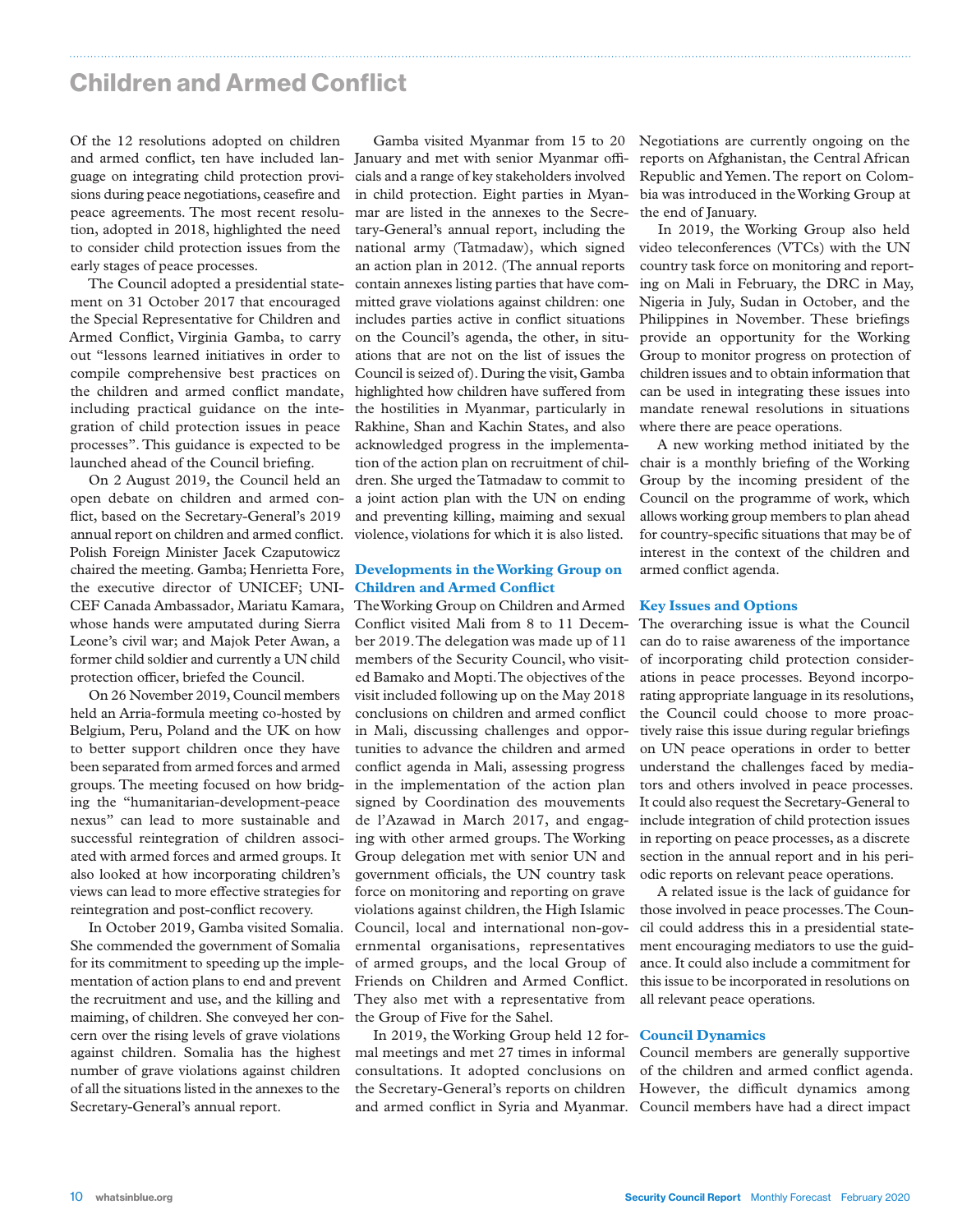### Children and Armed Conflict

on the Working Group's ability to agree on conclusions, particularly on the situations that were the first to be addressed by the Working Group last year: Myanmar, Syria and Yemen. Although the Working Group began to negotiate different conclusions in parallel in the latter half of 2019, it was not possible to adopt as many conclusions as had been anticipated.

The Working Group met more times than any other subsidiary body in 2019. Areas covered included the introduction of reports; briefings on the Global Horizontal Note, which provides an update on situations in

the Secretary-General's annexes; and negotiations and adoptions of conclusions. In addition, there were regular VTCs and briefings on the programme of work. Besides the chair, several other Working Group members have shown a dedication to the issue, including in 2019 the Dominican Republic, France, Germany and the UK. However, frequent changes in personnel by the US may suggest a lack of commitment to the issue while China appears to no longer have a dedicated children and armed conflict expert, choosing instead to send its country-specific experts to the meetings. It is too soon to get a sense of

the positions of the new members although early indications are that Tunisia is likely to be sensitive to counties in its region in negotiations on the conclusions on the report of children and armed conflict in Yemen and Estonia is expected to be an active participant. Negotiations on the anticipated draft presidential statement are likely to provide a clearer picture of the dynamics among Working Group members going forward.

Marc Pecsteen de Buytswerve (Belgium) chairs the Working Group on Children and Armed Conflict.

## Transitional Justice

#### **Expected Council Action**

In February, the Council is expected to hold an open debate on transitional justice at the initiative of Belgium. The open debate will be held under the broader agenda item "peacebuilding and sustaining peace" and a concept note will be circulated ahead of the meeting. Belgium's Foreign Minister, Philippe Goffin, is expected to preside. At press time, no outcome was anticipated.

#### **Background and Key Recent Developments**

While the Security Council has considered transitional justice indirectly in various contexts over the past several decades, the open debate in February will be the first time the Council holds a meeting on transitional justice as a thematic issue. The open debate is expected to focus on how the Security Council can better support transitional justice initiatives in country-specific contexts. In this regard, a central aim is for those member states with experience in dealing with transitional justice initiatives to share their views, including lessons learned.

A 2004 report of the Secretary-General on the rule of law and transitional justice in conflict and post-conflict societies defined that term as a "full range of processes and mechanisms associated with a society's attempts Human Rights is a lead entity within the

to come to terms with a legacy of large-scale past abuses, in order to ensure accountability, serve justice and achieve reconciliation. These may include both judicial and nonjudicial mechanisms, with differing levels of international involvement (or none at all) and individual prosecutions, reparations, truthseeking, institutional reform, vetting and dismissals, or a combination thereof". In 2010, the Secretary-General issued a note providing the guiding principles and framework for the UN's approach to transitional justice processes and mechanisms. It outlines key components of transitional justice and ways to further strengthen these activities.

Since 2005, the Council has used the term "transitional justice" in resolutions across several different country-specific issues on its agenda. These include Afghanistan, Burundi, Central African Republic, Democratic Republic of the Congo and Yemen.

The Human Rights Council (HRC) has been particularly engaged on the issue of transitional justice. In 2011, the HRC adopted resolution 18/7 which decided to appoint a special rapporteur on the promotion of truth, justice, reparation and guarantees of non-recurrence. The position is currently held by Fabian Salvioli (Argentina). The Office of the High Commissioner for

UN system in this area, including assisting with developing standards and operational tools and designing and implementing transitional justice mechanisms.

On 19 November 2019, at the initiative of the UK, the Council held an open debate to discuss the role of reconciliation in maintaining international peace and security, at which transitional justice was referred to. Secretary-General António Guterres; Alpaslan Özerdem, dean of the School for Conflict Analysis and Resolution at George Mason University; and Ilwad Elman, director of programs and development at the Elman Peace and Human Rights Centre, briefed. The Secretary-General referred to the effective use of transitional justice mechanisms, including truth and reconciliation commissions, in Guatemala, Sierra Leone, Timor-Leste and elsewhere. "Transitional justice must be transformative justice that addresses gender imbalances, is rooted in local realities and is based on broad consultation", he said, adding that throughout the world, "the UN supports nationally led and victim-centred transitional justice processes." Member states discussed their own experiences with reconciliation mechanisms. There was also an emphasis on the need to adapt to increasingly complex situations and ensure inclusivity at every stage.

UN DOCUMENTS ON TRANSITIONAL JUSTICE Security Council Presidential Statements S/PRST/2004/34 (6 October 2004) was on post-conflict national reconciliation and welcomed the Secretary General's 23 August 2004 report and his decision to prioritise the strengthening of the UN's work on the rule of law and transitional justice. S/PRST/2004/2 (26 January 2004) was on post-conflict national reconciliation and asked the Secretary-General to give consideration to the views expressed in the 26 January 2004 open debate, in the preparation of his report on the rule of law and transitional justice. Secretary-General's Report S/2004/616 (23 August 2004) was a report on the rule of law and transitional justice in conflict and post-conflict societies. Security Council Meeting Records S/PV.8668 (19 November 2019) was an open debate on the role of reconciliation in maintaining international peace and security. S/PV.4903 (26 January 2004) was an open debate on the role of the UN in post-conflict national reconciliation. Other Guidance note of the Secretary-General (March 2010): UN Approach to Transitional Justice (Available at: www.un.org/ruleoflaw/files/TJ\_Guidance\_Note\_March\_2010FINAL.pdf)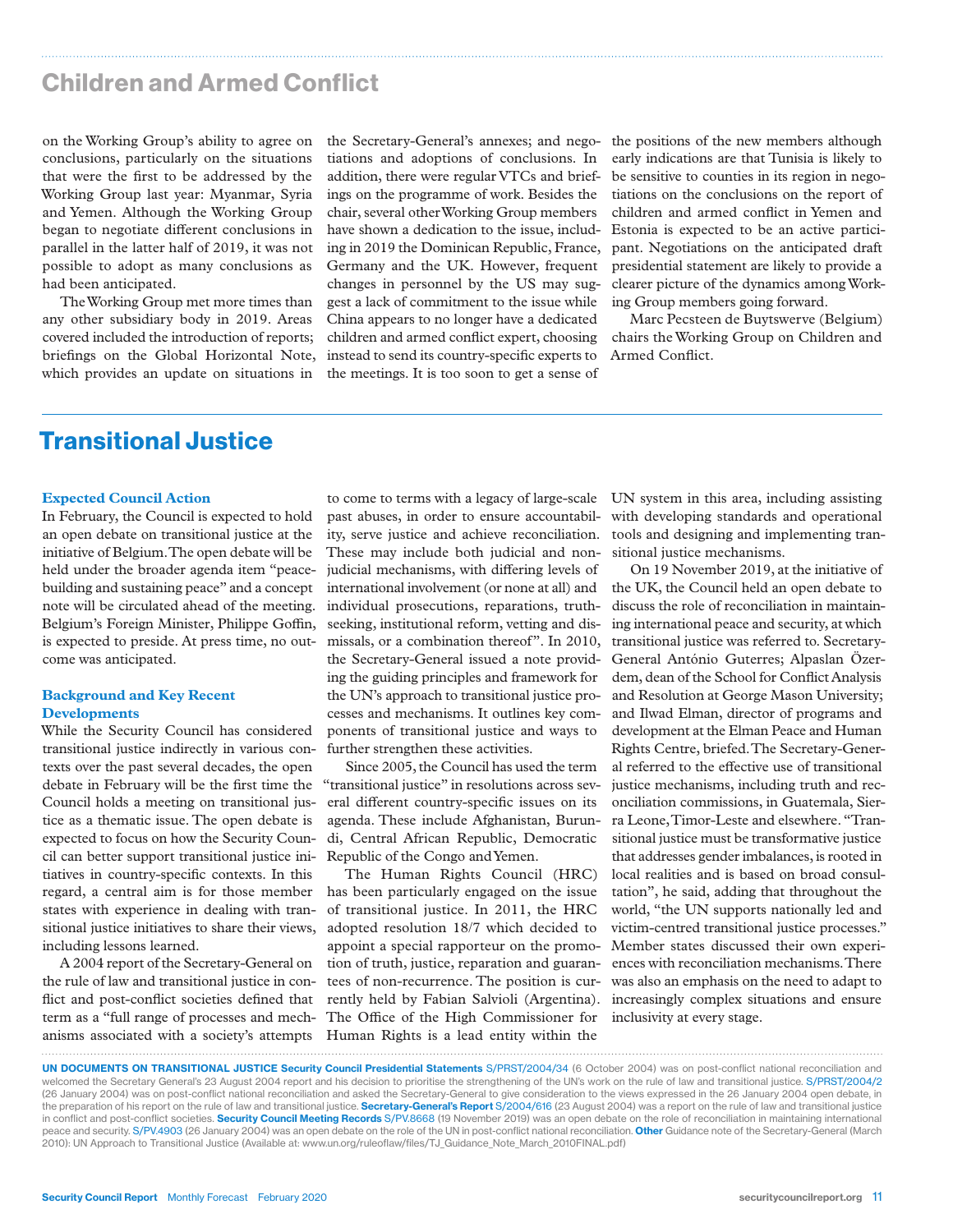### Transitional Justice

#### **Key Issues and Options**

Some key issues that may be considered at the open debate include the following:

- how to increase the effectiveness of the Council's engagement on the issue, including lessons learned in various contexts;
- how best to support transitional justice initiatives in country-specific contexts, including local initiatives;
- how to integrate effectively transitional justice considerations into the Council's work, both in relevant country-specific contexts and across thematic areas, such as in relation to the women, peace and security agenda and the children and armed conflict agenda; and
- how to support victims and civil society as active participants.

An option for the Council is to invite civil society representatives involved in transitional justice processes to brief. Another option would be for the Council to adopt a presidential statement on the issue, subsequent to and informed by the open debate. Belgium could also choose to produce a

chair's summary that would reflect the themes of the open debate.

#### **Council Dynamics**

It seems Council members are generally supportive of Belgium's initiative and its approach, which seeks to facilitate a broad discussion of the issue. At the open debate on reconciliation on 19 November 2019, several members referred to transitional justice. Belgium highlighted the presidential statement adopted on 6 October 2004 on postconflict national reconciliation and referred to the contribution of transitional justice to reconciliation efforts as well as the possibility of conducting "a broader review in order to identify some key principles for guiding the Security Council in its future decisions in this area". It added that "transitional justice is a tool that the Council should continue to consider as part of its mandate to maintain international peace and security".

Also, the UK noted at the November 2019 debate how "transitional justice mechanisms can support persecuted people and lay the

foundations for peace". It also emphasised the need to engage and involve women and for the Council to monitor reconciliation processes. South Africa said transitional justice processes must respond to the specific context of the country concerned. It also underscored that "the whole spectrum of transitional justice needs to be explored, including truth commissions and reparations for victims", as well as the need to take into account community-based or traditional justice mechanisms and ensure women and youth are represented. Germany also stressed women's participation, and the Dominican Republic underscored the involvement of youth. While not referring to transitional justice specifically, Russia expressed the view that the UN should focus on cooperation with governments, that "ready-made solutions from outside" should not be imposed, and that the work of international criminal justice institutions in the context of post-conflict reconciliation "should not be considered the last word".

### Guinea-Bissau

#### **Expected Council Action**

In February, the Council is expected to renew the mandate of the UN Integrated Peacebuilding Office in Guinea-Bissau (UNIOG-BIS), which expires on 28 February. Before this, the Council is expected to hear a briefing by Special Representative and head of UNIOGBIS Rosine Sori-Coulibaly.

#### **Key Recent Developments**

Developments in Guinea-Bissau have revolved around holding presidential elections following four years of political crisis.

On 28 October 2019, only weeks before the 24 November election, President José Mário Vaz dismissed Prime Minister Aristides Gomes and his government. The following day, Vaz appointed Faustino Fudut Imbali as the new prime minister, despite Gomes' refusal to step down. The move risked delaying the election. The Economic Community of West African States (ECOWAS) called

the action "illegal" in a ministerial communiqué on 29 October. ECOWAS recalled its decision from 29 June 2019, which said that although Vaz's term had expired on 23 June, he should remain president until the election but that the Gomes administration should handle all government affairs. Chairperson of the AU Commission Moussa Faki issued a statement also expressing full support for the government of Gomes.

Sori-Coulibaly briefed Council members in consultations on the crisis on 31 October 2019. On 4 November, the Council adopted a presidential statement expressing "full support to the communiqués of ECOWAS and the AU" and stressing the "urgent need to hold the presidential elections on 24 November as agreed".

At an ECOWAS extraordinary summit in Niamey on 8 November 2019, West African leaders demanded the immediate resignation of Imbali and his government, "failing which individual sanctions will apply". ECOWAS also threatened sanctions against those who used the army or security forces to impose illegal actions or who undermined the electoral process and political stability. It further decided to reinforce the ECOWAS Mission in Guinea-Bissau (ECOMIB), deploying a 140-member formed police unit from Togo. Imbali resigned that same day.

The presidential election was held on 24 November 2019, contested by 12 candidates. The leader of The African Party for the Independence of Guinea and Cape Verde (PAIGC), Domingos Simões Pereira, won 40.13 percent of the vote. Placing second with 27.65 percent was Umaro Sissoco Embaló of the Movement for Democratic Change (MADEM-G15), a party formed by PAIGC dissidents in 2018 that has frequently allied with Vaz and the traditional opposition Party for Social Renewal. Vaz ran as an independent, having clashed with his

UN DOCUMENTS ON GUINEA-BISSAU Security Council Resolution S/RES/2458 (28 February 2019) renewed UNIOGBIS' mandate. Security Council Presidential Statement S/PRST/2019/13 (4 November 2019) supported the ECOWAS and the AU communiqués on the dismissal of Prime Minister Aristides Gomes. Security Council Press Statement SC/13989 (16 October 2019) reiterated that the presidential election be held on 24 November 2019.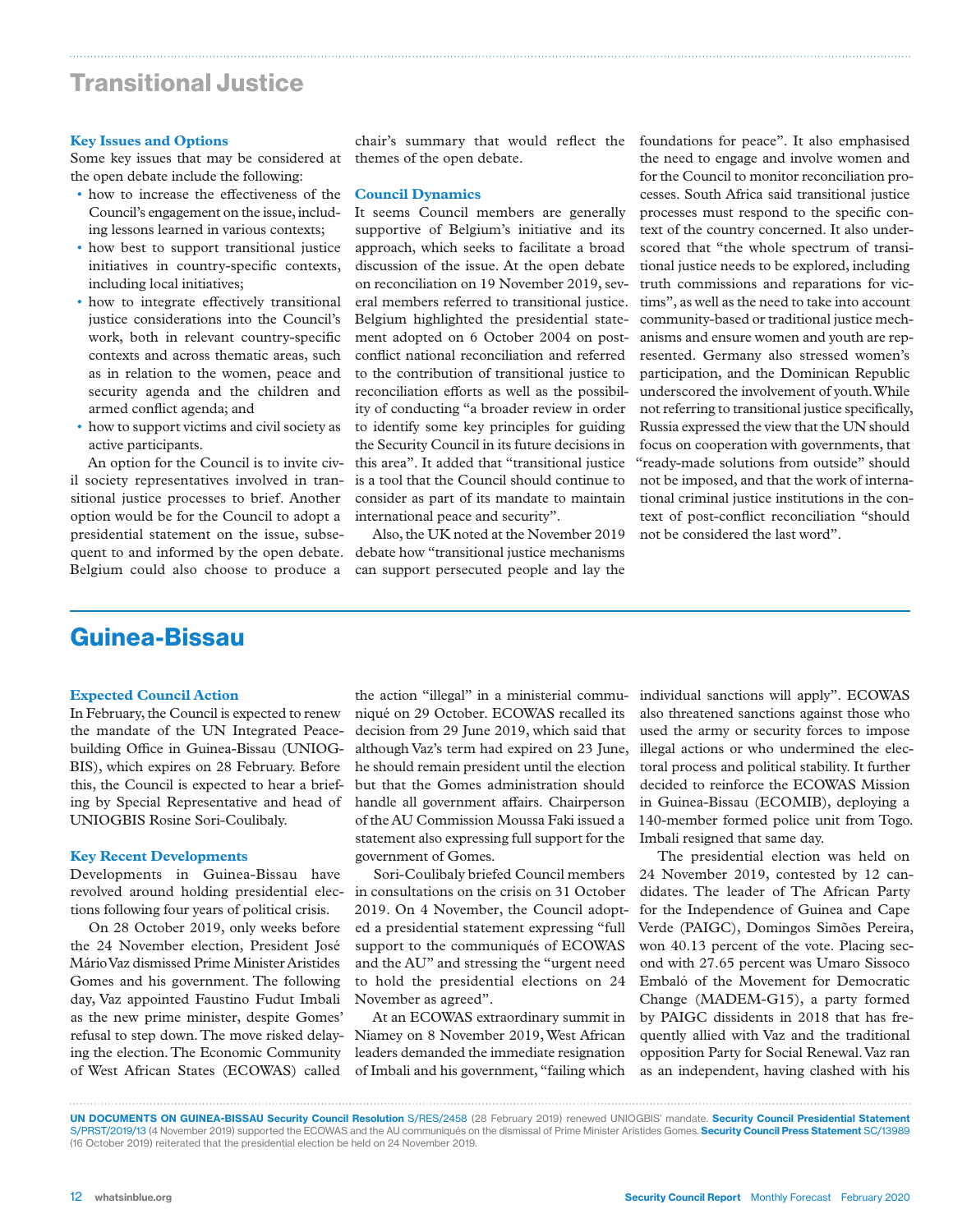### Guinea-Bissau

party (the PAIGC) during the past four years, and received only 12 percent of the vote. As no candidate won a majority, a run-off election was scheduled for 29 December 2019 between Simões Pereira and Sissoco Embaló.

On 4 December 2019, third-place finisher Nuno Gomes Nabiam, leader of the United People's Assembly-Democratic Party of Guinea-Bissau (APU-PDGB), signed a political pact with Sissoco Embaló in Dakar, Senegal, to support the latter's candidacy. The move created an internal dispute within APU-PDGB, which is part of the PAIGC-led coalition government of Aristides Gomes.

In the run-off election held on 29 December, Sissoco Embaló won 53.55 percent of the vote, compared to Simões Pereira's 46.45 percent. International observer missions, including from ECOWAS and the AU, said the election was fair. Simões Pereira, however, alleged fraud, saying that at some polling stations, votes exceeded the number of enrolled voters. The PAIGC challenged the results in the Supreme Court of Justice. On 24 January, the court ordered a new count of voter tally documents, which the election commission agreed to do on 28 January following civil society mediation. ECOWAS and several other international partners, meanwhile, have recognised Sissoco as the incoming president.

Guinea-Bissau recorded its largest drug interdiction on 1 September 2019, seizing 1.8 tonnes of cocaine and arresting seven Bissau-Guineans, three Colombians, one Malian and one Mexican. This surpassed its previous largest interdiction of nearly 800 kilos in March 2019. Investigations into the shipment compounded tensions in the leadup to the presidential election.

#### Sanctions-Related Developments

The chair of the 2048 Guinea-Bissau Sanctions Committee for 2018–2019, Ambassador Anatolio Ndong Mba (Equatorial Guinea), visited Guinea-Bissau from 27 to 30 October 2019 to encourage the timely holding of the election, dates which coincided with Vaz's decision to dismiss Gomes. The Council's 4 November presidential statement recalled that its possible consideration of ending the sanctions regime (established following the April 2012 coup d'état) would depend on orderly conduct by the defence and security forces and political actors. It also recalled that the Council would

consider taking appropriate measures against those who undermined Guinea-Bissau's stability in accordance with its previous resolutions.

#### Developments in the Peacebuilding Commission (PBC)

The PBC's country configuration chair, Ambassador Mauro Vieira (Brazil), visited Guinea-Bissau from 22 to 24 October 2019 to encourage a timely and peaceful election. On 13 November, the configuration met to consider developments and electoral preparations. A 15 November press statement by the configuration called on stakeholders to hold elections as scheduled and reaffirmed the PBC's commitment to support political and institutional reforms, as outlined in the October 2016 Conakry Agreement and the government's strategic development plan for 2015-2025.

#### **Key Issues and Options**

The UNIOGBIS mandate renewal is a key issue, particularly assessing whether conditions on the ground and with transition planning for a follow-up UN presence are right for closure of the mission by the end of 2020. When the Council renewed UNIOGBIS' mandate last year, it endorsed the Secretary-General's recommendations in his December 2018 special report for UNIOGBIS' reconfiguration and prospective completion by December 31, 2020. Regarding transition planning, this requires close consultation with national authorities, but it is not clear if the PAIGC can maintain its governing coalition, which risks renewing gridlock over forming a government and complicating such planning.

Uncertainty remains over the outcome of the presidential election. Important upcoming national processes include the constitutional review—particularly to clarify or amend the division of powers between the president and prime minister. ECOWAS heads of state and government have charged the ECOWAS Commission with providing technical support to accelerate implementation of constitutional reforms after the election and called for a referendum on the constitutional reform during 2020. Completing the electoral cycle, constitutional review, and security sector reforms were the key components of the Conakry Agreement that ECOWAS brokered in 2016 to resolve the political crisis and address root causes of Guinea-Bissau's instability.

Transnational criminal

particularly drug trafficking, remain a key issue, and there are concerns that terrorist groups in the region could also potentially exploit Guinea-Bissau's political instability.

One option for the Council is to renew UNIOGBIS' mandate until 31 December 2020 while requesting the Secretary-General to provide an update later this year on progress in handing over UNIOGBIS' tasks to the UN Office for West Africa and the Sahel (UNOWAS), the UN country team and other entities. The update could also identify capacity or financial gaps that may exist following UNIOGBIS' closure. Another option is holding an informal interactive dialogue with the PBC and relevant stakeholders on transition preparations and requirements.

A related issue is ending the sanctions regime, which members may consider when renewing UNIOGBIS' mandate or waiting until UNIOGBIS' new mandate concludes. The Council could encourage, in the upcoming mandate renewal, holding of the national conference for reconciliation, another pending process important for addressing past crimes and violence, and, potentially, the links between organised crime and politics.

#### **Council and Wider Dynamics**

The Council closely followed developments ahead of the first round of the presidential election, holding three meetings in consultations during October and November 2019, issuing one press statement, and adopting a presidential statement. On Guinea-Bissau, the Council has tended to follow ECOWAS' lead, seeking to support its decisions, often prompted by the West African Council member.

Members appear to agree on the goal of ending UNIOGBIS. The mission and its predecessor mission have been present since 1999, and members have noted the absence of violence and ECOWAS' leading role in recent years. During last year's mandate negotiations, some members stressed the importance of assessing the situation on the ground when determining to end UNIOGBIS, with a key benchmark being the presidential election.

Niger is the penholder on Guinea-Bissau. Ambassador Moncef Baati (Tunisia) is the activities, new chair of the 2048 Committee.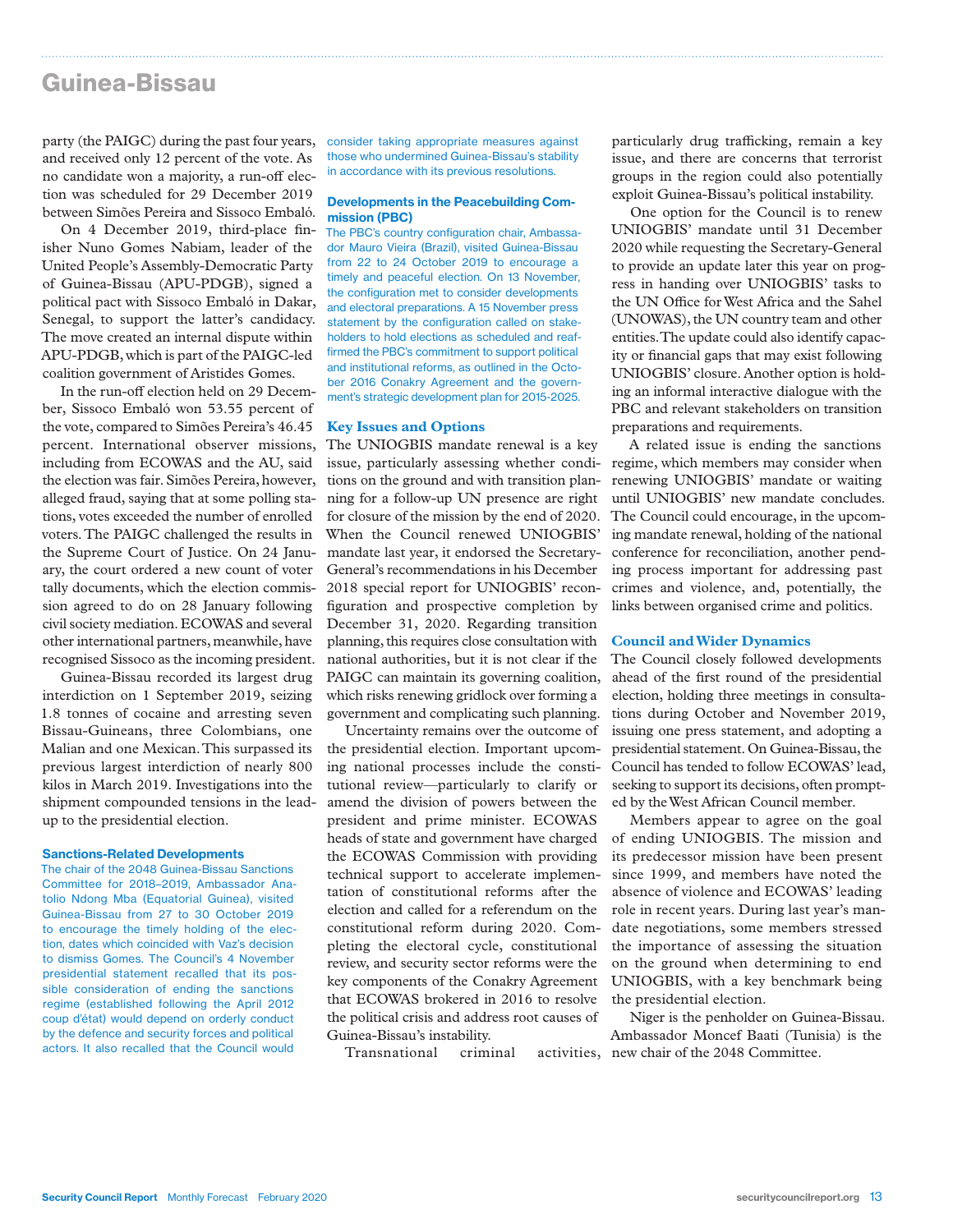### Yemen

#### **Expected Council Action**

In February, the Council is expected to adopt a resolution renewing Yemen financial and travel ban sanctions, which expire on 26 February, and the mandate of the Yemen Panel of Experts, which expires on 26 March. (The targeted arms embargo established by resolution 2216 from April 2015 is open-ended).

The Council is also expected to hold its monthly briefing on Yemen in consultations with Special Envoy Martin Griffiths and a representative of OCHA. General Abhijit Guha, the head of the UN Mission to support the Hodeidah Agreement (UNMHA), is also likely to brief. Resolution 2505, adopted on 13 January, renewed UNMHA's mandate until 15 July 2020.

#### **Key Recent Developments**

Efforts continue to restart peace talks and implement the December 2018 Stockholm Agreement and November 2019 Riyadh Agreement. The de-escalation in military hostilities since September 2019 appeared to be severely tested, however, by a deadly missile attack against Yemeni government forces, likely conducted by Houthi rebels, and the outbreak of other fighting in mid-January.

Briefing the Council on 16 January, Griffiths said that Yemen had avoided being drawn into the crisis between the US and Iran earlier in the month, which had risked setting back gains since the de-escalation in fighting between the Houthis and the Saudi Arabialed coalition that supports the government. According to news reports, the US tried unsuccessfully to kill Abdul Reza Shahlai, a deputy commander in Iran's Quds Force in Sana'a, on the same day a US strike killed Iranian General Qasem Soleimani. During his briefing, Griffiths said that despite some active front lines, "[w]e are surely witnessing one of the quietest periods of the conflict".

On 18 January, ballistic missiles struck a mosque at a military camp in Marib city, about 70 kilometres east of Sana'a, killing at least 116 government troops. Yemeni authorities blamed the Houthis for the attack. The day before, government forces reportedly launched a large-scale operation against Houthi positions in Nihm, just northeast of Sana'a city. In a statement on 19 January, the Special Envoy said he "condemns the escalation of military activities in Sana'a, Sa'dah

and Marib governorates where airstrikes, missiles and ground attacks reportedly took place", noting with particular concern the attack on the base in Marib. Intense fighting has continued, with the Houthis appearing to gain ground in Nihm. On 28 January, Council members held consultations to discuss with Griffiths (via VTC) the ongoing escalation. In a 30 January press statement, members "called for an immediate cessation of these hostilities".

Implementation of the Riyadh Agreement between the government and the separatist Southern Transitional Council (STC) has been slow, and by early January appeared in jeopardy because of fighting in Shabwa governorate. Following efforts by Saudi Arabia, which leads a committee overseeing the accord's implementation, the parties reportedly recommitted to plans to redeploy their forces. During the 16 January briefing, Griffiths said that he was "fairly confident that the implementation is moving" in the right direction.

At the Council's 16 January briefing, OCHA Director of Coordination Ramesh Rajasingham highlighted the continued impact of violence—despite the de-escalation—on civilians and on humanitarian efforts. Shelling hit the Red Sea Mills in Hodeidah on 26 December 2019, forcing the World Food Programme to temporarily suspend milling, and in late December attacks against the premises of international humanitarian organisations in Al Dhale governorate led 14 organisations to suspend operations affecting over 200,000 people. The Al-Raqw market in Sa'dah governorate came under attack on 25 December for the third time since November, resulting in 17 deaths and bringing total casualties at the market in a month to 89.

On 17 January, a Houthi ban on the use of Yemeni riyal bills printed after 2016 went into effect. The plan, announced in December 2019, had already led the Yemeni government to announce that it would stop payments to civil servants and retirees in the north and was creating discrepancies between the north and the south in the exchange rate, according to Rajasingham.

#### Sanctions-Related Developments

On 10 January, the 2140 Sanctions Committee met to discuss the Yemen Panel of Experts' final report. The report, likely to be made public

in February, highlights the belligerents' use of economic warfare and corruption by Houthi and government officials. It raises concerns about the transfer of commercially available components to Yemen that are assembled to construct unmanned aerial vehicles (UAVs) and water-borne improvised explosive devices, both of which the Houthis have used to carry out attacks. The panel echoed the findings of the Secretary-General's December 2019 report on the implementation of the Iran nuclear deal, saying that despite their claims to the contrary, the Houthis were unlikely to have conducted the 14 September missile and drone attacks on the Aramco oil facilities in Abqaiq and Khurays, Saudi Arabia. The panel did not draw conclusions about responsibility, which European countries, Saudi Arabia and the US attributed to Iran. Violations of international humanitarian law and international human rights law continue to be widely committed by all parties in Yemen with impunity, according to the report.

Among its recommendations, the panel proposed that the Council's monthly Yemen meetings include a discussion of the challenges faced by women and the extent to which they have participated in political negotiations. Its report describes a Houthi network involved in repressing women critical of the Houthis, including through sexual violence.

#### **Key Issues and Options**

How the Council can support efforts to restart negotiations for a political settlement to the conflict as well as implementation of the Stockholm Agreement—which included a deal to demilitarise Hodeidah, a prisoner exchange mechanism, and a statement of understanding on the city of Taiz and the Riyadh Agreement are key issues. The renewed fighting is a major threat to the political process. Restarting peace talks will be contingent on consensus by the government and the STC on a joint delegation, as the Riyadh Agreement specified that the government delegation to future negotiations include the STC. Peace talks also appear dependent on ongoing Houthi-Saudi discussions and their possible conclusion of a deescalation agreement.

The humanitarian crisis—the largest in the world, with 24 million people requiring assistance—remains severe. OCHA usually briefs on five key priorities to mitigate the situation: the protection of civilians, humanitarian access, a fully funded aid operation, support for Yemen's economy, and the need for a political solution. The UN has reported an increasingly constrained operating environment for humanitarian actors in the

UN DOCUMENTS ON YEMEN Security Council Resolutions S/RES/2505 (13 January 2020) renewed the mandate of UNMHA until 15 July 2020. S/RES/2456 (26 February 2019) renewed the Yemen sanctions regime. **Security Council Meeting Record** S/PV.8704 (16 January 2020) was a briefing on Yemen.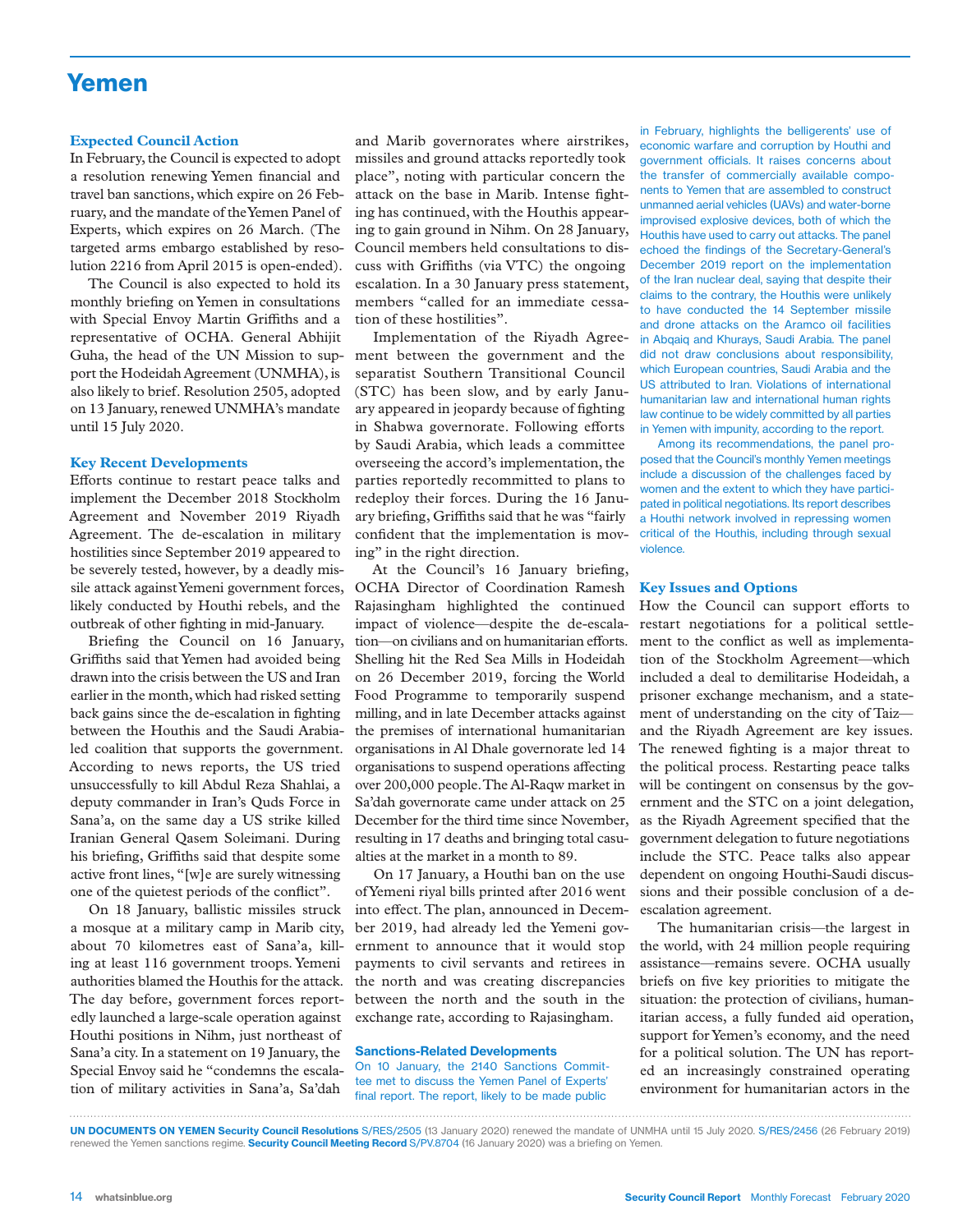### Yemen

Houthi-controlled north. Another issue of recommendations, such as establishing a concern is the Houthi authorities' failure to permit a UN inspection mission of the SAF-ER oil tanker anchored in the Red Sea near Hodeidah, which, because of its lack of maintenance since 2015, risks causing a major environmental disaster.

The Council is likely to extend the assets freeze and travel ban for 12 months. It could consider including in the upcoming resolution several of the Panel of Experts'

list of commercial components used by Houthi forces to assemble UAVs and other weapons systems, and request that member states instruct their export control authorities about the threats from the proliferation of such components.

#### **Council Dynamics**

On Yemen, Council members appear quite united, calling for new peace talks

concurrently with efforts to implement the Stockholm Agreement. Tunisia replaced Kuwait in January as the Arab member on the Council that traditionally champions coalition positions. The issue of Iranian support to the Houthis has sometimes divided the Council, including during its consideration of the sanctions renewal. The UK is the penholder on Yemen. Ambassador Inga Rhonda King of Saint Vincent and the Grenadines chairs the 2140 Committee.

### **Syria**

### **Expected Council Action**

In February, the Council expects to receive the monthly Syria briefings on the humanitarian situation, political developments, and the use of chemical weapons.

By the end of February, the Council also expects to receive from the Secretary-General a report on the feasibility of using alternative modalities for the Al Yarubiyah border crossing, as requested by resolution 2504.

#### **Key Recent Developments**

During the month of December 2019, there was an upsurge in aerial bombardment and ground fighting between government and Syrian opposition forces in southern Idlib province. According to OCHA, since 1 December 2019, approximately 389,000 people- the majority of whom are women and children- have been displaced. Many of the displaced fled from Ma'arrat An-Nu'man, a city in southern Idlib that experienced aerial bombardment in the recent assault, and moved north within the governorate or ate. The violence has continued into 2020. According to media reports, an attack on a school in the town of Sarmin in northern Idlib on 1 January killed nine civilians, five of whom were children. Local sources believed that the school had been used to shelter displaced families from southern Idlib.

On 3 January, Council members held consultations on the situation in Idlib. France and the UK requested the meeting in light of the escalation of hostilities in

for Humanitarian Affairs Mark Lowcock and Under-Secretary-General for Political Affairs Rosemary DiCarlo briefed. Many Council members referred to the deteriorating humanitarian situation in Idlib to illustrate the urgent need to find a compromise on the resolution to renew the cross-border aid mechanism in Syria before its 10 January expiration. It seems that Lowcock underlined that if the mechanism were not re-authorised by then, the UN would not be able to deliver food and life-saving aid to those in need.

to areas in the northern Aleppo governor-had been mandated by previous resolutions. On 20 December 2019, the Security Council voted on two draft resolutions that would have renewed the authorisation for cross-border and cross-line humanitarian access. Neither draft was adopted. The first, which was produced by Belgium, Germany and Kuwait, received 13 affirmative votes but was vetoed by China and Russia. It would have re-authorised use for one year of three of the four border crossings (Bab al-Salam and Bab al-Hawa on the Turkey/Syria border and Al Yarubiyah on the Iraq/Syria border) that The second draft, produced by Russia, failed to be adopted because of an insufficient number of affirmative votes, as only five members (China, Côte d'Ivoire, Equatorial Guinea, Russia, and South Africa) supported it. (A resolution requires nine or more affirmative votes to be adopted.) The Russian draft called for a re-authorisation of two of the four existing border crossings (Bab al-Salam and Bab al-Hawa) for six months.

north-west Syria. Under-Secretary-General ing the mandate continued through the end Difficult negotiations aimed at renew-

of December and into early January, with differences persisting over the number of authorised border crossings and the duration of the mandate.

On 10 January, Belgium and Germany (without Kuwait, which had been a co-penholder but finished its Council term at the end of 2019) revised their draft to allow for the re-authorisation of two of the four border crossings (Bab al-Salam and Bab al-Hawa) for a period of six months. The draft was adopted as resolution 2504 by a vote of 11 in favour, none against, and four abstentions (China, Russian Federation, United Kingdom, United States). The resolution does not re-authorise use of the Al-Ramtha and the Al Yarubiyah crossings. This departed from the co-penholder draft resolution put in blue on 9 January, which included the latter crossing; the Al Yarubiyah crossing was removed on the day of the vote to secure adoption.

The resolution further requests the Secretary-General to report to the Security Council by the end of February 2020 on the feasibility of using alternative modalities for Al Yarubiyah. During the vote, Russia proposed an oral amendment to the co-penholder draft that referenced the "guiding principles of humanitarian emergency assistance", as contained in General Assembly resolution 46/182. (One of the guiding principles adopted by that resolution is that "humanitarian assistance should be provided with the consent of the affected country and in principle on the basis of an appeal by the affected country".) The oral amendment failed to be adopted because of insufficient votes, as only

UN DOCUMENTS ON SYRIA Security Council Resolution S/RES/2504 (10 January 2020) renewed the authorisation of cross-border humanitarian aid through two border crossings (Bab al-Salam and Bab al-Hawa) for six months. Security Council Meeting Record S/PV.8700 (10 January 2020) was the meeting at which resolution 2504 was adopted.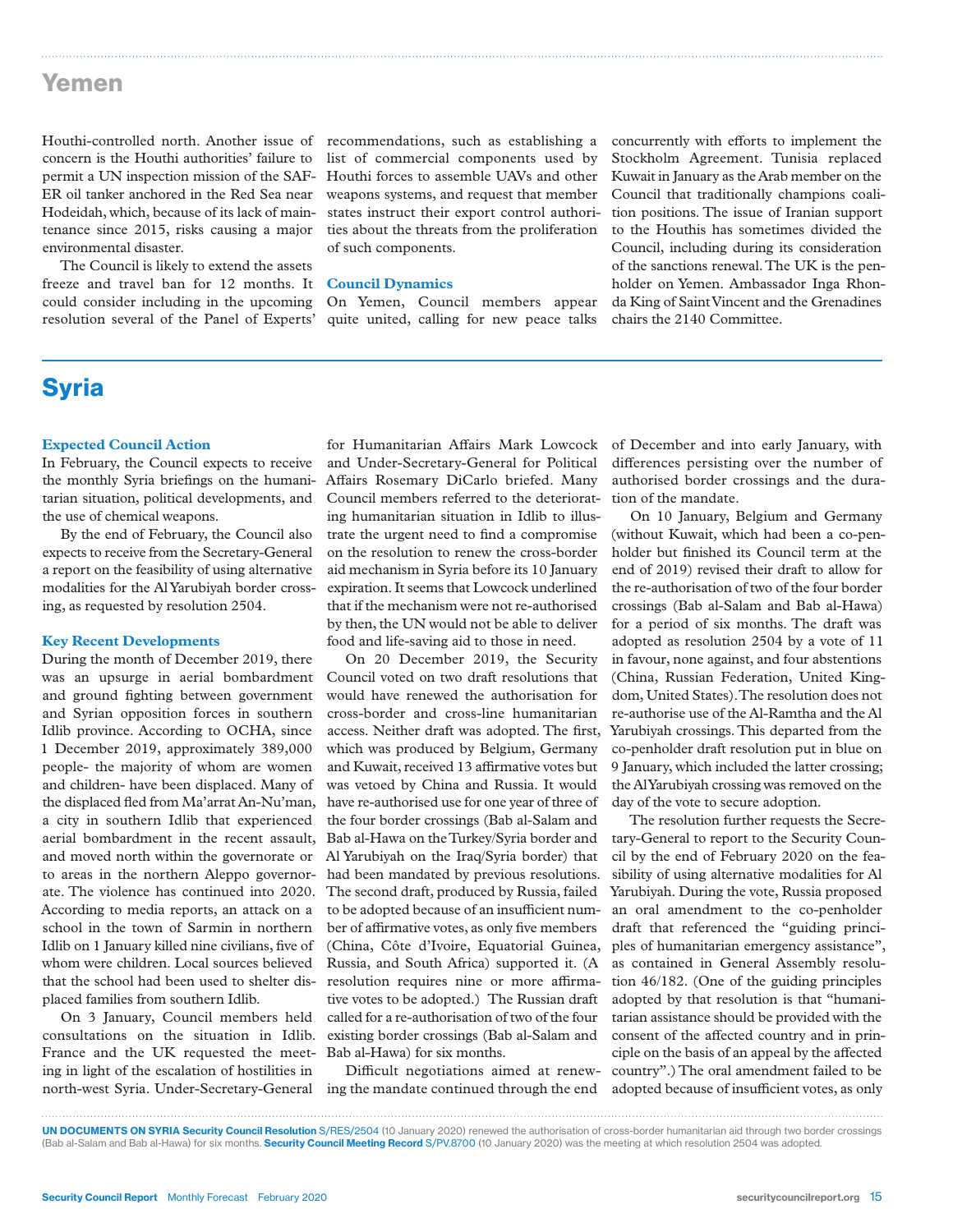### Syria

three Council members (China, Russia and Viet Nam) voted in favour.

In consultations on chemical weapons in Syria on 6 January, Russia announced its intention to convene an Arria-formula meeting on the final report of the Fact-Finding Mission (FFM) of the Organisation for the Prohibition of Chemical Weapons (OPCW) on the reported use of chemical weapons on 7 April 2018 in Douma, which was published on 1 March 2019. The report concluded that the evaluation and analysis of all the information gathered by the FFM "provide reasonable grounds" to conclude that a toxic chemical weapon was used and that "the toxic chemical was likely molecular chlorine". According to media reports, at least 40 people died as a result of the use of chemical weapons in Douma. Although the FFM is not mandated to assign responsibility, the report established that it is possible that two yellow industrial cylinders "were the source of the substances containing reactive chlorine" that caused structural damage in two locations. According to the report, one of the cylinders was found on a rooftop terrace and the other passed through the ceiling of a different building and hit the floor.

Featured speakers at the Arria-formula meeting included Ambassador Alexander Shulgin, Permanent Representative of Russia to the OPCW; Maxim Grigoriev, director of the Foundation for the Study of Democracy; Ian Henderson, a former OPCW official; and Bashar Jaafari, Permanent Representative of Syria to the UN. These speakers strongly questioned the accuracy of the FFM's report, with Grigoriev maintaining that the chemical weapons attack in Douma had been falsified.

At press time, the Council was expected to receive briefings, followed by consultations, on the political and humanitarian situations in Syria on 29 January.

#### Human Rights-Related Developments

On 16 January, the Commission of Inquiry on Syria published a report on children's rights, covering September 2011 to October 2019 (A/HRC/43/ CRP.6). The report details violations of children's rights by the warring parties, including killing and injuring of children, the recruitment and use of children in hostilities, attacks on education, children in detention, and sexual violence against children. It states that the "unprecedented and recurrent nature of these violations has affected generations to come". The devastating situation of education in Syria is highlighted as an area of concern, with thousands of schools having been destroyed or used for military purposes and more than 2.1 million children not regularly attending classes of any form. "Eight years of conflict has not only left an enormous trauma on the physical and mental well-being of an entire generation of Syrian girls and boys, but also destroyed the social, economic and cultural fabric required for Syrian communities to start healing", the report says.

#### **Key Issues and Options**

A key issue is creating an environment in Syria that is conducive to advancing the political process. The Constitutional Committee has not met since its 25-29 November 2019 session, when no progress was made, as the cochairs from the government and opposition sides were unable to agree on an agenda for the meeting. The government side wanted to discuss "national constants" such as terrorism and sanctions relief prior to engaging on constitutional matters; the opposition maintained that these issues could be addressed but not outside the context of the constitution.

Members could emphasise the importance of confidence-building measures to accompany the work of the Constitutional Committee, such as large-scale releases of detainees and abductees and information about missing persons. Other potential confidence-building measures, as proposed by the International Crisis Group, could include amnesty for deserters from the armed forces or access to prisons for on the Syria humanitarian file.

organisations such as the ICRC.

Another significant challenge is the difficult humanitarian situation amidst the ongoing fighting in Syria. In reviewing the Secretary General's report on the feasibility of alternative modalities for the Al Yarubiyah border crossing, members might consider holding an informal meeting, such as a closed Arria-formula meeting, to allow for a frank discussion with UN officials and relevant humanitarian aid organisations on these potential modalities.

#### **Council Dynamics**

The Council remains intensely divided on Syria, as reflected by the negotiations leading up to the adoption of resolution 2504 and the four abstentions registered on the vote. Russia and China have reservations about the cross-border aid delivery mechanism, maintaining the importance of cooperation with the Syrian government in the delivery of aid and believing that authorisations of the Al Yarubiya and Al-Ramtha crossings are no longer necessary. Several other members regret that these crossings are no longer authorised and that the renewal of the Bab al-Salam and Bab al-Hawa crossings will only be for six months rather than one year. There is especially strong concern about the closing of the Al Yarubiya crossing, given that OCHA has estimated that 1.3 million people in northeast Syria receive aid such as medicine and medical equipment through this crossing.

The Council's divisions were also clearly exhibited in the Arria-formula meeting. Several members—Belgium, Estonia, the P3 and others—supported the FFM's conclusions on Douma, while Russia strongly contested its findings. Others called for depoliticization of the OPCW's work and issued a broad condemnation of the use of chemical weapons.

Belgium and Germany are the penholders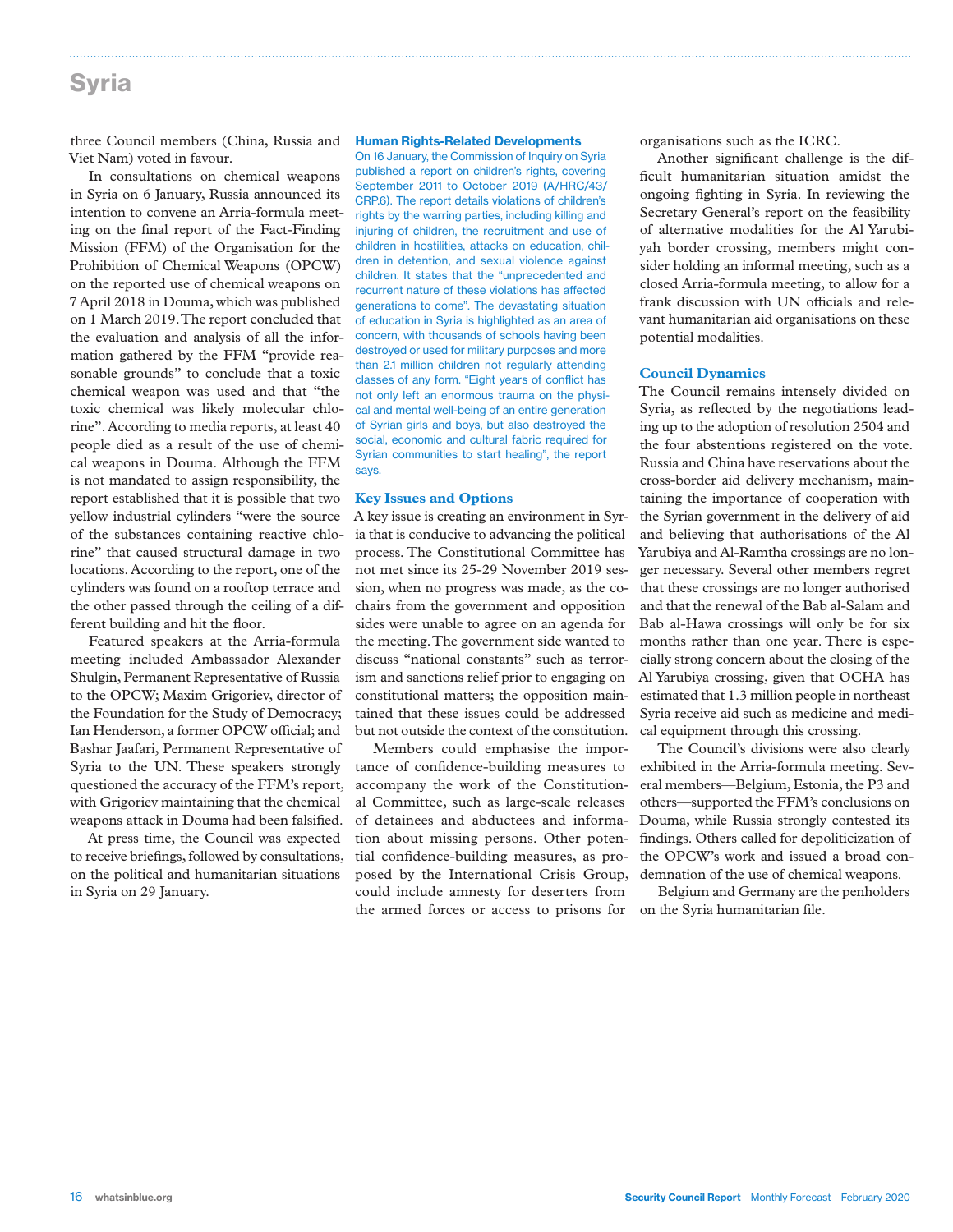### Central African Republic

#### **Expected Council Action**

In February, the Council will meet to discuss the latest Secretary-General's report on the UN Multidimensional Integrated Stabilization Mission in the Central African Republic (MINUSCA), which is due by 15 February. The Council will be briefed by Special Representative for the Central African Republic (CAR) and Head of MINUS-CA Mankeur Ndiaye. Representatives from the AU and the European External Action Service may also brief.

The mandate of MINUSCA expires on 15 November 2020. The mandate of the Central African Republic (CAR) sanctions regime expires on 31 July 2020.

#### **Key Recent Developments**

The Political Peace Agreement in the CAR was signed in Bangui by the CAR government and 14 armed groups on 6 February 2019. Since then, there has been a notable decrease, compared to the previous year, in military confrontations between armed groups, CAR security forces and MINUSCA and in human rights violations linked to the conflict. However, the final report of the Panel of Experts assisting the 2127 CAR Sanctions Committee, which was presented to the committee on 2 December 2019, determined that the implementation of the peace agreement "remained limited". The report said that many civilians continue to experience general insecurity as armed groups violate the agreement in large numbers, including through violence against civilians, illegal taxation, and obstruction of the deployment of state institutions and security forces.

In recent incidents, clashes that broke out on 24 December 2019 in the PK5 neighbourhood in Bangui between local traders and armed gangs resulted in at least 40 deaths, according to media reports. On 9 January, clashes between members of an armed group associated with the ex-Séléka coalition and CAR armed forces in the city of Alindao led to the death of two servicemen from the CAR armed forces and the displacement of 400 civilians. Inter-tribal clashes were reported on 20 January in the north-eastern town of Birao near the CAR-Sudan border, raising concerns that more

civilians from the CAR will seek refuge in Sudan in the coming weeks. Furthermore, clashes between armed groups in the eastern city of Bria on 25 January resulted in at least 50 deaths, according to media reports.

The humanitarian situation in the CAR remains dire, with OCHA estimating that approximately 2.6 million people—over half of the population—will need humanitarian assistance in 2020.

In December 2020 and early 2021, the CAR is set to hold presidential, legislative and local elections. Regional and international partners view these elections as a crucial juncture in the CAR's political development. The Security Council therefore decided last year in resolution 2499 renewing MINUSCA's mandate until 15 November, to authorise a role for MINUSCA in supporting the CAR authorities in preparations for the elections.

The return of former presidents François Bozizé and Michel Djotodia to the CAR on 15 December 2019 and 10 January, respectively, has raised concerns about their possible destabilising effect on the already fragile political climate in the CAR. Bozizé, who was listed under Security Council sanctions for "engaging in or providing support for acts that undermine the peace, stability or security of CAR" in 2014, stated during a press conference on 27 January that he sees no reason that would prevent him from becoming a candidate in the upcoming elections. Such a dynamic can serve to increase political tensions and undermine the authority of incumbent President Faustin-Archange Touadéra, further complicating the implementation of the peace agreement.

On 21 January, Touadéra met with Bozizé and Djotodia, along with former heads of state Catherine Samba-Panza and Alexandre-Ferdinand Nguendet. In a joint press release issued after the meeting, the AU, the Economic Community of Central African States (ECCAS) and the UN welcomed the exchanges between Touadéra and the four former heads of states and stated that these exchanges will contribute to the peace and reconciliation process in the CAR. They further urged the acceleration of the implementation of the peace agreement, and called for the holding of free, credible and transparent

elections in the CAR. In that regard, the statement appealed to the international community to mobilise around funding and support for the electoral process.

#### Sanctions-Related Developments

In resolution 2488 of 12 September 2019, the Council amended the arms embargo on the CAR government. The resolution exempts, after notifying the committee, supplies of non-lethal military equipment intended for humanitarian or protective use and supplies to the CAR security forces of weapons with a calibre of 14.5mm or less that are intended solely for the support of or use in the CAR process of security sector reform. The resolution also requested that the Secretary-General update the Security Council on the progress achieved by the CAR authorities on the key benchmarks established in its presidential statement of 9 April 2019, such as the effective implementation of the National Program for Disarmament, Demobilization, Reintegration and Repatriation.

In his report of 31 December 2019, the Secretary-General determined that the government of CAR made "some progress" on the arms embargo benchmarks while emphasising the need for continued support by the Council and international and regional partners. Progress was made between June and December 2019 in the disarmament and demobilisation of 1,094 combatants in the western CAR. The Secretary-General reported that notwithstanding these developments, disarmament and demobilisation timelines are not being met since several groups have yet to demonstrate their commitment to disarm.

On 31 January, the Security Council adopted resolution 2507 which renewed the mandate of the CAR sanctions regime for a period of six months, until 31 July 2020. The resolution incorporates the provisions of resolution 2488 (2019) and provides for a further easing of the arms embargo on the CAR government. The resolution exempts, after notifying the CAR sanctions committee, supplies to the CAR security forces of unarmed ground military vehicles and ground military vehicles mounted with weapons with a calibre of 14.5 mm or less that are intended solely for the support of or use in the CAR security sector reform process.

#### **Key Issues and Options**

Monitoring the implementation of the CAR peace agreement and ensuring that credible and transparent elections are held remain vital priorities for the Council. Monitoring the process leading up to the elections will also be a priority. Members might consider adopting a statement urging the parties to fully implement the peace agreement. Such

UN DOCUMENTS ON THE CAR Security Council Resolutions S/RES/2499 (15 November 2019) extended the mandate of MINUSCA until 15 November 2020. S/RES/2488 (12 September 2019) amended the CAR sanctions regime for CAR security forces. Security Council Presidential Statement S/PRST/2019/3 (9 April 2019) established benchmarks for lifting arms embargo measures on the CAR government. Security Council Letters S/2019/1008 (31 December 2019) contained the Secretary-General's assessment of progress achieved on the benchmarks established by the Security Council on arms embargo measures in the CAR. S/2019/930 (6 December 2019) contained the final report of the Panel of Experts assisting the CAR Sanctions Committee.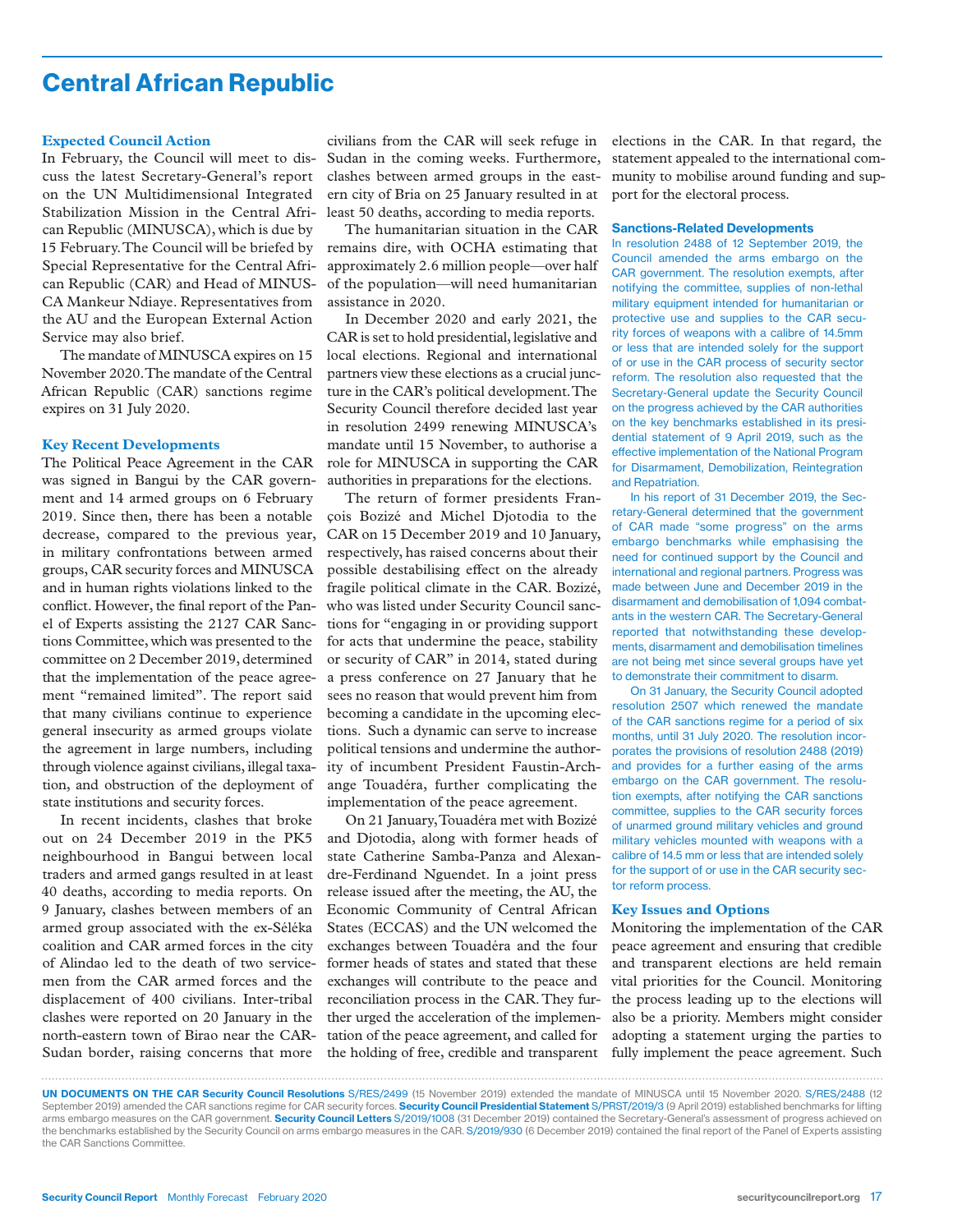### Central African Republic

a product might also seek to demonstrate the Council's unified support for MINUSCA and its work to facilitate the electoral process.

#### **Council and Wider Dynamics**

All Council members share the hope that the peace agreement will improve the situation and restore peace and security in the CAR. Several Council members are of the view that the sanctions regime continues to promote security in the CAR and can also

serve to pressure the parties to implement the peace agreement. The difficult negotiation on the resolution renewing the mandate of the CAR sanctions regime ahead of its 31 January expiry demonstrated that opinions continue to diverge regarding the further lifting of the arms embargo on the CAR authorities. While Russia and China hold the view that more progress should be made towards the com-2127 CAR Sanctions Committee. plete lifting of the embargo, other members feel that easing the arms embargo does not

correspond with current realties in the country, particularly given the conclusions of the latest Secretary-General's benchmarkstatus report. Such a dynamic might make it difficult for the Security Council to maintain unity on issues relating to the CAR portfolio.

France is the penholder on the CAR, and Ambassador Abdou Abarry (Niger) chairs the

### Haiti

### **Expected Council Action**

In February, the Security Council is expected to hold its first meeting on the UN Integrated Office in Haiti (BINUH), a special political mission (SPM) established after the UN Mission for Justice Support in Haiti (MINUJUSTH) closed on 15 October 2019. Special Representative Helen La Lime is expected to brief, and a civil society briefer may also participate.

BINUH's mandate expires on 16 October 2020.

#### **Key Recent Developments**

On 13 January, Haitian President Jovenel Moïse began, in effect, to govern Haiti alone. Earlier that day, he announced that Parliament's mandate, which was set to expire in January 2020, had ended because of the failure to hold legislative and local elections in October 2019. In 2019, Parliament failed to pass an electoral law and approve an election budget that would have been the first steps for organising these elections, that were constitutionally mandated to be held in October 2019; nor was there political agreement on the new composition of the Provisional Electoral Council. Moïse said he sees this development as an opportunity for Haiti to undergo what he believes is much needed constitutional reform.

Moïse does not enjoy much popular support, however, and this could complicate his ability to rule by decree. He has been the subject of months of protests, some violent

and deadly. Opposition groups continue to call for Moïse's resignation and see the dissolution of Parliament as another example of his undemocratic actions. Additionally, some Haitian senators—through a different interpretation of the Haitian constitution—argue that their terms have not ended yet and say they will continue to serve.

This is not a new situation for Haiti. When the Haitian Parliament was dissolved in January 2015, also due to a lack of timely elections, then-President Michel Martelly ruled by decree until the end of his term in February 2016.

The political crisis is likely to continue to exacerbate Haiti's severe economic and humanitarian challenges. The 2019-2020 humanitarian response plan for Haiti, which called for \$126.2 million, was 32.1 percent funded on 16 December 2019. Food insecurity continues to be a grave problem. According to the World Food Programme, a third of the Haitian population of 10.9 million is facing hunger conditions and around one million Haitians suffer from severe hunger. The situation was made worse by the protests last year, which at times cut off parts of Haiti from deliveries of food and medical supplies.

The twelfth of January marked ten years since Haiti's deadly 7.0 magnitude earthquake, which, according to reports, killed 316,000 people, injured 1.5 million, and left 1.5 million homeless. Many in Haiti's civil society have reflected on the scant

reconstruction progress. According to the International Organisation for Migration, around 35,000 people remain in camps a decade after the earthquake.

BINUH was established through resolution 2476, adopted on 25 June 2019, for an initial period of 12 months. Its mandate includes advising the government on issues related to promoting and strengthening political stability and good governance, the rule of law, an inclusive inter-Haitian national dialogue, and protecting and promoting human rights. In his October 2019 report on Haiti, the Secretary-General laid out six benchmarks and 25 indicators that were to be used to measure progress towards sustainable stability after BINUH's deployment.

Council members issued a press statement on Haiti on 8 January, expressing concern at Haiti's continuing political impasse and reiterating the need for inclusive and open dialogue to form a government.

#### Human Rights-Related Developments

On 1 November 2019, a spokesperson for the High Commissioner for Human Rights expressed concern over the situation in Haiti and its impact on the ability of Haitians to access their basic rights to health care, food, education and other needs. The spokesperson urged all parties to avoid hampering the functioning of hospitals and to facilitate access to health care, as well as the delivery, including through humanitarian channels, of food and medicine for individuals in prisons and orphanages and other vulnerable groups such as people living with disabilities.

UN DOCUMENTS ON HAITI Security Council Resolution S/RES/2476 (25 June 2019) established BINUH, an SPM that will continue the UN presence in Haiti following the conclusion of MINUJUSTH. Secretary-General's Report S/2019/805 (9 October 2019) was the last Secretary-General's report covering the activities of MINUJUSTH, which closed its offices on 15 October 2019. This report also contained benchmarks for BINUH. Security Council Meeting Records S/PV.8641 (15 October 2019) was the last debate on MINUJUSTH, with a briefing from Under-Secretary-General for Peace Operations Jean-Pierre Lacroix. S/PV.8559 (25 June 2019) was the adoption of resolution 2476 establishing BINUH. Security Council Press Statement SC/14070 (8 January 2020) expressed concern regarding Haiti's continuing political impasse and reiterated the need for inclusive and open dialogue to form a government. Security Council members also emphasised the urgent need to address deteriorating humanitarian conditions in Haiti.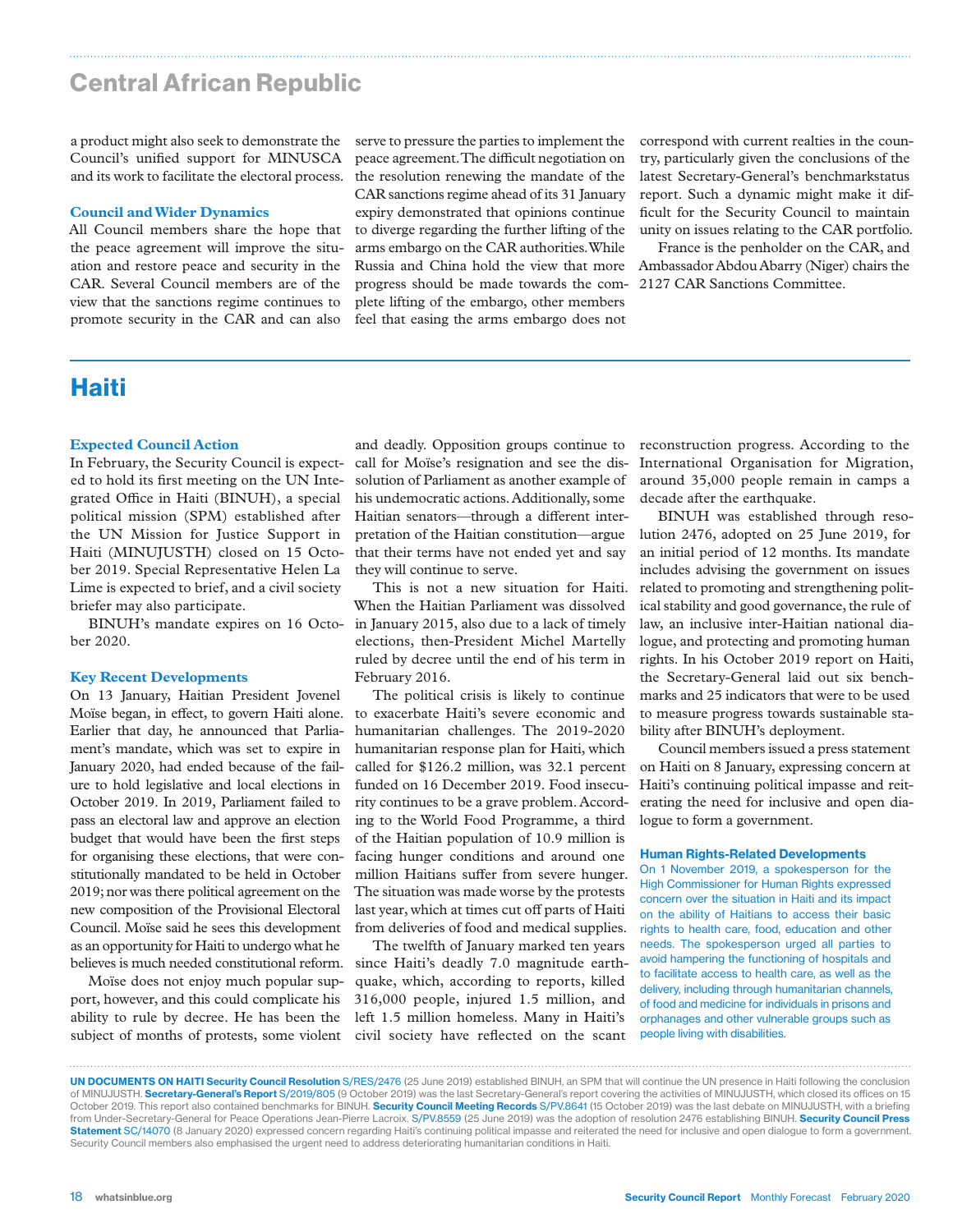### Haiti

#### **Key Issues and Options**

The establishment of BINUH in October 2019 marked the first time since 2004 without a UN peacekeeping mission in Haiti. This will be seen as a test for the UN, and the Security Council, for transitioning from a long peacekeeping presence to a smaller special political mission. The UN, Haitian institutions and the wider international community have been developing a new working relationship. Council members are likely to want to hear more about this process as well as the main challenges BINUH has faced.

The lack of a legislative government will be a topic for this meeting and a concern for Council members. They will want to hear more about how the current political impasse may be addressed, whether through elections or reforms. Council members could issue a press statement calling for inclusive and timely dialogue to bring Haitian parties together. It is likely some

Council members may also use the meet-and led more by Haiti itself. ing as an opportunity to reflect on the tenth anniversary of the 2010 earthquake.

#### **Council Dynamics**

Recently, there has been some difficulty in achieving Council products on Haiti. For example, the press statement issued on 8 January was the first press statement on Haiti since July 2018. Previous attempts in late 2019 were unsuccessful because of one Council member's belief that a statement was not timely or useful. Council members were also unable to agree on the customary presidential statement that is adopted when a mission closes; in this case, MINUJUSTH.

Council members' differences seem to stem from differing views on how much outside influence there should be on the future of Haiti. Some approve of having detailed benchmarks while others would prefer BINUH's mandate to be less prescriptive

Council members are likely to be careful not to appear to take sides between President Moïse and the opposition during this uncertain period. This appears to have given some impetus to the January press statement, with some member states wanting it to be published before the expiration of Parliament's term on 13 January so as not to appear to be endorsing Moïse's governing by decree.

Additionally, the Council now has two Caribbean member states serving–Dominican Republic and Saint Vincent and the Grenadines—which could provide a unique point of view. Since joining the Council in 2019, the Dominican Republic has repeatedly expressed its concerns about the withdrawal of MINUJUSTH, believing the process was rushed and did not adequately respond to the situation on the ground.

The US is the penholder on Haiti.

### EU-UN Briefing

#### **Expected Council Action**

In February, the Council will hold its annual meeting on strengthening the partnership with the EU under its agenda item on cooperation between the UN and regional and subregional organisations in maintaining international peace and security. Josep Borrell, the EU High Representative for Foreign Affairs and Security Policy, will brief the Council.

#### **Background**

The relationship between the UN and the EU has evolved over the years and has continued to grow in importance. Recognising this, the Council has maintained the practice, starting in 2010, of holding regular, usually annual, briefings on cooperation between the two organisations. (These briefings were not held in 2012 and 2018). The Council formally endorsed this relationship in 2014 when it adopted a presidential statement on EU-UN cooperation. Among other things, the statement welcomed the EU's cooperation with the UN and its role in the maintenance of

international peace and security and in the implementation of Council-mandated tasks. Since 2013, Council members have also met annually with members of the EU Political and Security Committee.

This will be the first time Borrell briefs the Council on EU-UN cooperation. He assumed the position of EU High Representative for Foreign Affairs and Security Policy on 1 December 2019, succeeding Federica Mogherini, who had been in office since 2014.

The briefings on EU-UN cooperation generally follow a consistent format. Borrell is likely to focus his briefing on the areas of cooperation between the two organisations, present the EU's main foreign policy priorities and objectives, and address some of the ongoing crises that overlap on the EU and the Council agendas.

The EU has been engaged heavily in efforts to preserve the Joint Comprehensive Plan of Action (JCPOA), an agreement that places limits on Iran's nuclear programme and provides sanctions relief. The EU High

Representative for Foreign Affairs and Security Policy serves as the coordinator of the Joint Commission, a body composed of the parties to the agreement. The agreement, which the Council endorsed in 2015 in resolution 2231, has faced a precarious future since the US withdrew from it in May 2018. Iran has since gradually started to abandon its commitments under the agreement. On 5 January, it announced that it will no longer be bound by the uranium enrichment limits set out in the JCPOA, while emphasising that it would return to compliance if other parties fulfil their obligations under the agreement.

On 14 January, France, Germany and the UK formally referred Iran's non-compliance to the Joint Commission's Dispute Resolution Mechanism (DRM), setting in motion a process that could result in reinstating UN sanctions that were in place prior to the adoption of resolution 2231. While the agreement sets specific time limits for the resolution of the disputes, that period could be extended almost indefinitely if all parties agree.

UN DOCUMENTS ON EU-UN COOPERATION Security Council Resolutions S/RES/2491 (3 October 2019) renewed the authorisation for member states, acting nationally or through regional organisations, to inspect vessels on the high seas off the coast of Libya that they have reasonable grounds to suspect are being used for migrant smuggling or human trafficking. S/RES/2231 (20 July 2015) endorsed the JCPOA. Security Council Presidential Statement S/PRST/2014/4 (14 February 2014) was on cooperation between the UN and the EU, highlighting the EU's comprehensive approach to maintenance of international peace and security. Security Council Meetings S/PV.8482 (12 March 2019) was a briefing on cooperation between the UN and the EU. S/PV.7935 (9 May 2017) was a briefing on cooperation between the UN and the EU.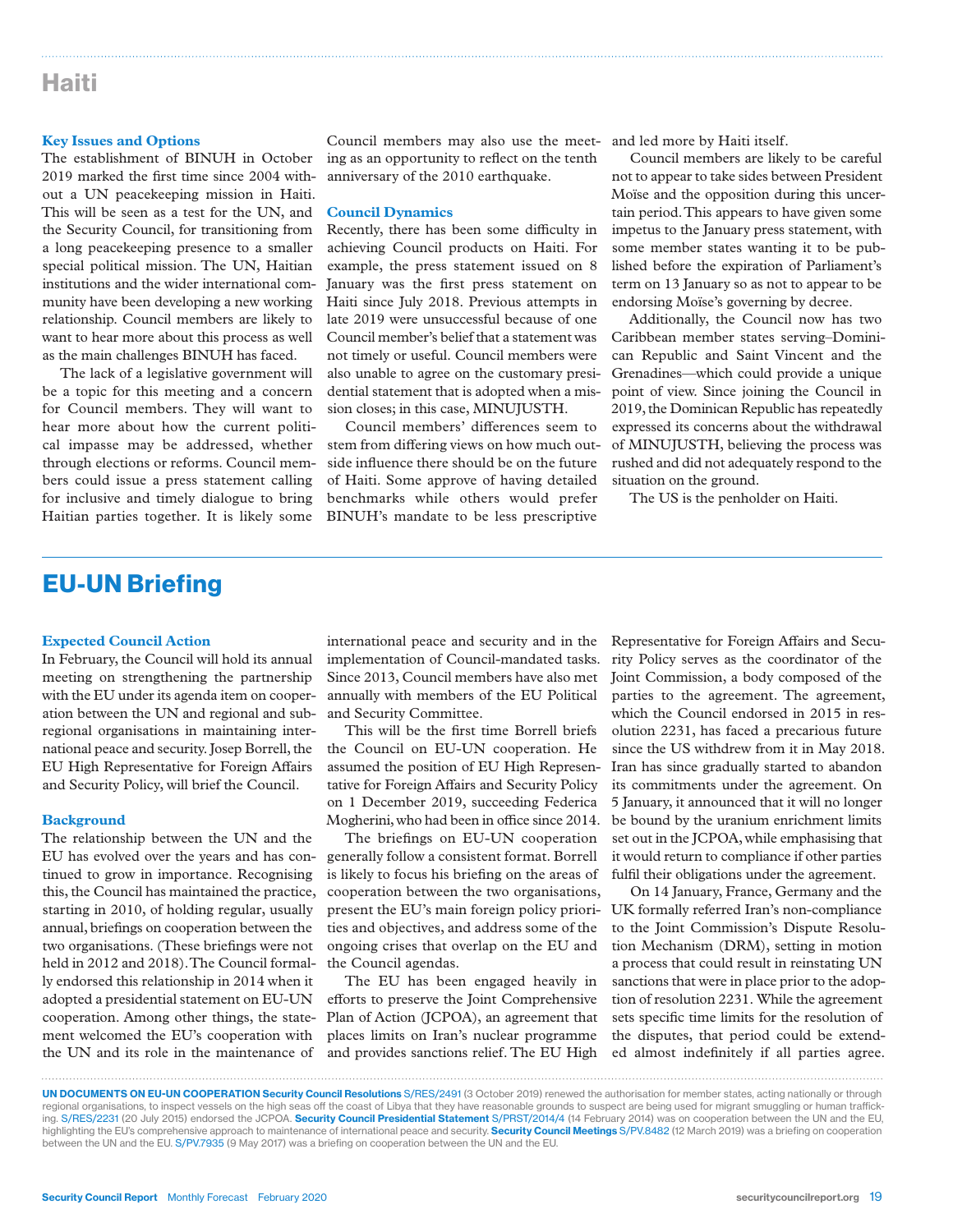### EU-UN Briefing

Eventually, if the dispute is not settled by the Joint Commission, the Council would have to vote on a resolution that would continue the lifting of sanctions.

In the context of peacekeeping, the cooperation between the EU and the UN is most evident in Africa, where the two organisations work alongside one another in several countries. The EU provides training for security forces and assists in security sector reform in the Central African Republic, Mali and Somalia. The EU also provides salaries for the UN-authorised AU Mission in Somalia. Member states of the EU are

the largest collective contributor to the UN Another practice that has emerged over peacekeeping budget, providing over 30 percent of total contributions.

Borrell is also likely to discuss the Middle East peace process, the situation in Libya, the humanitarian situation in Iraq, cooperation with other regional organisations, transnational crime, climate change, and sustainable development, among other issues.

The EU members of the Council have made a concerted effort to coordinate their positions and present a unified front on some issues on the Council's agenda, such as Kosovo, Syria, Ukraine and Venezuela.

the past several years has been for the EU members of the Council (including incoming and recent former members) to make joint statements at the Council media stakeout, presenting the EU position on specific Security Council issues.

Currently, four Council members—Belgium, Estonia, Germany, and France—are EU members. The UK stopped being a member of this group on 31 January when it formally left the EU.

### Burundi

#### **Expected Council Action**

In February, Council members will recieve a briefing in informal interactive dialogue on the situation in Burundi.

#### **Key Recent Developments**

The political and security situations in Burundi have remained unsettled since April 2015 when President Pierre Nkurunziza announced that he would run for a controversial third term later that year, leading to mass demonstrations and a sharp increase in violence and repression against his opponents. Nkurunziza won the third term and, according to a subsequent amendment to the constitution, would be able to run again and remain in power up until 2034. He has said that he does not plan to run in the May 2020 election and will accept the result of the election. However, his party, the National Council for the Defense of Democracy-Forces for the Defense of Democracy (CNDD-FDD), has not yet announced a candidate for the election.

Hundreds of civilians have been killed since April 2015 in clashes with security forces, and about half a million people have fled the country as a result. While the government maintains that the security situation is stable throughout the country, the 4 September 2019 report of the Human Rights Council's (HRC) Commission of Inquiry on

Burundi found that the suppression of civil liberties is intensifying ahead of the election. The commission further found that violations of the right to life, arbitrary arrest and detention, torture and other forms of illtreatment, sexual violence, and violations of economic and social rights, some of which may constitute crimes against humanity, are conducted in a general climate of impunity. It identified the youth league of the CNDD-FDD, the Imbonerakure, and government security forces as the main perpetrators. On 16 January, the European Parliament adopted a resolution strongly condemning "the current restrictions on freedom of expression in Burundi, including the broader sets of limitations to public freedoms, as well as the large-scale violations of human rights, intimidation and arbitrary arrests of journalists and the broadcast bans that have reinforced the climate of fear for Burundi's media, increased the constraints on reporting and prevented proper coverage, in particular in the run-up to the 2020 elections". A December 2019 report by Human Rights Watch said that the Imbonerakure continue to forcibly collect funding for the presidential election from the population.

According to UNHCR, there were 332,840 Burundian refugees, mostly in Tanzania, Rwanda, the Democratic Republic of the Congo and Uganda, on 31 December

2019. An additional 103,352 people were internally displaced by November 2019, while 20,916 refugees returned to Burundi with the assistance of UNHCR during 2019.

The Council's last resolution on Burundi, resolution 2303, requested the Secretary-General to report to the Council on a quarterly basis and "to provide written reports immediately to the Security Council, as necessary, on grave security incidents, violations of international humanitarian law and violations or abuses of human rights". There was one written report in 2019. The last Council briefing on Burundi took place on 30 October 2019. During that meeting, then-Special Envoy to Burundi Michel Kafando announced his intention to leave his post. He further noted that the situation in Burundi remained tense because of "an increase in the level of political intolerance and a growing threat to civil and political freedoms". The security situation had nonetheless improved, according to Kafando. He further referred to the deteriorating socioeconomic situation. Seventy percent of the population lives below the poverty line of less than \$1.90 a day. Ambassador Jürg Lauber (Switzerland), the chair of the Burundi configuration of the Peacebuilding Commission, also briefed the Council on 30 October. In their statements after the briefings, a majority of Council members echoed concerns over the

UN DOCUMENTS ON BURUNDI Security Council Resolution S/RES/2303 (29 July 2016), adopted with four abstentions (Angola, China, Egypt and Venezuela), requested the Secretary-General to establish a UN police component in Burundi of 228 officers for an initial period of one year. Secretary-General's Reports S/2019/837 (24 October 2019) was on the situation in Burundi. S/2019/783 (1 October 2019) was a report on the implementation of the Peace, Security and Cooperation Framework for the Democratic Republic of the Congo and the Great Lakes Region. Security Council Meeting Record S/PV.8652 (30 October 2019) was a briefing on the situation in Burundi by then-Special Envoy Michel Kafando and Ambassador Jürg Lauber (Switzerland), the chair of the Burundi configuration of the Peacebuilding Commission.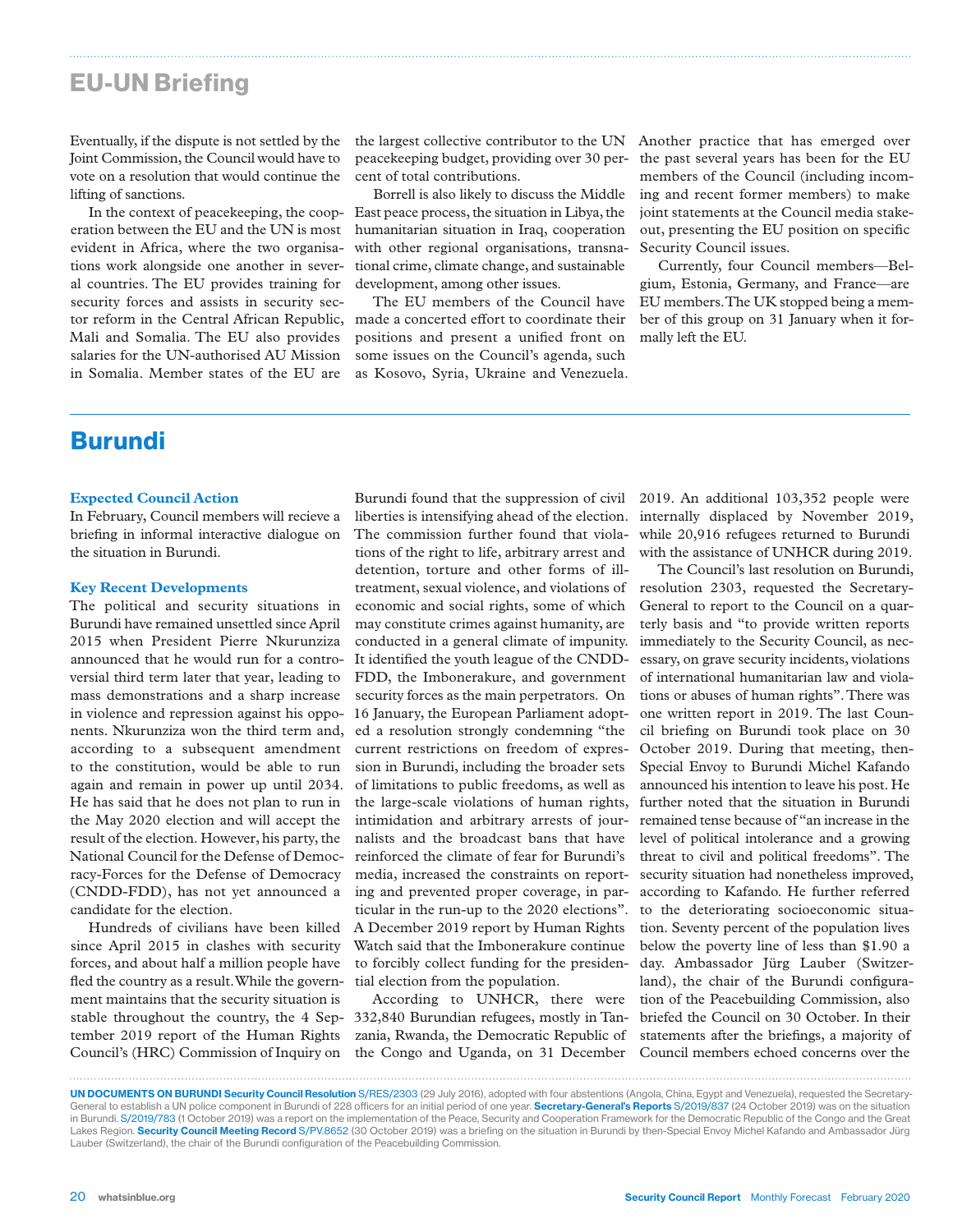### Burundi

human rights situation. The representative of Burundi reiterated the country's regular call "for Burundi to be removed from the Council agenda", a position again supported by China and Russia.

Relations between Burundi and the East African Community (EAC) continue to be strained. The EAC-led inter-Burundian dialogue—envisioned as a mediated consultative process among the government and the opposition, civil society organisations, including women, young people and members of the media; and religious groups—has not materialised in four years. In his 30 October briefing, Kafando said that this was "undoubtedly due to a lack of political will on the part of the parties" as well as a lack of "firm commitment by States of the subregion".

By the end of 2019, the UN's 2019 humanitarian response plan for Burundi of \$106.3 million has been funded at 64.7 percent, with \$37.5 million outstanding.

#### Human Rights-Related Developments

On 23 October, the HRC's Commission of Inquiry on Burundi gave an oral briefing to the Third Committee of the General Assembly on their 4 September report (A/HRC/42/49). The report, which was presented to the HRC during its 42nd session on 17 September 2019, concludes that serious human rights violations have continued to be committed in Burundi since the Commission's last report, which covered 2017-2018. It identifies several risk factors in the run-up to

the 2020 presidential and legislative elections and calls for close monitoring of the situation. It recommends that the Security Council ensure the effective implementation of resolution 2303, refer to the International Criminal Court any international crime that might be committed, and impose individual sanctions against the principal alleged perpetrators of gross human rights violations and international crimes in Burundi. (The HRC renewed the mandate of the Commission for another year in resolution 42/26, adopted on 27 September 2019.)

#### **Key Issues and Options**

The intensified suppression of civil liberties ahead of the presidential election and the stalled EAC-led mediation remain serious concerns that the Council will need to monitor closely. An option would be to adopt a presidential statement ahead of the election, noting Nkurunziza's commitment not to run for president and not to contest the election results, urging the EAC to intensify efforts to revive the inter-Burundian dialogue, and calling on Burundi to take steps towards an inclusive electoral process, including respect for civil liberties.

Another major issue is the continued lack of accountability for human rights violations over the last several years, magnified by the closure in February 2019 of the UN Human Rights Office in the country at the insistence of the government after a 23-year presence. The Council may encourage Burundi to cooperate fully with all UN bodies. Council

members concerned about the human rights situation in the country ahead of the election could organise an Arria-formula meeting with the HRC's Commission of Inquiry on Burundi to discuss its recommendations to the Council.

#### **Council and Wider Dynamics**

Council members agree that the continued viability of the Arusha Peace and Reconciliation Agreements—which ended the Burundian civil war in 2000—is important as a basis for stability in the country. Burundi, for its part, remains entrenched in its opposition to what it considers interference by the international community in its internal affairs. This may affect the way forward for the office of the Special Envoy.

To date, the Council has been unable to find a fresh avenue to re-engage with Burundi. The continued improvement in the security situation led some members to argue that notwithstanding political, human rights and humanitarian concerns—there is no need to keep Burundi on the Council's agenda, viewing such concerns as internal issues lacking an international peace and security dimension. During the meeting in February, some Council members may question the need for the quarterly briefing on Burundi to continue. Difficulties around the quarterly briefing have arisen in the past.

### Somalia

#### **Expected Council Action**

In February, the Security Council will have a briefing and consultations on the Secretary-General's most recent report on the UN Assistance Mission in Somalia (UNSOM) and the situation in Somalia. It will also receive a briefing in consultations from Ambassador Marc Pecsteen de Buytswerve (Belgium), chair of the 751 Somalia Sanc-According to the 1 November 2019 final tions Committee, on his recent visit to the

region. The mandate of UNSOM expires on 31 March and the authorisation of the AU Mission in Somalia (AMISOM) expires on 31 May. The Security Council Somalia sanctions regime expires on 15 November 2020.

#### **Key Recent Developments**

The security situation in Somalia is fragile. report of the Panel of Experts of the 751

Somalia Sanctions Committee, the terrorist group Al-Shabaab remains a potent threat to regional peace and security and is responsible for many attacks against civilians. The report said that Al-Shabaab has forcibly recruited and abducted hundreds of children; targeted government officials, parliamentarians and humanitarian workers during the reporting period; and employed improvised explosive devices to kill and injure civilians in internally

UN DOCUMENTS ON SOMALIA Security Council Resolutions S/RES/2498 (15 November 2019) extended various elements of the Somalia sanctions regime until 15 November 2020. S/RES/2472 (31 May 2019) renewed the authorisation of AMISOM until 31 May 2020 and authorised reductions to achieve a maximum level of 19,626 uniformed AMISOM personnel by 28 February 2020. S/RES/2461 (27 March 2019) renewed the mandate of UNSOM until 31 March 2020. Secretary-General's Report S/2019/884 (15 November 2019) was the most recent Secretary-General's report on Somalia and UNSOM. Security Council Meeting Records S/PV.8671 (21 November 2019) was the briefing by Special Representative and head of UNSOM James Swan. S/PV.8665 (15 November 2019) was the meeting at which resolution 2498 was adopted. S/PV.8647 (25 October 2019) was a briefing by the Chair of the 751 Somalia Sanctions Committee, Ambassador Marc Pecsteen de Buytswerve (Belgium). Security Council Press Statements SC/14067 (29 December 2019) condemned the deadly terrorist attack of 28 December 2019 at the Ex-control Afgooye Junction in Mogadishu. SC/14034 (25 November 2019) noted the 21 November Council meeting about Somalia and called on all key actors and institutions in Somalia to set aside their differences and engage constructively in discussions about upcoming elections. Sanctions Committee Document S/2019/858 (1 November 2019) was the final report of the Panel of Experts on Somalia.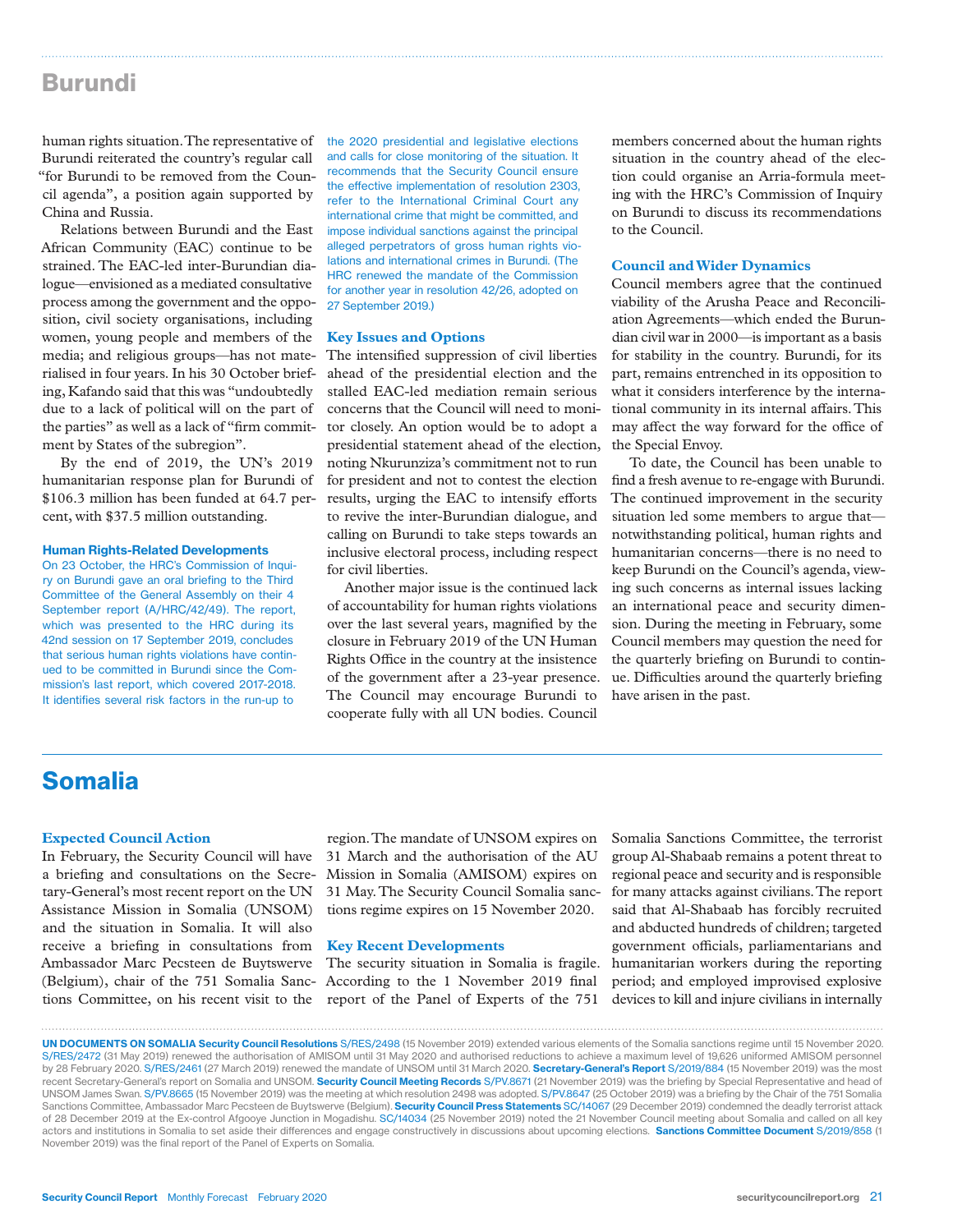### Somalia

displaced persons camps, restaurants, marketplaces, shopping centres, government offices and hotels. The Secretary-General's 15 November 2019 report on UNSOM reached similar conclusions.

The Council was last briefed on Somalia on 21 November 2019. James Swan, Special Representative of the Secretary-General and head of UNSOM; Francisco Caetano José Madeira, Special Representative of the Chairperson of the African Union Commission for Somalia and head of AMISOM; Halima Ismail Ibrahim, chair of the National Independent Electoral Commission of Somalia; and Osman Moallim, executive director of Somalia Youth Development Network, briefed.

The meeting focused largely on the elections that may be held in late 2020 or early 2021. If successful, these would be Somalia's first free and fair elections since 1969. Swan emphasised the "critical importance of Parliament passing the electoral code and adopting amendments to the law on political parties before the end of December" and that "[a]ny delay in that timeline puts the 2020 electoral calendar at risk". Council members issued a press statement on 25 November calling on all stakeholders in Somalia to engage constructively to ensure that elections take place.

On 28 December 2019, Somalia's lower house of parliament passed the long-awaited electoral law. However, it will not go into effect until it has also been passed by the upper chamber and signed by the president. At press time, neither had occurred. Only after the law goes into effect can parties and candidates register for the elections.

In December 2019, the Council unanimously adopted resolution 2500 renewing the counter-piracy measures off the coast of Somalia. On 29 December, Council members issued a press statement condemning a deadly terrorist attack on 28 December at the

Ex-control Afgooye Junction in Mogadishu.

At the February meeting, the Council will consider the Secretary-General's latest report, due by 9 February, which should include updates on UNSOM's progress towards achieving key political benchmarks and ongoing efforts to increase the capability of the Somali security forces.

#### Sanctions-Related Developments

The 751 Somalia Sanctions regime was renewed on 15 November 2019. It consolidated all the elements of the arms embargo and its partial lifting for Somali security forces, including exceptions and applicable humanitarian exemptions, into one text. Previously, elements had been spread across several resolutions. While 2019 was characterised by a tense relationship between Somalia and the UN—during its last mandate period, the Panel of Experts was unable to gain permission to make a formal visit to Somalia—the appointment of a new coordinator of the panel may help foster a new relationship. Ambassador Marc Pecsteen de Buytswerve (Belgium), chair of the sanctions committee, visited Somalia in that capacity at the end of January.

#### **Key Issues and Options**

Council members' immediate concern is likely to centre around the possible elections in late 2020 or early 2021 and preparatory efforts that have been made. The Council has been urging Somalia to act swiftly. Council members could decide to issue another press statement on the subject after the meeting, as was done in November 2019.

Additionally, given the ongoing difficulties with the Somalia sanctions regime, Council members could decide during the meeting to reiterate previous calls for Somalia and other member states to meet their obligations in implementing the sanctions regime, particularly with respect to the arms embargo and charcoal ban. Another ongoing development is the withdrawal, reached through a compromise in resolution 2472, of 1,000 AMISOM troops by the end of February. It is unclear

how that is proceeding, and member states are likely to ask for more information. With mandate renewals coming up in the next six months, member states will begin to assess the situation on the ground and want information on how the Council should proceed.

#### **Council and Wider Dynamics**

While the issue of Somalia has enjoyed general agreement from all Council members, there are some divisions on the best way to encourage change. In particular, differences remain about the arms embargo. Somalia maintains that the arms embargo should be amended to allow it to import heavy weapons without authorisation from the sanctions committee, and it takes issue with the composition of the Panel of Experts and some of its findings. France, Germany, the UK and the US criticised Somalia during a 25 October 2019 briefing for not allowing the panel's visit. Others have taken a more conciliatory tone in the past and emphasised the need to respect Somali sovereignty.

Council members also differ on the pace of troop withdrawal. The three African members of the Council in 2019 supported the AU position that an AMISOM drawdown was premature and that Somalia was not ready to take on greater security responsibilities. Their position was supported by China and Russia. Meanwhile, France, the UK and the US supported reductions by the end of 2019. Members are likely to reiterate their positions in this meeting, especially given the upcoming troop withdrawal deadline.

The UK is the penholder on Somalia. Ambassador Marc Pecsteen de Buytswerve (Belgium) is Chair of the Sanctions Committee pursuant to resolution 751 (1992) concerning Somalia.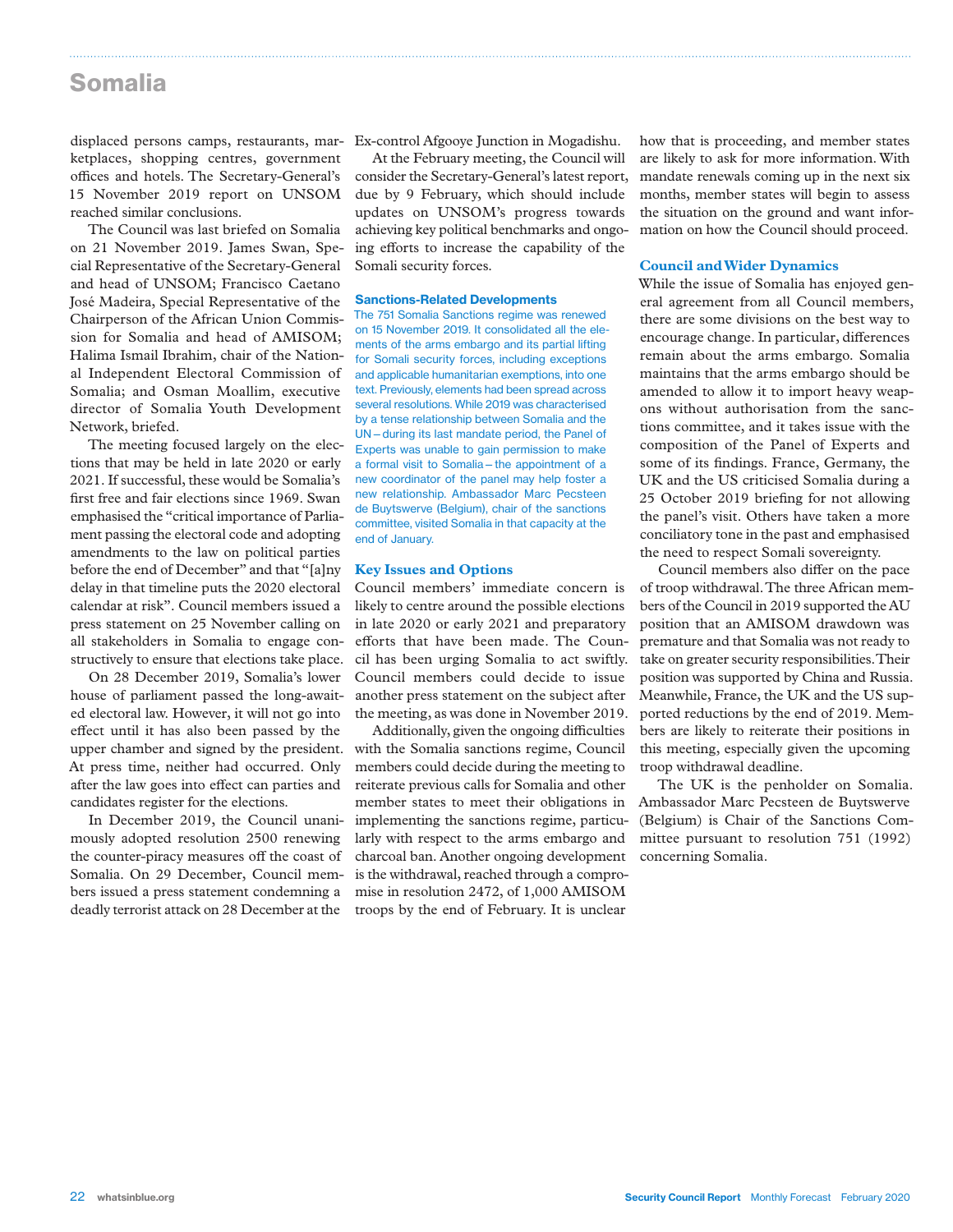### DPRK (North Korea)

#### **Expected Council Action**

In February, the chair of the 1718 Democratic People's Republic of Korea (DPRK) Sanctions Committee, Ambassador Christoph Heusgen (Germany), is expected to brief Council members in consultations on the 90-day report about the committee's work.

The mandate of the Panel of Experts expires on 24 April 2020.

#### **Key Recent Developments**

During the second half of 2019, the DPRK gradually resumed testing ballistic missiles and associated technologies. Since May 2019, the DPRK has conducted over a dozen ballistic missile tests in violation of Security Council resolutions. However, for more than two years, since it first started talks with the US, the DPRK has refrained from testing intercontinental ballistic missiles (ICBMs). The DPRK indicated that it would give the US until the end of 2019 to make concessions in negotiations; otherwise, it would resume ICBM tests and ditch further diplomatic engagement with the US.

On 1 January, DPRK leader Kim Jong-un delivered his traditional New Year's address. In it, he announced that the DPRK would no longer be constrained by the self-imposed moratorium on testing ICBMs and nuclear weapons. He said the DPRK would soon unveil a new "strategic weapon". Kim did not completely abandon the diplomatic track but said that any future engagement will depend on the US approach to the DPRK. He did not provide further specifics.

Following a US request, the Council held a meeting on 11 December 2019 to address non-proliferation issues on the Korean peninsula in light of the recent series of ballistic missile tests. Council members were united in their support for the resumption of the US-DPRK diplomatic talks and the need for the DPRK to halt missile tests. China and Russia, however, expressed criticism of the Council's approach towards sanctions on the DPRK. They emphasised the need to adjust the sanctions regime in order to facilitate diplomatic efforts. Most other Council members stressed the need to preserve sanctions until the DPRK takes concrete

steps toward denuclearisation.

 On 16 December, China and Russia circulated to Council members a draft resolution that called for a partial lifting of sanctions on the DPRK. Subsequently, two rounds of expert-level negotiations were held on the draft in December, but it did not advance in light of the widespread view that any easing of sanctions would be premature.

In other developments, the DPRK's foreign minister, Ri Yong Ho, was relieved of his responsibilities, according to media reports. Ri played a notable role during the latest diplomatic outreach between the US and the DPRK as well as during the inter-Korean talks in 2018.

Every December from 2014 to 2017, the Council held an annual meeting on the human rights situation in the DPRK. Each time, the proposed agenda item "the situation in the DPRK" required a procedural vote in order to be included in the programme of work. For the second year in a row, the proponents of this meeting could not gather nine members in 2019 to sign the letter requesting the meeting. (The veto does not apply to Council decisions of a procedural nature.)

#### Human Rights-Related Developments

The special rapporteur on the situation of human rights in the DPRK, Tomás Ojea Quintana, visited Japan from 2 to 4 December 2019. During the visit, he exchanged views on human rights issues in the DPRK with government officials, families of abduction victims, persons who went to the DPRK as part of a resettlement programme between the 1950s and 1984 and later returned to Japan, and members of civil society and the academic community. He will report his findings and recommendations to the Human Rights Council during its 43rd session in March.

#### **Key Issues and Options**

Over the past 14 years, the Council has maintained and gradually increased sanctions pressure on the DPRK. While there was a period of eased tensions, especially in 2018, the country has not significantly changed its behaviour: it has continued to test ballistic missiles and to violate the sanctions regime. The Council is primarily concerned about the recent proliferation of ballistic missile tests by the DPRK and the stalled diplomatic

talks on denuclearisation.

An ongoing issue for the Council is finding the right balance between applying pressure through sanctions and simultaneously encouraging the diplomatic track. An option is to explore ways to modify the sanctions on the DPRK to encourage further diplomatic engagement.

Some Council members are concerned about the impact of sanctions on the humanitarian situation in the DPRK. The Council could seek more regular interaction with OCHA to obtain detailed information for its consideration of humanitarian exemptions.

The ongoing dire human rights situation in the DPRK remains an issue. Given that, as noted previously, the December briefing on this subject has not been held for two years in a row, the Council could continue to explore the possibility of holding such a meeting.

#### **Council Dynamics**

The Council dynamics are shaped in large part by diverging views on the role of sanctions in addressing the nuclear threat posed by the DPRK. The US has been a strong proponent of maintaining the policy of maximum pressure until the DPRK takes concrete steps toward denuclearisation. The EU members of the Council are generally supportive of this approach. On the other hand, China and Russia have shown more interest in considering some form of sanctions relief, as was evident during the 11 December 2019 meeting on non-proliferation and when they circulated a draft resolution on partial sanctions relief for the DPRK. It appears that the proposal does not have sufficient support from other Council members.

When the DPRK resumed testing ballistic missiles in the second half of 2019 after a self-imposed moratorium that lasted over a year, Germany, France, and the UK brought the issue to the Council's attention, initiating several meetings under "any other business" to address the DPRK's missile tests. Given its focus on diplomatic efforts, the US administration has generally downplayed recent missile tests.

In December 2019, an interesting dynamic emerged over the issue of the human rights

UN DOCUMENTS ON THE DPRK Security Council Resolutions S/RES/2464 (10 April 2019) extended the mandate of the Panel of Experts of the 1718 DPRK Sanctions Committee until 24 April 2020. S/RES/2397 (22 December 2017) tightened sanctions on the DPRK. Security Council Presidential Statement S/PRST/2017/16 (29 August 2017) condemned the launch of a missile over the territory of Japan and urged the DPRK to comply with previous Council resolutions and presidential statements. Security Council Meeting Records S/PV.8682 (11 December 2019) was an open briefing on non-proliferation focused on the DPRK. S/PV.8507 (10 April 2019) was the meeting to adopt a resolution renewing the mandate of the Panel of Experts of the 1718 DPRK Sanctions Committee until 24 April 2020. S/PV.8363 (27 September 2018) was a ministerial-level meeting on efforts to denuclearise the DPRK. S/PV.8362 (26 September 2018) was a high-level meeting on countering the proliferation of weapons of mass destruction. Sanctions Committee Documents S/2019/971 (20 December 2019) was the annual report of the 1718 Sanctions Committee. S/2019/691 (30 August 2019) was a midterm report of the Panel of Experts.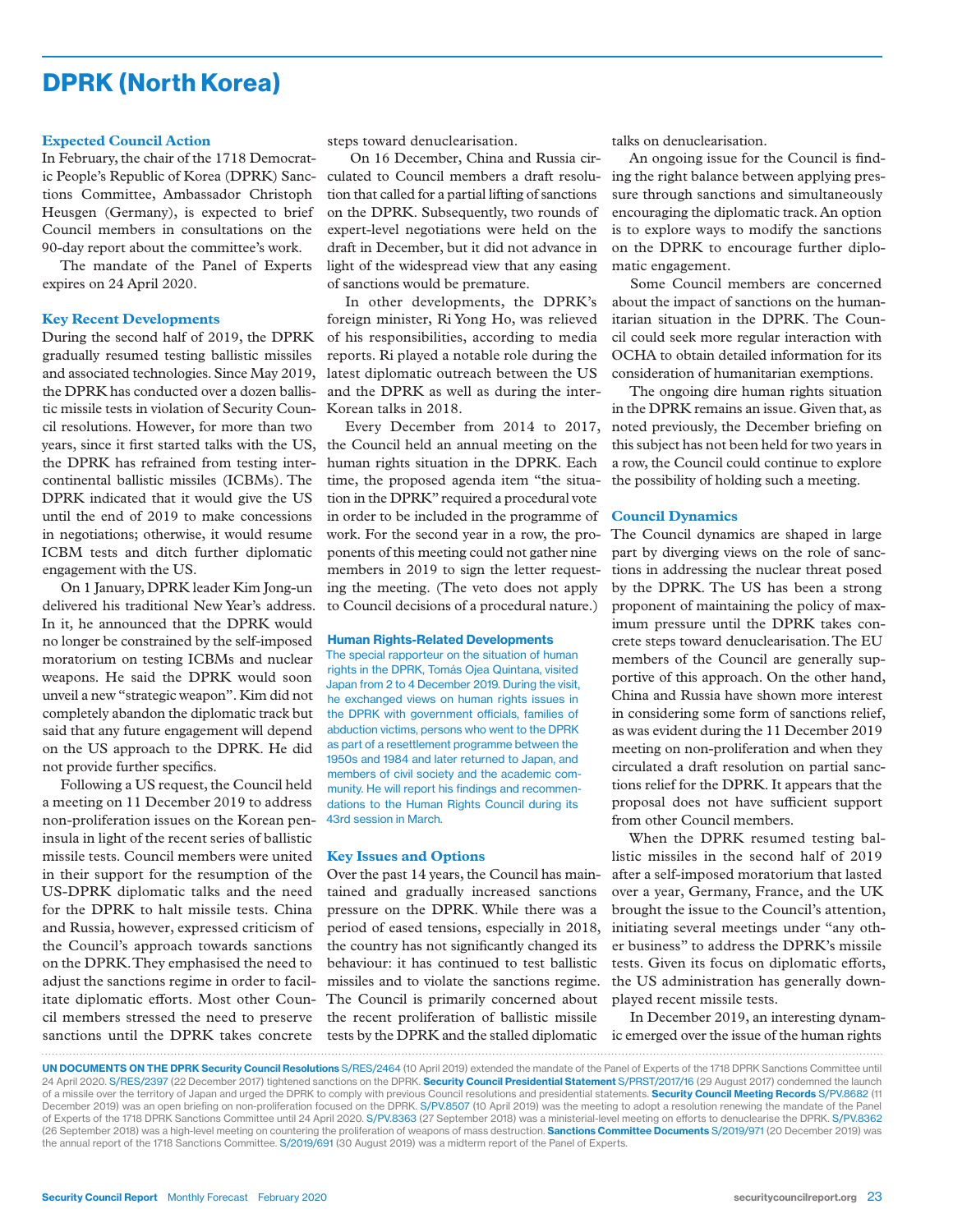### DPRK (North Korea)

situation in the DPRK. The US, which held the December presidency and initially had signalled its plans to hold the human rights briefing, decided to drop the initiative. It appeared that eight members had signed a letter requesting the meeting, anticipating that the US would also lend its support to the initiative. Without US support, however, the issue would not pass the procedural

vote threshold, and the idea was abandoned. Council members are more consistent in their support for the US-DPRK and inter-Korean diplomatic efforts. There is a shared concern among members that the resumption of ballistic missile tests and heightened rhetoric has the potential to disrupt the diplomatic efforts. Some members have shown interest in a new approach to the Council's relationship with

the DPRK—including responding to positive developments through Council outcomes and other means of showing support for a serious dialogue about the denuclearisation of the Korean peninsula—but there has been little movement in this direction.

The US is the penholder on the DPRK, and Germany chairs the 1718 DPRK Sanctions Committee.

## Lead Roles within the Council in 2020: Penholders and Chairs of Subsidiary Bodies

The tables below reflect the Security Council penholders and chairs of subsidiary bodies as of January 2020. The tables do not cover all the agenda items of which the Council is currently seized but focus on items with regular outcomes or those for which a subsidiary body has been established. For the full names of agenda items, please refer to the summary statement by the Secretary-General of matters of which the Security Council is seized (S/2020/10) issued on 2 January. The list of chairs of subsidiary bodies is contained in a note by the Council president (S/2020/2), also of 2 January.

The penholder system and the process of appointing chairs of subsidiary bodies are frequent topics of discussion among Council members. The penholder role refers to the member of the Council that leads the negotiation and drafting of resolutions on a particular Council agenda item. While leadership within the Council in drafting resolutions has been regular practice since its inception, the penholder system itself is a fairly recent development. It was not until 2006—with France, the UK and the US (known as the P3) leading in the drafting and negotiating of outcomes regarding nuclear threats by the Democratic People's Republic of Korea and Iran—that the penholder "system" began to emerge as a distinct practice. While any member of the Council can be a penholder—it is an informal system, with nothing preventing other Council members from "grabbing the pen" and drafting outcomes on any issue the P3 continue to dominate the penholder list, as is clear from the tables below. At times, elected members have demonstrated that

they are willing to take up the pen.

In contrast to the penholder system, the many subsidiary bodies established by the Council have, in recent years, been chaired exclusively by non-permanent members. The process by which chairs are appointed was until recently controlled by the permanent members, and opaque. This, and the unequal distribution of penholder roles among elected members, helped make the issue of burdensharing a frequent point of discussion when addressing working methods. In 2016, a change in the date of electing new Council members—from October to June—created an opportunity for addressing the chairs' selection process as part of discussions within the Informal Working Group on Documentation and Other Procedural Questions (IWG), led at the time by Japan. Several changes in the selection process were instituted that fall. They included a more transparent and collaborative appointment process, facilitated by a permanent and an elected member.

In August 2017, under Japan's leadership, the IWG reached agreement on a new version of the compendium of its working methods, commonly referred to as "Note 507". In this update, attention was specifically paid to the penholder system and the appointment of chairs of subsidiary bodies. The updated Note 507 provided guidelines regarding the processes leading to the adoption of Council outcomes under the current penholder system, including an emphasis on at least one round of discussions with all members of the Council on all drafts. It underscored the need to provide sufficient time for consideration, referring to the "silence procedure", a

common practice that had never before been articulated in writing in which a draft is circulated with a deadline for raising objections. Should there be none, the draft becomes final, recognising "that any Council member may request extension of and/or break silence if further consideration is required". The 2017 Note 507 also restated the 2016 agreements concerning subsidiary bodies.

In 2019, there were developments concerning both the penholdership and chairing of subsidiary bodies. In an effort to achieve better burden-sharing, Germany, which took on the 1970 Libya Sanctions Committee, joined the UK as co-penholder on issues concerning Libya sanctions in early 2019. In addition, Germany decided to appoint its deputy permanent representative, rather than its permanent representative, as chair of the 1970 Libya Sanctions Committee. Historically, permanent representatives have held the position of chairs of subsidiary bodies; however, this has been Council practice rather than the result of Council decisions. Early in 2019, Germany furthermore joined the UK as co-penholder on Sudan. In mid-2019, Belgium joined Côte d'Ivoire as co-penholder on West Africa and the Sahel.

The process of appointing chairs of the Council subsidiary bodies in 2019 was smoother than in previous years. The incoming five members discussed their "wish lists" for chairmanships among themselves before submitting a list as a group to China and Kuwait, who were the facilitators in 2019. The list passed silence on 11 October and became formal in January 2020.

Some of the new Council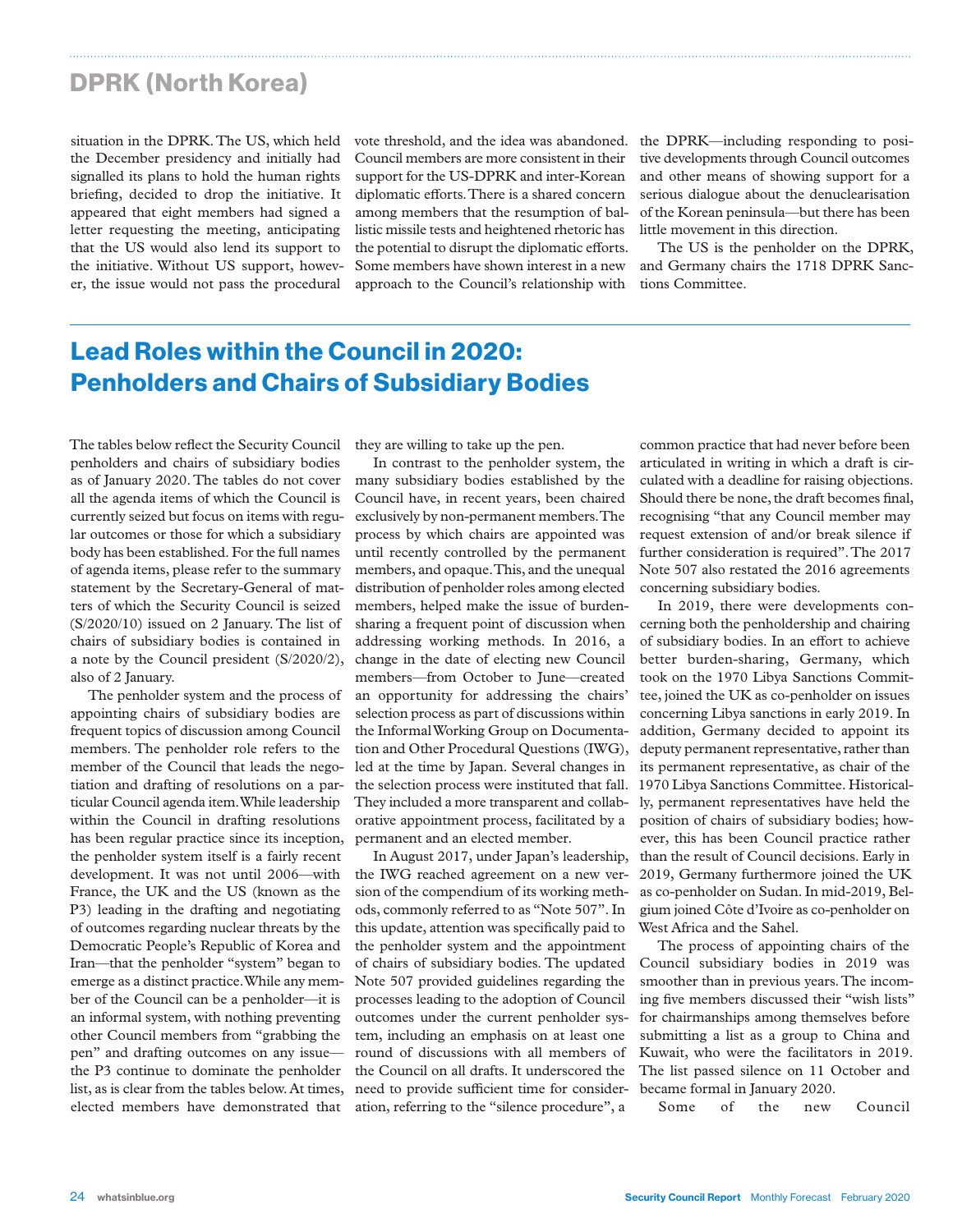### Lead Roles within the Council in 2020: Penholders and Chairs of Subsidiary Bodies

members–Estonia, Niger, Saint Vincent Committee; Niger, the 2127 Central Afri-Operations; and Viet Nam, the 1636 Lebaand the Grenadines, Tunisia and Viet Nam– can Republic (CAR) Sanctions Committee, have assumed the role of penholders or co-the 1533 Democratic Republic of the Congo penholders for 2020. Niger joined Belgium as co-penholder for West Africa and the Sahel; Saint Vincent and the Grenadines became penholder on working methods; and Viet Nam, penholder on the International Residual Mechanism for Criminal Tribunals. Estonia chairs the 1518 Iraq Sanctions Committee and the 1591 Sudan Sanctions

(DRC) Sanctions Committee, and the 1566 Tunisia, the 2048 Guinea-Bissau Commit-chair the 2374 Mali Sanctions Committee. tee, the 1373 Counterterrorism Committee, and the Working Group on Peacekeeping

Working Group; Saint Vincent and the Gren-nals. The Dominican Republic has replaced adines, the 2140 Yemen Sanctions Commit-Peru as the co-chair with Germany of the tee and the Informal Working Group on Doc-2242 Informal Expert Group on Women, umentation and Other Procedural Questions; Peace and Security as well as continuing to non Sanctions Committee, the 2206 South Sudan Sanctions Committee, and the Informal Working Group on International Tribu-

| <b>COUNTRY-SITUATION</b>           | <b>CURRENT PENHOLDER IN THE COUNCIL</b>                                                                                                                         |
|------------------------------------|-----------------------------------------------------------------------------------------------------------------------------------------------------------------|
| Afghanistan                        | Germany and Indonesia                                                                                                                                           |
| Bosnia and Herzegovina             | Rotating on a monthly basis among members of the Contact and Drafting Group                                                                                     |
| Burundi                            | France                                                                                                                                                          |
| Central Africa (UNOCA/LRA)         | UK                                                                                                                                                              |
| Central African Republic           | France                                                                                                                                                          |
| Central Asia (UNRCCA)              | Russia                                                                                                                                                          |
| Colombia                           | UK                                                                                                                                                              |
| Côte d'Ivoire                      | France                                                                                                                                                          |
| Cyprus                             | UK                                                                                                                                                              |
| Democratic Republic of the Congo   | France                                                                                                                                                          |
| DPRK (Non-proliferation)           | US                                                                                                                                                              |
| Golan Heights (UNDOF)              | Russia and the US                                                                                                                                               |
| Guinea-Bissau                      | Niger                                                                                                                                                           |
| Haiti                              | US in consultation with the Group of Friends of Haiti                                                                                                           |
| Iran (Non-proliferation)           | US                                                                                                                                                              |
| Iraq                               | US on Iraq; UK on Iraq/Kuwait                                                                                                                                   |
| Lake Chad Basin                    | UK                                                                                                                                                              |
| Lebanon                            | France                                                                                                                                                          |
| Liberia                            | US                                                                                                                                                              |
| Libya                              | UK; UK and Germany on Libya sanctions                                                                                                                           |
| Mali                               | France                                                                                                                                                          |
| Middle East (Israel/Palestine)     | The US is often seen as the lead, but various other Council members have drafted recent proposals<br>on the issue.                                              |
| Somalia                            | UK; US on piracy                                                                                                                                                |
| Sudan/South Sudan                  | US                                                                                                                                                              |
| Sudan (Darfur)                     | Germany and the UK                                                                                                                                              |
| Syria                              | Belgium and Germany lead on humanitarian issues                                                                                                                 |
| Ukraine                            | There is no clear penholder for Ukraine. Both Russia and the US have drafted texts, and other<br>members have been active in calling for meetings on the issue. |
| Yemen                              | UK                                                                                                                                                              |
| West Africa and the Sahel (UNOWAS) | <b>Belgium and Niger</b>                                                                                                                                        |
| Western Sahara                     | US                                                                                                                                                              |
|                                    |                                                                                                                                                                 |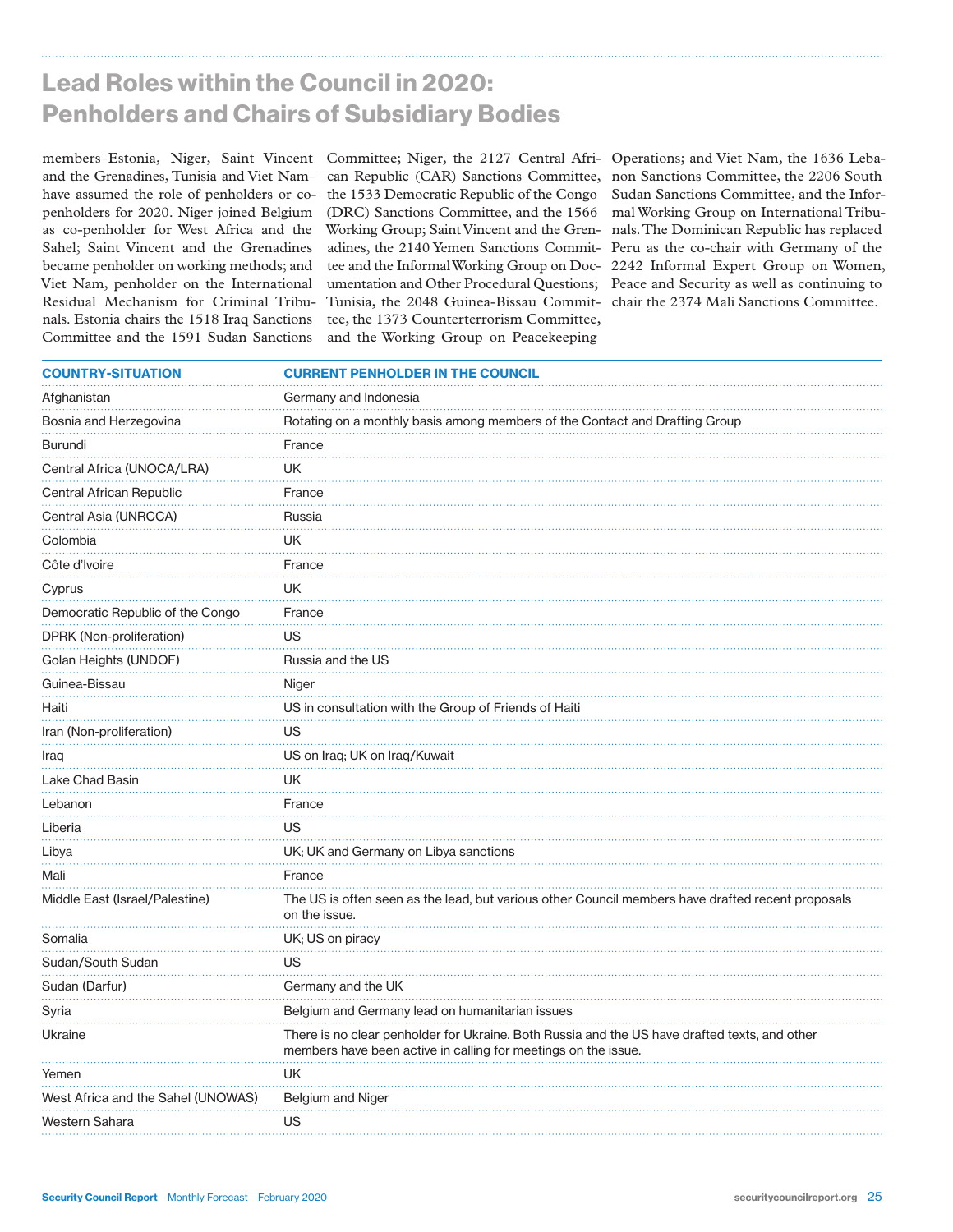# Lead Roles within the Council in 2020: Penholders and Chairs of Subsidiary Bodies

| <b>COUNTY-SITUATION</b>          | <b>CHAIR OF THE RELEVANT COUNCIL SUBSIDIARY BODY</b>                                  |
|----------------------------------|---------------------------------------------------------------------------------------|
| Afghanistan                      | Dian Triansyah Djani (Indonesia)<br>1988 Taliban Sanctions Committee                  |
| Bosnia and Herzegovina           | N/A                                                                                   |
| Burundi                          | N/A                                                                                   |
| Central Africa (UNOCA/LRA)       | N/A                                                                                   |
| Central African Republic         | Abdou Abarry (Niger)<br>2127 CAR Sanctions Committee                                  |
| Central Asia (UNRCCA)            | N/A                                                                                   |
| Colombia                         | N/A                                                                                   |
| Côte d'Ivoire                    | N/A<br>(The 1572 Côte d'Ivoire Sanctions Committee was dissolved on 28 April 2016.)   |
| Cyprus                           | N/A                                                                                   |
| Democratic Republic of the Congo | Abdou Abarry (Niger)<br>1533 DRC Sanctions Committee                                  |
| DPRK (Non-proliferation)         | Christoph Heusgen (Germany)<br>1718 DPRK Sanctions Committee                          |
| Golan Heights (UNDOF)            | N/A                                                                                   |
| Guinea-Bissau                    | Moncef Baati (Tunisia)<br>2048 Guinea-Bissau Committee                                |
| Haiti                            | N/A                                                                                   |
| Iran (Non-proliferation)         | N/A                                                                                   |
| Iraq                             | Sven Jürgenson (Estonia)<br>1518 Iraq Sanctions Committee                             |
| Lebanon                          | Dang Dinh Quy (Viet Nam)<br>1636 Lebanon Sanctions Committee                          |
| Liberia                          | N/A (The 1521 Liberia Sanctions Committee was dissolved on 25 May 2016.)              |
| Libya                            | Jürgen Schulz (Germany)<br>1970 Libya Sanctions Committee                             |
| Mali                             | José Singer Weisinger (Dominican Republic)<br>2374 Mali Sanctions Committee           |
| Middle East (Israel/Palestine)   | N/A                                                                                   |
| Somalia                          | Marc Pecsteen de Buytswerve (Belgium)<br>751 Somalia Sanctions Committee              |
| South Sudan                      | Dang Dinh Quy (Viet Nam)<br>2206 South Sudan Sanctions Committee                      |
| Sudan                            | Sven Jürgenson (Estonia)<br>1591 Sudan Sanctions Committee                            |
| Syria                            | N/A                                                                                   |
| Ukraine                          | N/A                                                                                   |
| Yemen                            | Inga Rhonda King (Saint Vincent and the Grenadines)<br>2140 Yemen Sanctions Committee |
| West Africa, including the Sahel | N/A                                                                                   |
| Western Sahara                   | N/A<br>.                                                                              |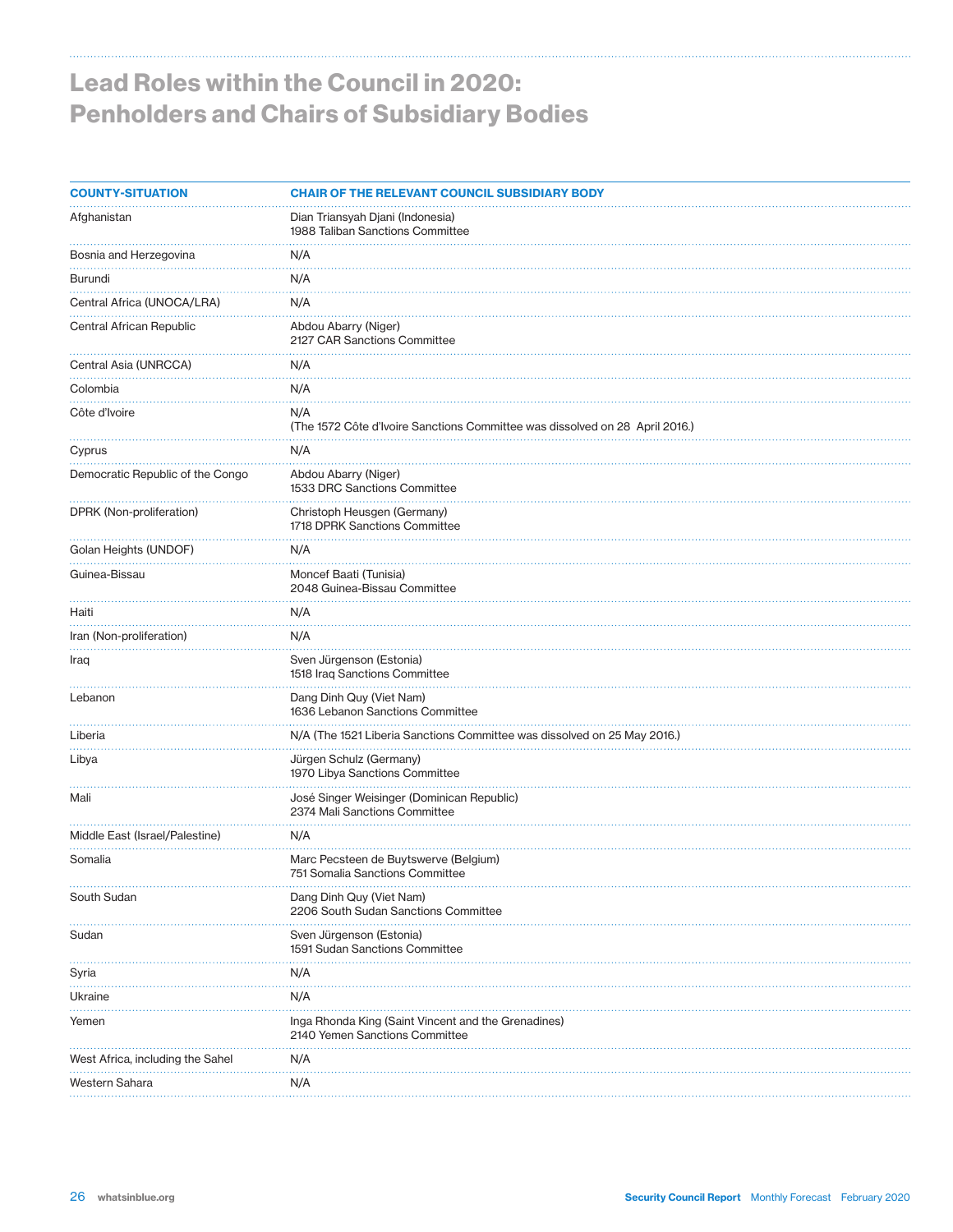# Lead Roles within the Council in 2020: Penholders and Chairs of Subsidiary Bodies

| <b>THEMATIC ISSUE</b>                                      | <b>CURRENT PENHOLDER IN THE COUNCIL</b>                                                     |
|------------------------------------------------------------|---------------------------------------------------------------------------------------------|
| <b>Children and Armed Conflict</b>                         | Belgium                                                                                     |
| Counterterrorism (1276/1989/2253)                          | US                                                                                          |
| Counterterrorism (1373)                                    | US                                                                                          |
| Counterterrorism (1566)                                    | US                                                                                          |
| International Residual Mechanism<br>for Criminal Tribunals | Viet Nam                                                                                    |
| Non-proliferation of Weapons of<br>Mass Destruction (1540) | Indonesia                                                                                   |
| Peace and Security in Africa                               | N/A                                                                                         |
| Peacekeeping                                               | UK                                                                                          |
| Protection of Civilians in Armed<br>Conflict               | UK                                                                                          |
| Women, Peace and Security                                  | UK on women's participation and protection (1325); US on sexual violence in conflict (1820) |
| <b>Working Methods</b>                                     | Saint Vincent and the Grenadines                                                            |

| <b>THEMATIC ISSUES</b>                                            | <b>CHAIR OF THE RELEVANT COUNCIL SUBSIDIARY BODY</b>                                                                                    |
|-------------------------------------------------------------------|-----------------------------------------------------------------------------------------------------------------------------------------|
| <b>Children and Armed Conflict</b>                                | Marc Pecsteen de Buytswerve (Belgium)<br>Working Group on Children and Armed Conflict                                                   |
| Counterterrorism (1267/1989/2253)                                 | Dian Triansyah Djani (Indonesia)<br>1267/1989/2253 Islamic State of Iraq and the Levant (ISIL) (Da'esh)/Al-Qaida Sanctions<br>Committee |
| Counterterrorism (1373)                                           | Moncef Baati (Tunisia)<br>1373 Counterterrorism Committee                                                                               |
| Counterterrorism (1566)                                           | Abdou Abarry (Niger)<br>1566 Working Group                                                                                              |
| International Residual Mechanism for<br><b>Criminal Tribunals</b> | Dang Dinh Quy (Viet Nam)<br>Informal Working Group on International Tribunals                                                           |
| Non-proliferation of Weapons of Mass<br>Destructions (1540)       | Dian Triansyah Djani (Indonesia)<br>1540 Committee                                                                                      |
| Peace and Security in Africa                                      | Jerry Matthews Matjila (South Africa)<br>Ad Hoc Working Group on Conflict Prevention and Resolution in Africa                           |
| Peacekeeping                                                      | Moncef Baati (Tunisia)<br>Working Group on Peacekeeping Operations                                                                      |
| Protection of Civilians in Armed Conflict                         | UK.<br>Protection of Civilians Informal Expert Group                                                                                    |
| Women, Peace and Security                                         | Germany and the Dominican Republic<br>2242 Informal Expert Group on Women, Peace and Security                                           |
| <b>Working Methods</b>                                            | Inga Rhonda King (Saint Vincent and the Grenadines)<br>Informal Working Group on Documentation and Other Procedural Questions           |